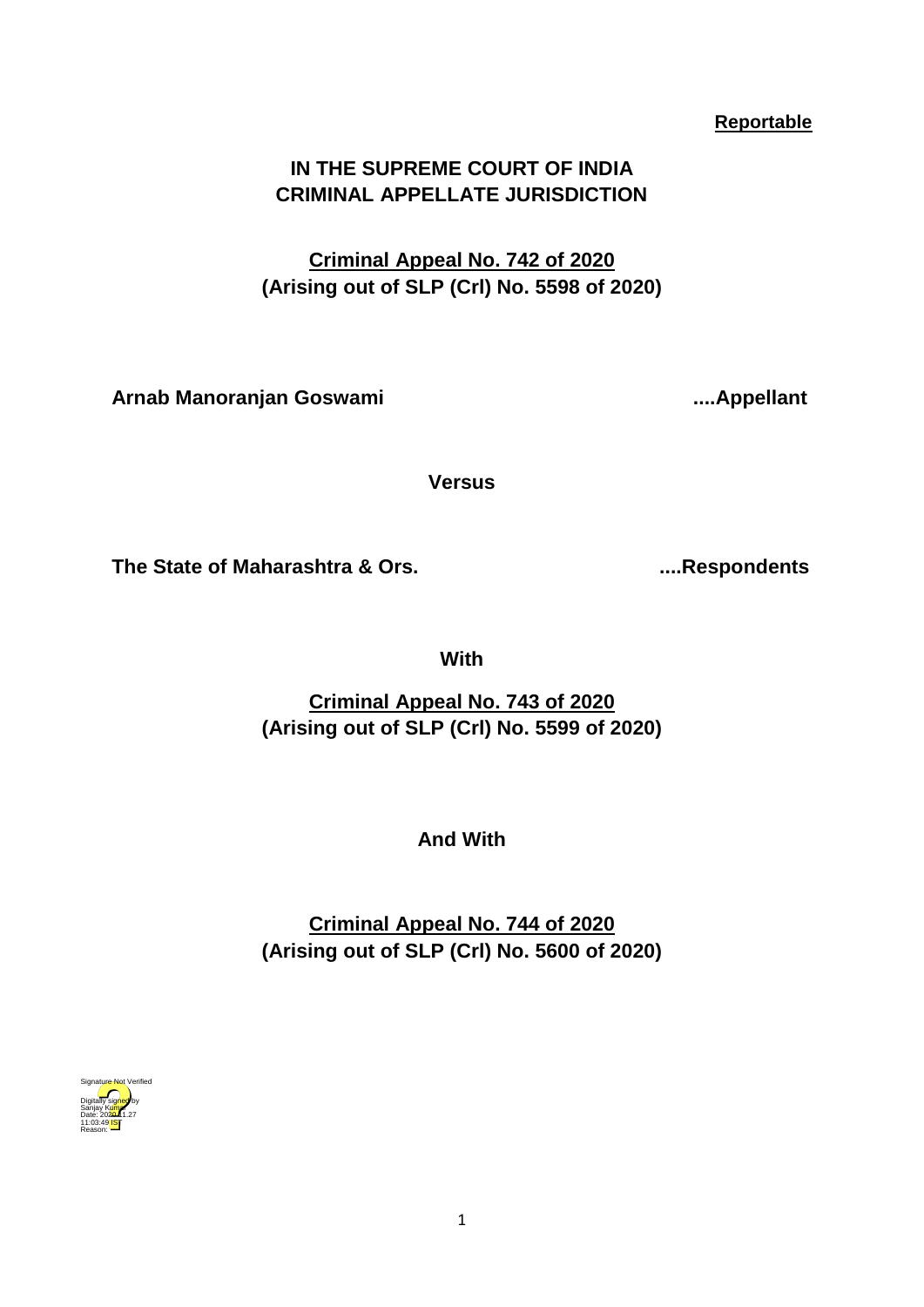# **J U D G M E N T**

# **Dr Dhananjaya Y Chandrachud, J**

This judgment has been divided into sections to facilitate analysis. They are:

- A The appeal
- B The parties, the FIR and 'A' Summary
- C Previous proceedings against the appellant
- D Re-opening of investigation and arrest of the appellant
- E Submissions of Counsel
- F Criminal Appeal No. 743 of 2020 (Arising out of SLP (Crl) No. 5599 of 2020)
- G Criminal Appeal No. 744 of 2020 (Arising out of SLP (Crl) No. 5600 of 2020)
- H Jurisdiction of the High Court under Article 226 and Section 482 CrPC
- I *Prima Facie* evaluation of the FIR and the grant of bail
- J Human liberty and the role of courts
- K Conclusion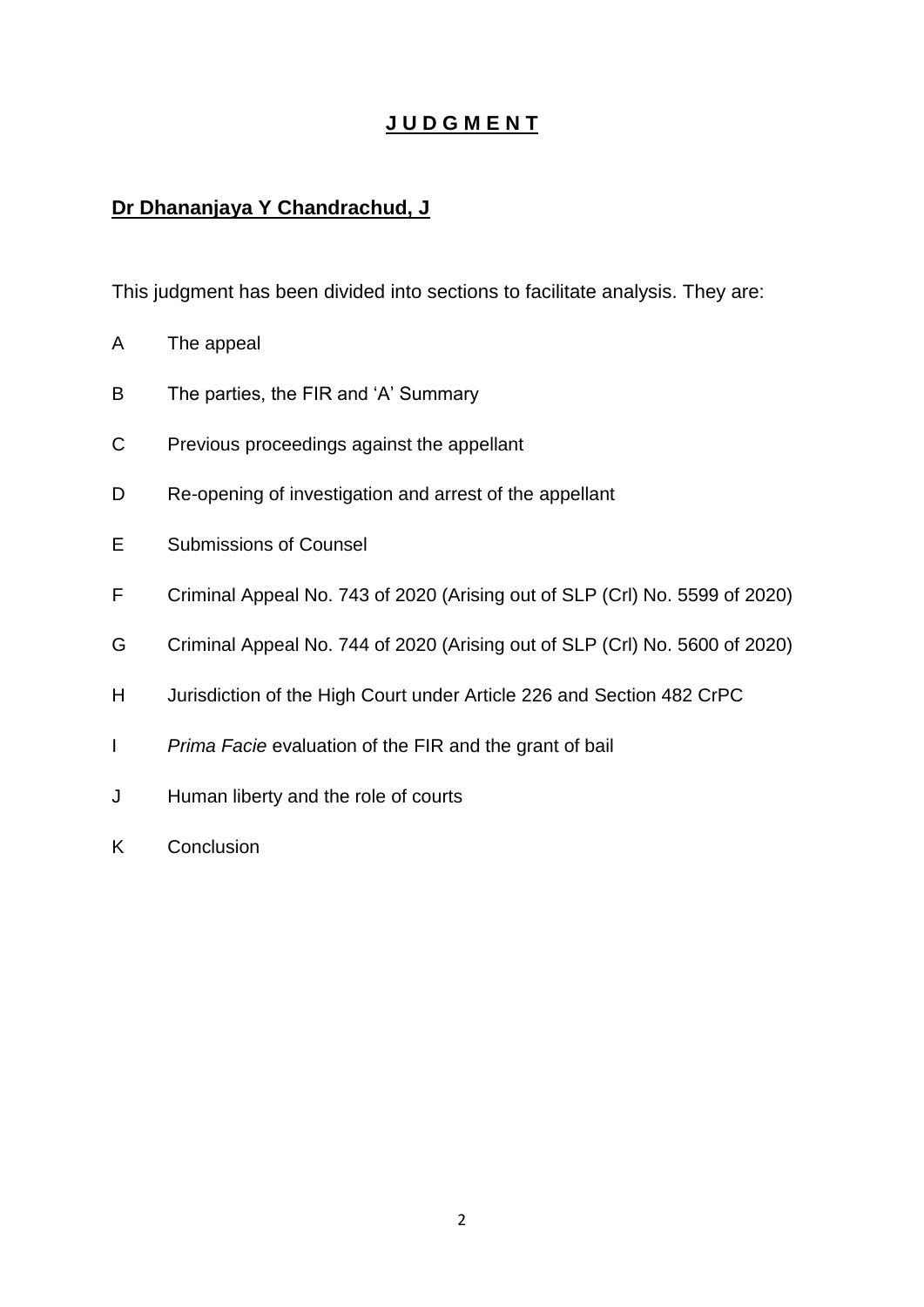## **A The appeal**

1 While invoking the jurisdiction of the High Court of Judicature at Bombay under Articles 226 and 227 of the Constitution of India and Section 482 of the Code of Criminal Procedure, 1973 ("CrPC"), the appellant sought three substantive reliefs:

- (i) A writ of Habeas Corpus, claiming that he had been illegally arrested and wrongfully detained by the Station House Officer ("SHO") at Alibaug Police Station in the district of Raigad in Maharashtra in relation to a First Information Report<sup>1</sup> ("FIR") registered on 5 May 2018 under Sections 306 and 34 of the Indian Penal Code, 1860 ("**IPC**") in spite of an earlier closure report which was accepted by the Magistrate;
- (ii) The quashing of the above-mentioned FIR; and
- (iii) The quashing of the arrest memo on the basis of which the appellant had been arrested.

These three reliefs<sup>2</sup> are reflected in prayers (a), (b) and (c) of the petition before the High Court.

**<sup>.</sup>** <sup>1</sup> CR No. 0059 of 2018

 $2\tilde{u}(a)$ Issue a writ of habeas corpus and/or any other similar writ, order and direction of like nature, directing the Respondents to produce the Petitioner who has been illegally arrested and wrongfully detained by the Respondent No. 2 in relation to FIR, being C.R. No. 0059 of 2018 dated 5 May 2018, registered at Alibaug Police Station, Raigad, under Sections 306 and 34 of the Indian Penal Code, 1860, despite a closure report being filed;

 <sup>(</sup>b) Issue a writ of mandamus and/or any other similar writ, order and direction of like nature, quashing the FIR, being C.R. No. 0059 of 2018, dated 5 May 2018, registered at Alibaug Police Station, Raigad, under Sections 306 and 34 of the Indian Penal Code, 1860;

 <sup>(</sup>c) Issue a writ of certiorari and/or any other similar writ, order and direction of like nature, quashing and/or setting-aside the arrest memo, if any, on the basis of which the Respondents have wrongfully and illegally arrested the Petitioner;"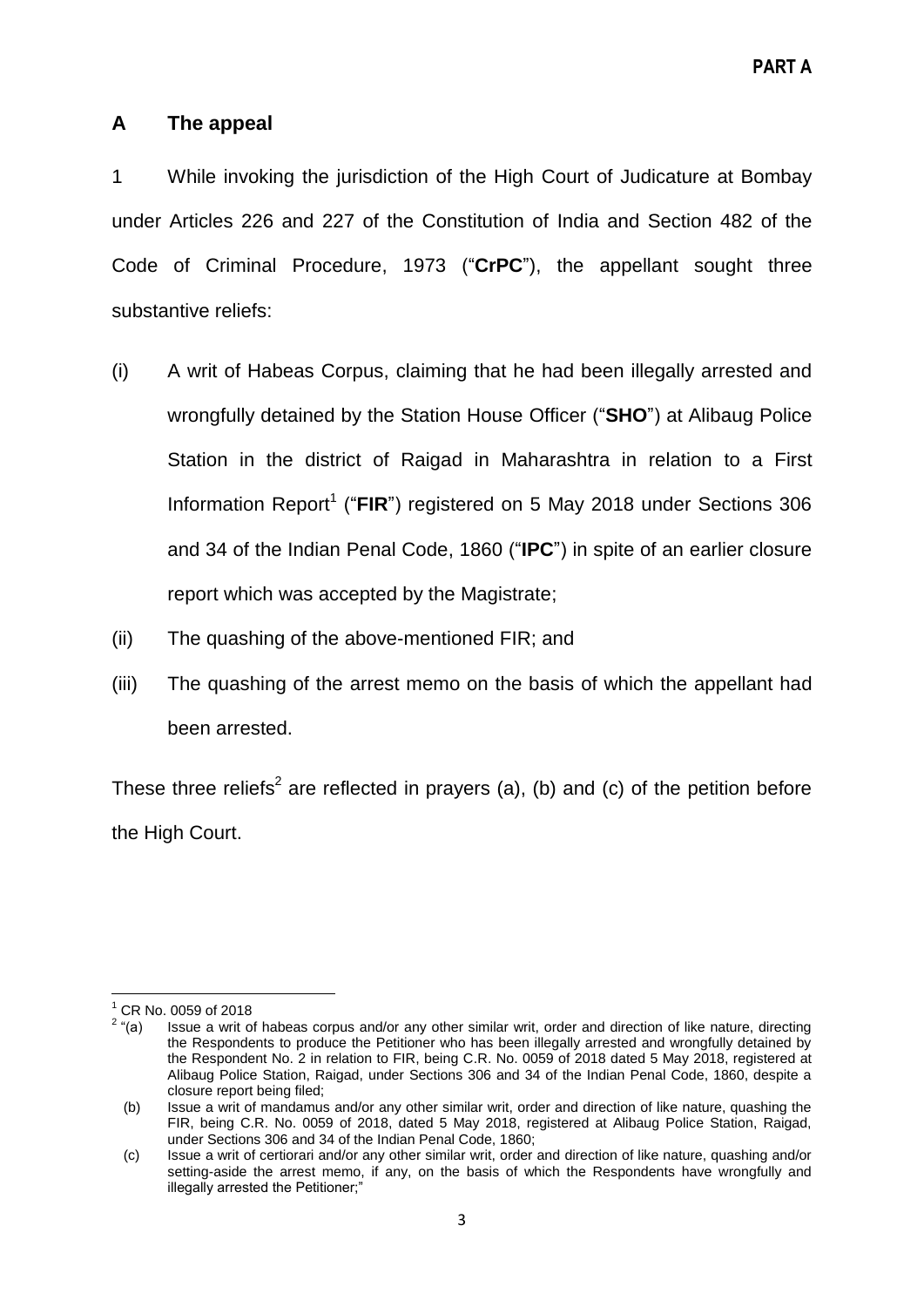2 Pending the disposal of the petition, by an interim application in the proceedings<sup>3</sup>, the appellant sought his release from custody and a stay of all further proceedings including the investigation in pursuance of the FIR.

3 A Division Bench of the High Court, by its order dated 9 November 2020, noted that prayer (a) by which a writ of habeas corpus was sought was not pressed. The High Court posted the hearing of the petition for considering the prayer for quashing of the FIR on 10 December 2020. It declined to accede to the prayer for the grant of bail, placing reliance on a decision of this Court in **State of Telangana** vs Habib Abdullah Jeelani<sup>4</sup> ("Habib Jeelani"). The High Court was of the view that the prayers for interim relief proceeded on the premise that the appellant had been illegally detained and since he was in judicial custody, it would not entertain the request for bail or for stay of the investigation in the exercise of its extra-ordinary jurisdiction. The High Court held that since the appellant was in judicial custody, it was open to him to avail of the remedy of bail under Section 439 of the CrPC. The High Court declined *prima facie* to consider the submission of the appellant that the allegations in the FIR, read as they stand, do not disclose the commission of an offence under Section 306 of the IPC. That is how the case has come to this Court. The appellant is aggrieved by the denial of his interim prayer for the grant of bail.

 $\frac{1}{3}$ Pending final hearing and disposal of the captioned writ petition, this Hon'ble Court be pleased to grant bail to the Petitioner in FIR No. 59 of 2018 and direct the Respondents and/or each of them to immediately release the Petitioner from illegal detention and wrongful custody and/or arrest by the Respondents in view of detailed submissions made herein above, to meet the ends of justice.

 <sup>(</sup>b) Pending the final hearing and disposal of the captioned writ petition, this Hon'ble Court be pleased to stay all further proceedings, including the investigation in FIR No. 59 of 2018, with respect to the Petitioner."

<sup>4</sup> (2017) 2 SCC 779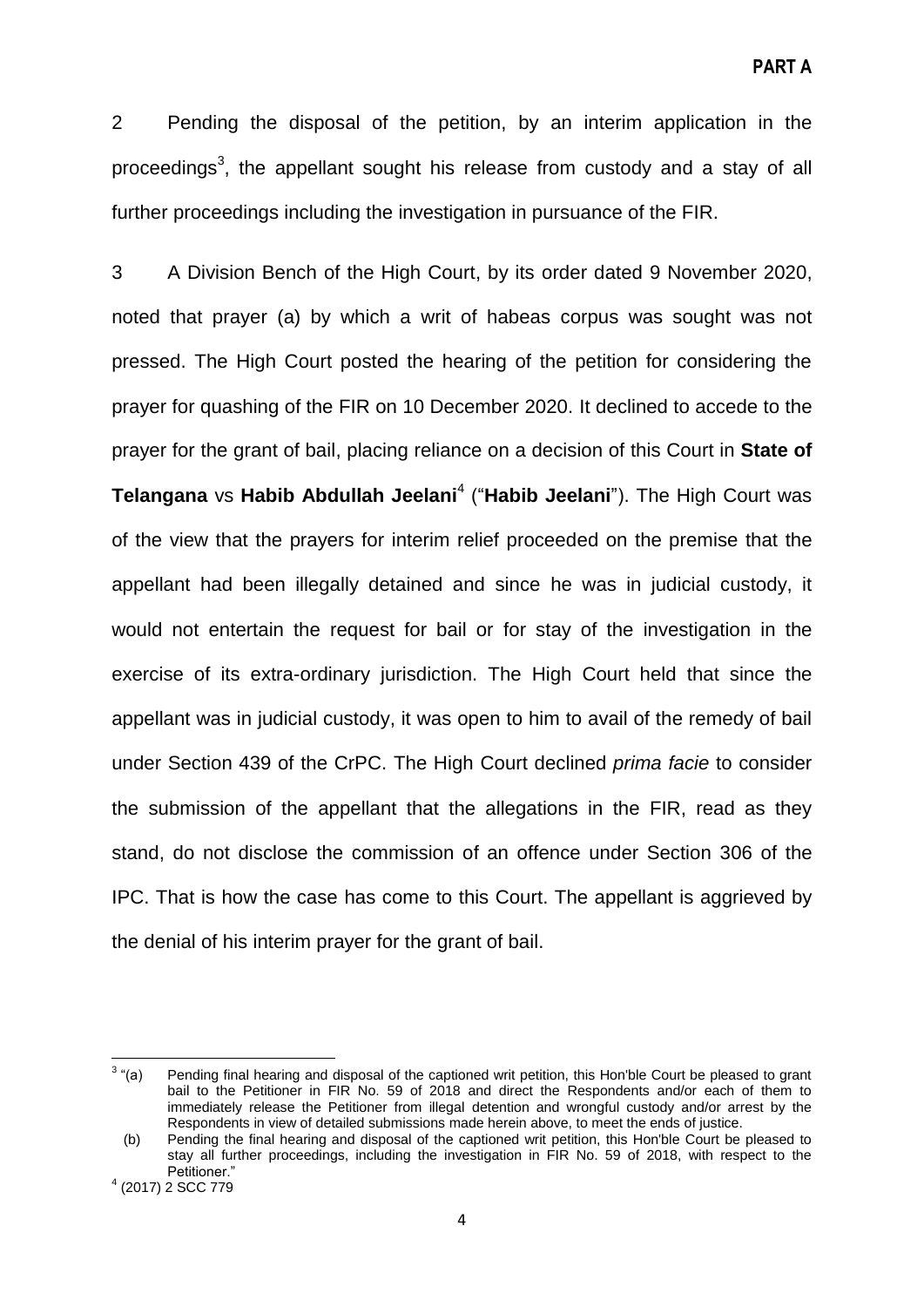#### **B The parties, the FIR and 'A' Summary**

4 The appellant is the Editor-in-Chief of an English television news channel, Republic TV. He is also the Managing Director of ARG Outlier Media Asianet News Private Limited which owns and operates a Hindi television news channel by the name of R Bharat. The appellant anchors shows on both channels.

5 The appellant was arrested on 4 November 2020 in connection with FIR 59 of 2018 which was registered at Alibaug Police Station under Sections 306 and 34 of the IPC.

6 The genesis of the FIR can be traced back to December 2016, when a company by the name of ARG Outlier Media Private Limited ("ARG") awarded a contract for civil and interior work to another company, Concorde Design Private Limited ("CDPL") which was owned substantially by Anvay Naik (the ―**deceased**‖).

7 The FIR was registered on 5 May 2018 on the complaint of Akshyata Anvay Naik (the "**informant**"), the spouse of the deceased who is alleged to have committed suicide. The contents of the FIR read thus:

―12. First Information contents:

Facts : I Smt. Akshata Anvay Naik Age 48 yeas, occupation housewife, residing at 901, Rishabh Tower, Senapati Bapat Marg, Elphistone West, Mumbai -25 personally remain present and state in writing that my mobile No. 8169947073, I am residing at the abovementioned address with my deceased Anvay Madhukar Naik, daughter Adnya Naik together. My husband is having company owned under name and dstype as Concorde Design and we were having our livelihood by doing business of architecture interior designing and engineering consultancy,. My husband Anvay Madhukar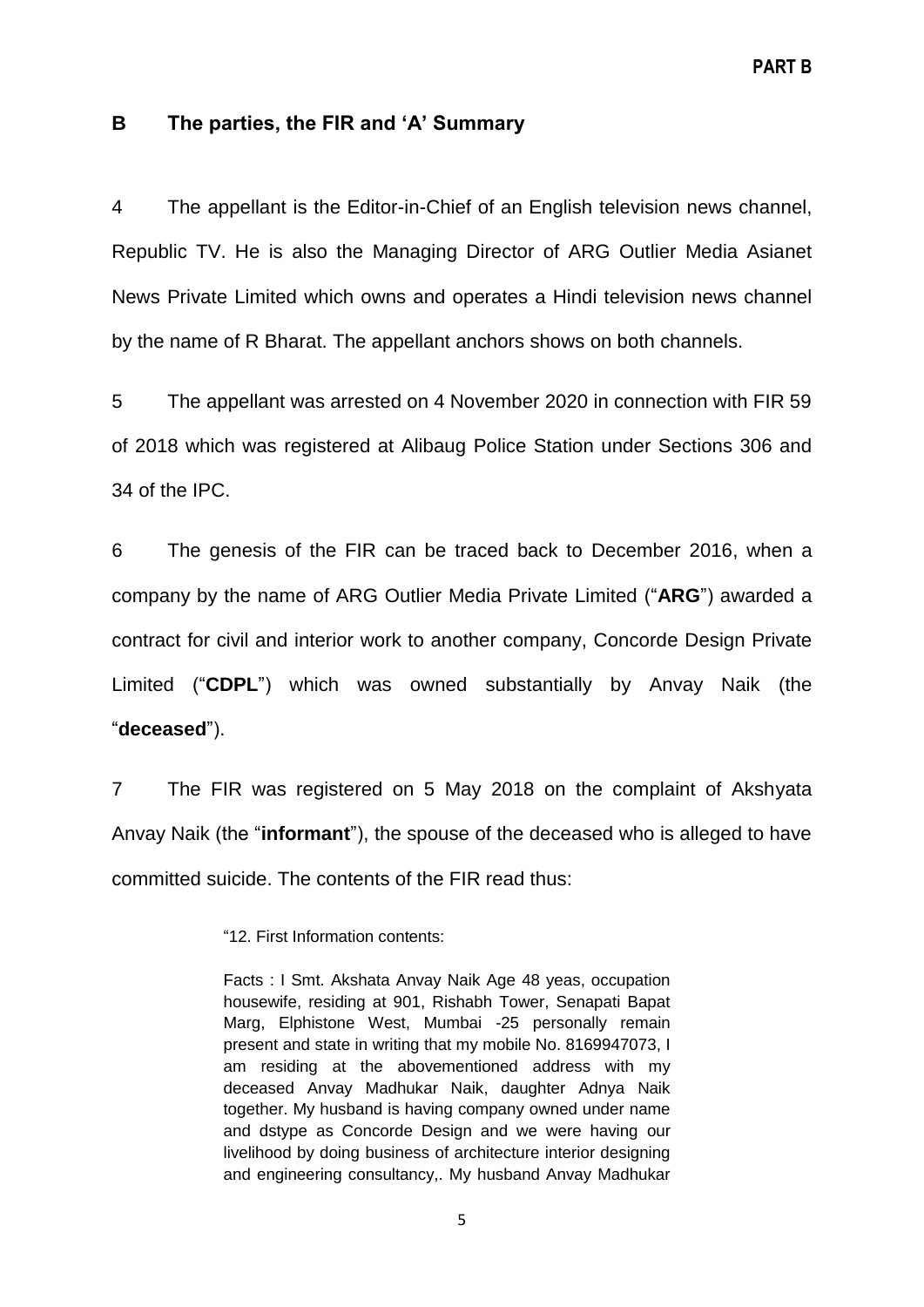Naik is having his native place at Village Kavir, Tai. Alibaug and at the said place my mother in law Kumud Madhukar Naik is residing . therefore my husband used to visit in between to my mother in law at Village Kavir Tai. Alibag . As also my husband used to bring my mother in law Kumud Naik in between with us at Mumbai. My husband for last two years was having pressure as he did not received the money of work carried out by him and he continuously used to inform me and therefore I also called in the office of Amav Gosmani and asked his accountant for payment of money of work done by us. As also contacted to other businessman also and informed that my husband is in great difficulty and as the money is not received he is under great mental pressure. Yesterday on 04.05.2018 at 3.45 pm in afternoon my husband Anvay Madhukar Naik and my mother in law Kumud Madhukar Naik left from our house at Mumbai and came at Alibag Kavir. At evening 7.30 I called on the mobile No. 9763437648 of my mother in law and when enquired as to whether they have reached at our farm house at Kavir Ali bag or otherwise when my mother in law informed me that she and my husband reached and as care taker aaji gone out she will required to carry out all the work in the house. Today on 05.05.2018 at morning 9.30 am when I and my daughter Adnya were at our house at Mumbai Shri Aruni Patil residing at Dadar Hindu Colony, Mumbai called my daughter Adnya on her mobile that my mother in law Kumud Naik expired. Therefore I and my daughter Adnya sister Mrs. Manjusha Durgesh Vaingankar, and her daughter Shreya Vaingankar started coming to Alibag through our own vehicle. After we reached at Wadkhal I called on mobile of friend of my husband Shri Akshit Lakhani and enquired about my husband when he informed that my husband Anvay Madhukar Naik has also committed suicide . When we reached at our farm house at Kavir at around 2.15 pm in afternoon there was huge crowd of public and police were gathered. Therefore when we went inside and saw that my mother in law Kumud Naik was lying on bed near dining room. Thereafter from stair case when we went on upper floor saw that my husband Anvay Madhukar Naik was lying and one thread was hanged on iron pipe of house. Thereafter police enquired with us and informed us about the said incident. Thereafter only informed that they were taking my husband Anvay Madhukar Naik and mother in law Kumud Madhukar Naik to Civil Hospital Alibag. When we were present in the said house police shown us note written by my husband Anvay Madhukar Naik in his own handwriting in English( suicide note). The handwriting in the said note is his handwriting and the signature on it is also of his only and l identify the same. In the said note he has written in English as 3) Suicide Note, 4) we are committing suicide due to following 5) our (Concorde designs Pvt Ltd) 6)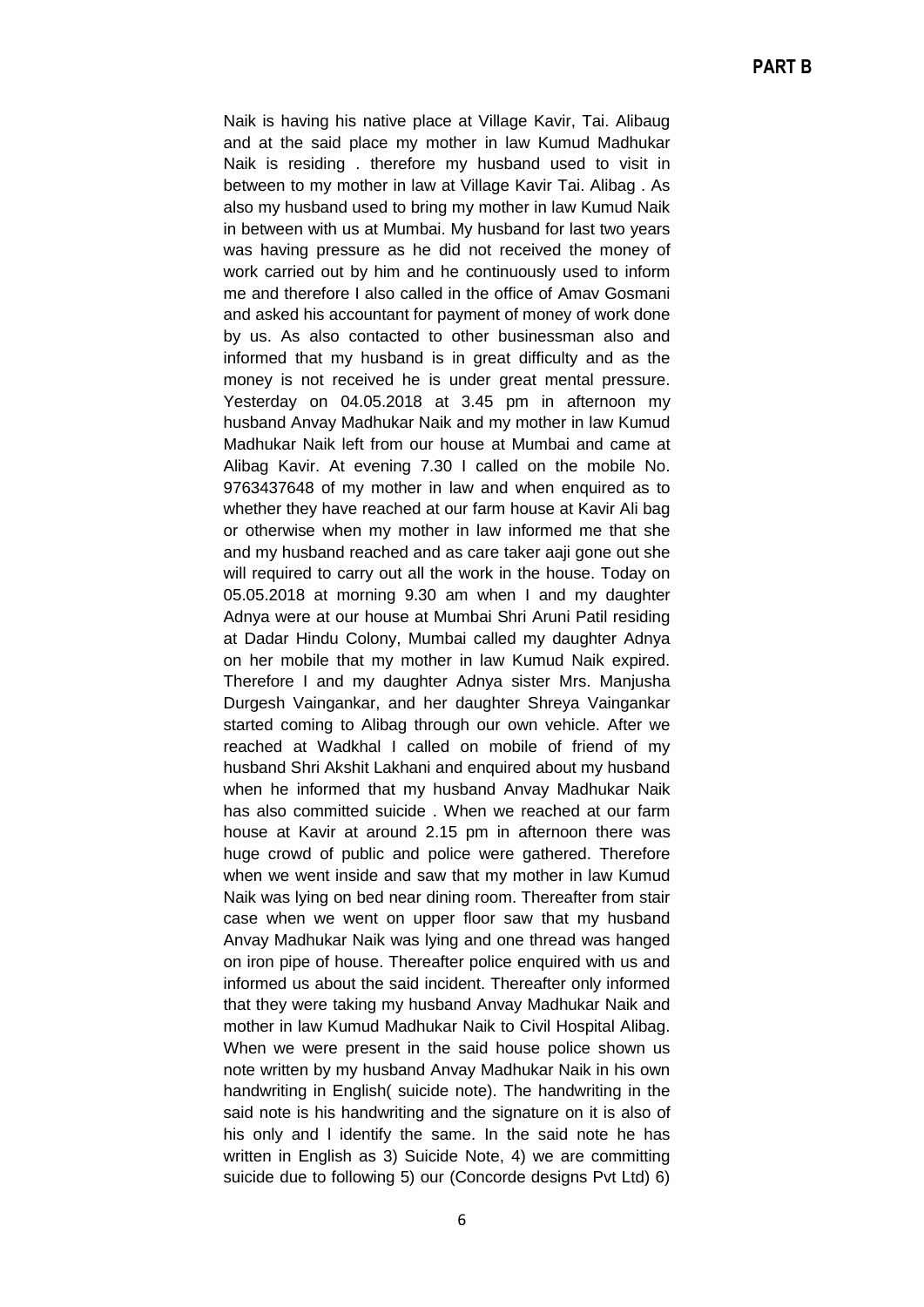We both directors I) Mr. Anvay M. Naik 2) Kumud M. Naik, 7) Money is stuck and following owners of respected companies are not paying our legitimate dues 8) Mr. Amab Goswami ARG Outlier of Republic TV, not paid 83 lacs for Bombay Dyeing Studio project, 9) Feroz Shaikh Icaswt X */* Skimedia not paid our 400 lacs in Laxmi, 3rd and 4th floor idea Square project in Andheri 10) Mr. Niteish Sarda owner of smart works Magarpattaq and Baner Project ( 55 Lacs pending) 11) kindly collect money from them and held them responsible for our death and pay to creditors 12) I and my mother are directors in Concorde India company and following persons have till now not paid me money of work done by me. In which it is written as Arnab Goswami ARV Outlife Of Republic TV having Rs.83 Lac of work done, 2) Firoz Khan having 4 crores of work done, 3) Nitesh Sarda 55 lacs of work done should be deposited and should be held responsible for my death and getting the same deposited and pay the dues of public. With regard to the contents written in the said note my husband Anvay Madhukar Naik had continuously informed me for last one or two years. While he used to tell me he was under immense pressure. Therefore I am having lawful complaint against. Arnab Goswami, 2. Firoz Khan, 3. Nilesh Sarda the persons whose names written in said suicide note by my husband Anvay Madhukar Naik that the abovementioned amount was due from them and even after continuously demanding the said amount have not paid the said amount and therefore my husband was under great pressure therefore my husband Anvay Naik Age 53 years and my mother in law Kumud Madhukar Naik died and the information of such contents was registered and PI Shri Warade is investigating the said offence."

The FIR records thus:

(i) The appellant (who owns the company ARG) had not paid an amount of Rs. 83 lacs for the Bombay Dyeing Studio project. In addition, there was an outstanding amount of Rs. 4 crores from Feroz Shaikh and Rs. 55 lacs from Nitesh Sarda (who are the appellants in the connected Criminal Appeals);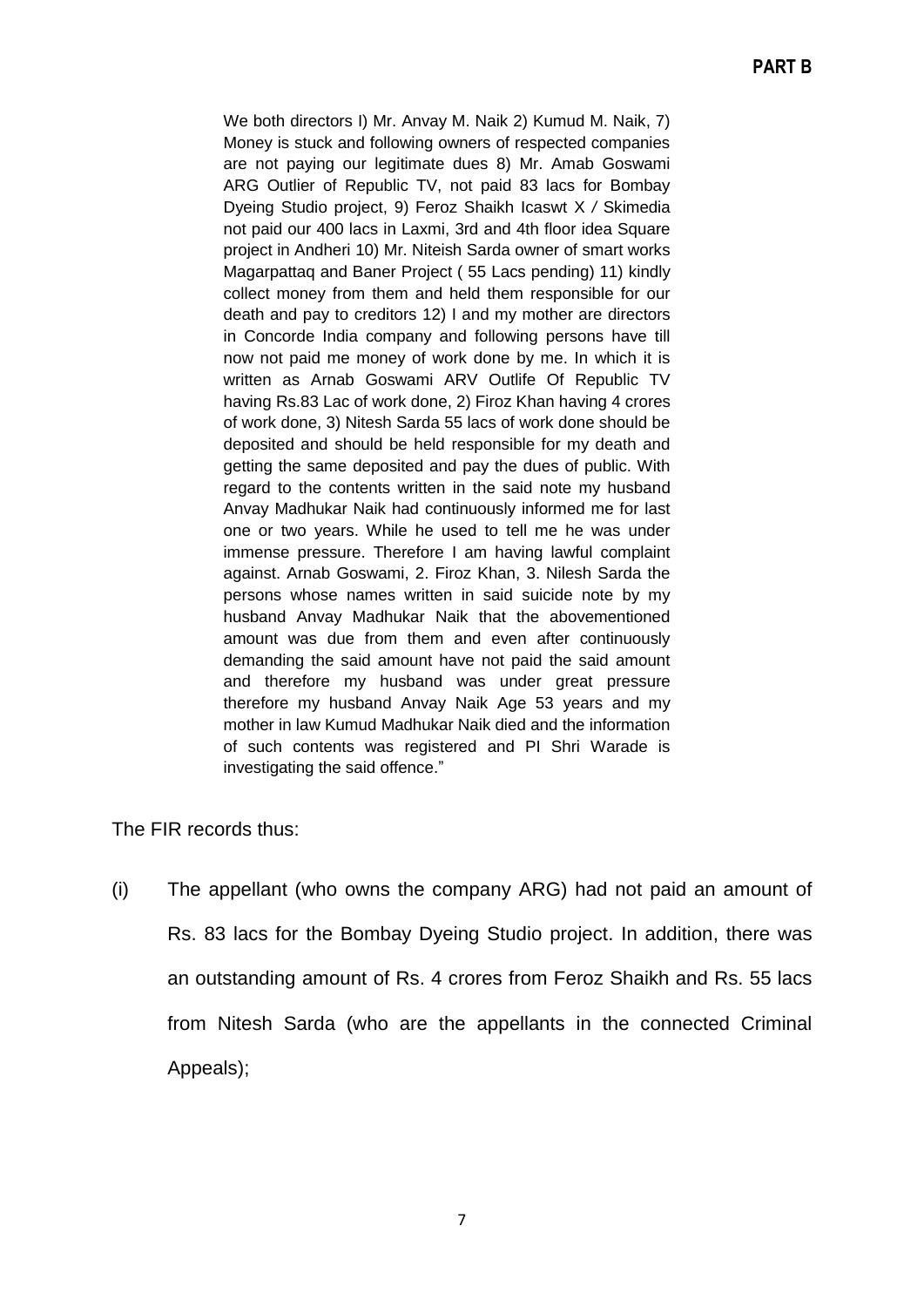- (ii) The spouse of the informant had not received payment for the work which was carried out by him, as a result of which he was under mental pressure and that he committed suicide by hanging on 5 May 2018;
- (iii) There is a 'suicide note' holding the above three individuals responsible; and
- (iv) The informant was informed on 5 May 2018, when she and her daughter were at their residence at Mumbai, that her mother-in-law Kumud Naik had died at their Alibaug residence. On the way to Alibaug, she was informed that her husband had committed suicide. On reaching the house at Alibaug, she found the body of her mother-in-law lying on a bed and that her spouse had committed suicide by hanging.

8 On 6 May 2018, officers from the Alibaug Police Station visited ARG's office in Mumbai and served three notices under Section 91 of the CrPC. On 7 and 8 May 2018, two representatives of ARG visited Alibaug Police Station where they claim to have handed over the information which was sought by the police in their notices under Section 91. On 22 May 2018, the appellant submitted a representation to the notice under Section 91 following which on 30 May 2018 and 28 June 2018, the statements of the Chief Financial Officer and Company Secretary of ARG were recorded.

9 On 16 April 2019, the SHO at Alibaug Police Station filed a report in the Court of the Chief Judicial Magistrate ("CJM") for an 'A' summary. The CJM passed an order accepting the report and granted an 'A' summary. The meaning and import of an 'A' summary is reflected in Para 219 (3) of the Bombay Police Manual, 1959. An 'A' Summary indicates a case where an offence has been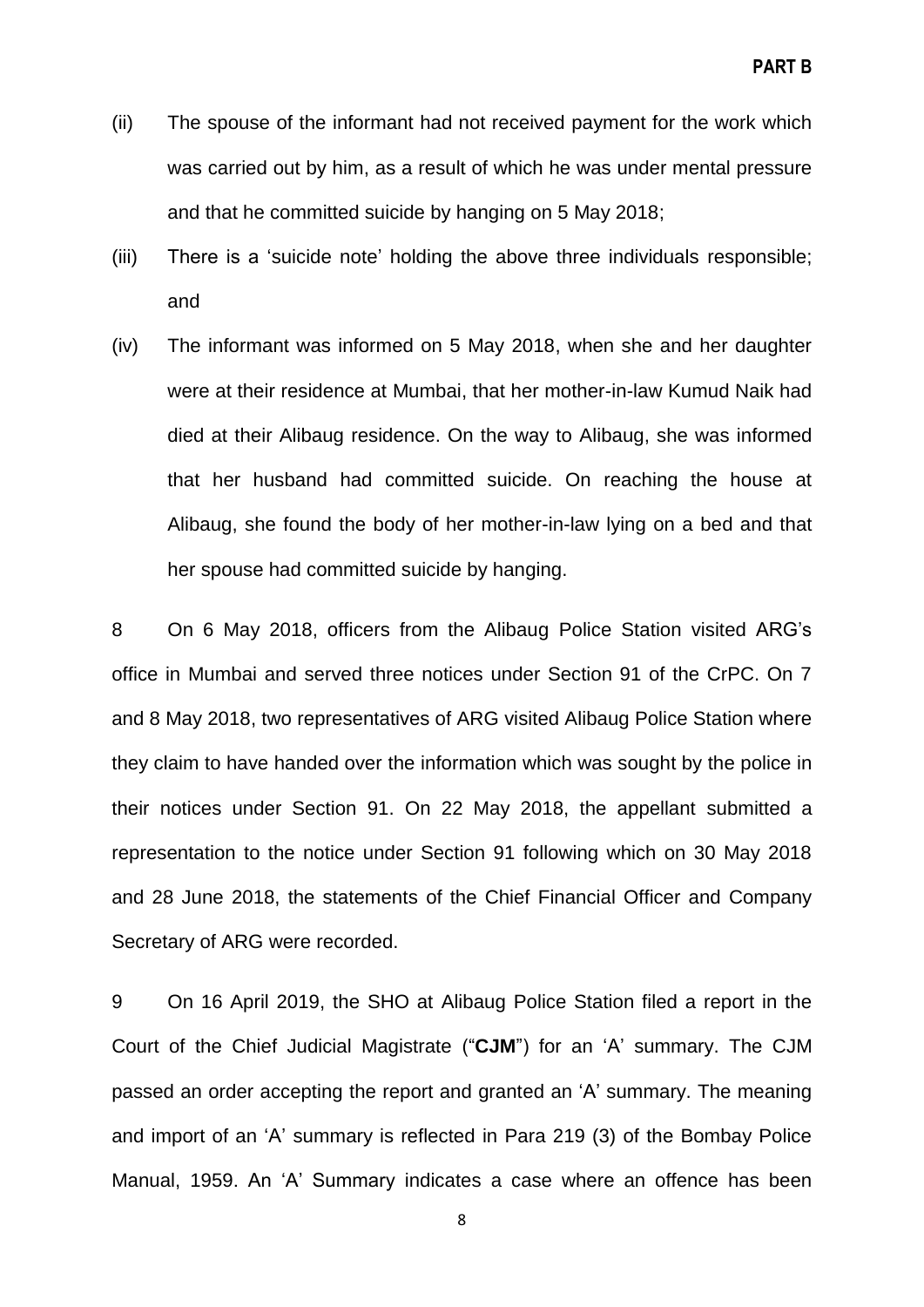committed but it is undetected, in that there is no clue about the culprits or the property, or where the accused is known but there is no evidence to justify their being sent up to the Magistrate for trial. Para 219 (3) of the Bombay Police Manual reads thus:

"RULE 219 (3) OF BOMBAY POLICE MANUAL

(3) The final report should be written up carefully by the officers incharge of the Police Station personally and should be accompanied by all the case papers numbered and indexed methodically. If the accused has been released on bail, the Magistrate should be requested to cancel the bail bond. He should also be requested to pass orders regarding the disposal of property attached, unless any of the articles, e.g., blood stained clothes, are required for further use in true but undetected cases. A request should also be made to the Magistrate to classify the case and to issue an appropriate summary of his order, viz:-

"A" True. undetected (where there is no clue whatsoever about the culprits or property or where the accused in known but there is no evidence to justify his being sent up to the Magistrate (for trial).

"B" Maliciously false.

"C" Neither true nor false, e.g., due to mistake to fact or being of a civil nature.

"Non-cognizable" Police investigation reveals commission of only non-cognizable offence."

10 Following the ‗A' summary, there was an exchange of correspondence between ARG and the informant. ARG by their letter dated 11 June 2019, addressed to CDPL, the informant and her daughter, indicated that several meetings had been held in the past between them during the course of which ARG had sought indemnities from CDPL against any future claims. In its letter, ARG stated that it would be transferring a sum of Rs. 39.01 lacs into CDPL's last known bank account against an indemnity for future claims by the creditors or lenders of CDPL. In response, on 15 June 2019, the informant addressed a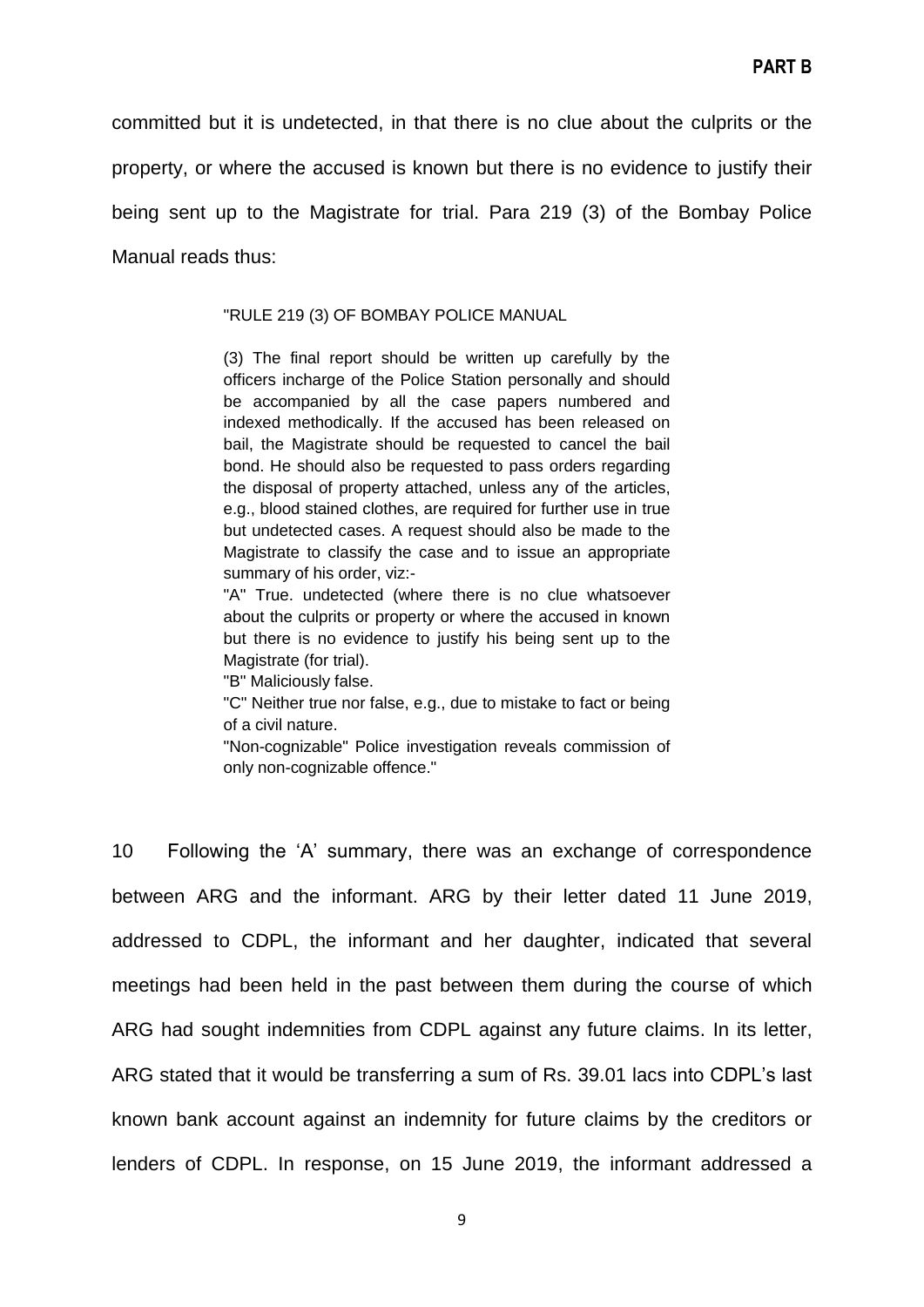communication to ARG stating that out of a total billed amount of Rs. 6.45 crores, an amount of Rs. 5.75 crores had been received from ARG, and after adjustment of an amount of Rs. 70.39 lacs towards deductions made from the bill, an amount of Rs. 88.02 lacs was due and payable. On 6 November 2019, ARG addressed another letter to the informant recording the closure of the police investigation and reiterating its readiness to pay an amount of Rs.39.01 lacs subject to due authorisation. The matter appears to have rested there until a flurry of developments took place in the month of April 2020.

## **C Previous proceedings against the appellant**

11 During the course of the present proceedings, the appellant has adverted to proceedings initiated against him previously by the State of Maharashtra, in order to support his case that the arrest is vitiated by malice in fact.

12 On 16 April 2020, a broadcast took place on Republic TV, followed by a broadcast on Republic Bharat on 21 April 2020 in relation to an incident which took place in Gadchinchle village of Palghar district in Maharashtra. During the course of this incident on 16 April 2020, three persons, including two Sadhus, were brutally killed by a mob, allegedly in the presence of the police and forest guard personnel. According to the appellant, on his news show titled "Poochta hai *Bharat*‖ on 21 April 2020, he had raised issues in relation to the allegedly tardy investigation of the incident by the police.

13 As this Court noticed in a judgment dated 19 May 2020, the broadcasts led to the lodging of multiple FIRs and criminal complaints against the appellant in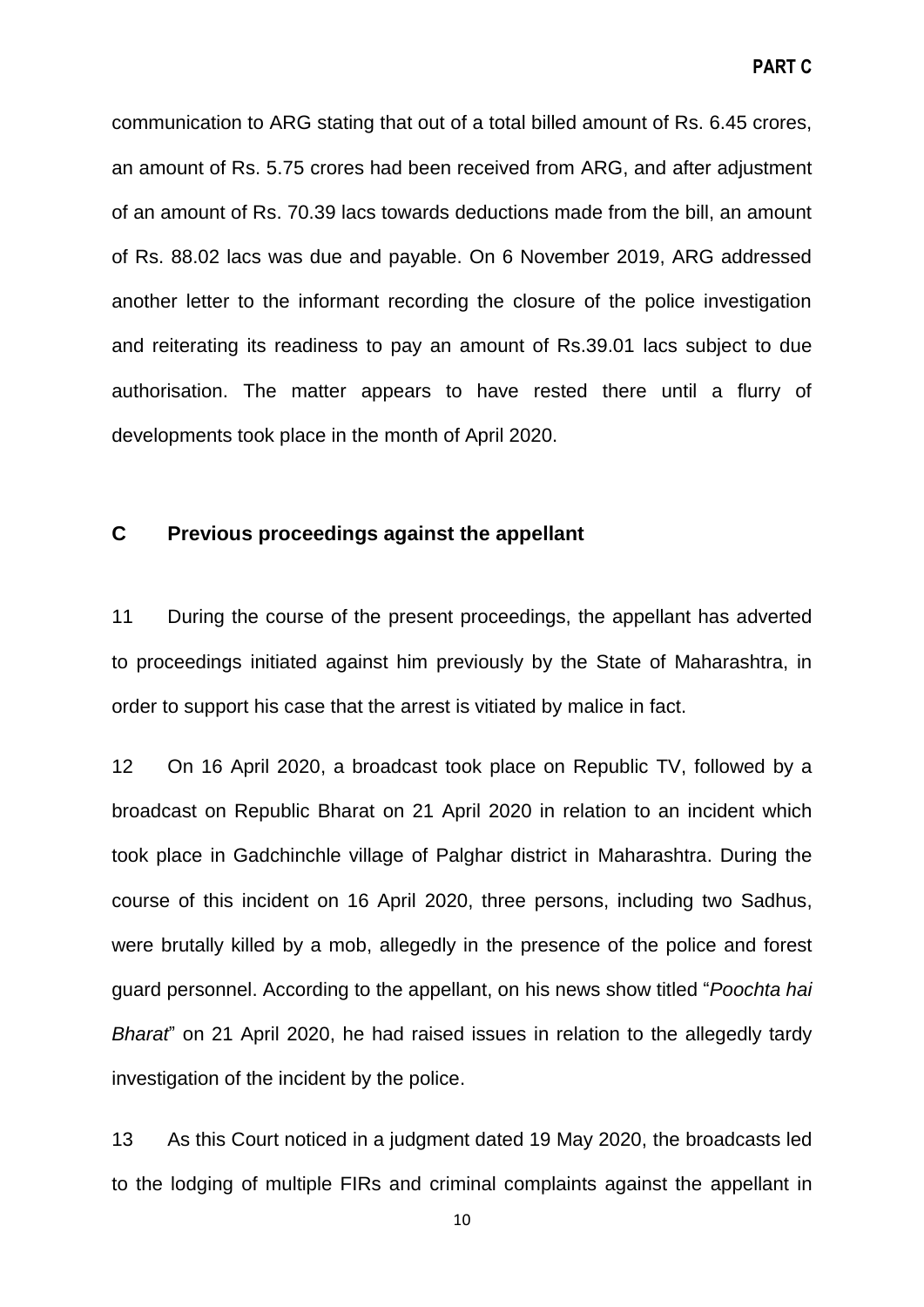the States of Maharashtra, Chhattisgarh, Rajasthan, Madhya Pradesh, Telangana and Jharkhand as well as in the Union Territories of Jammu and Kashmir. The content of the FIRs was similar, almost identical. In the State of Maharashtra, an FIR was lodged at Police Station Sadar, District Nagpur City, details of which were as follows:

> "Maharashtra FIR No. 238 of 2020, dated 22 April 2020, registered at Police Station Sadar, District Nagpur City, Maharashtra, under Sections 153, 153-A, 153-B,295-A, 298, 500, 504(2), 506, 120-B and 117 of the Indian Penal Code 1860."

Apart from the above FIR, fourteen other FIRs and complaints were lodged against the appellant in relation to his broadcasts.

14 The appellant moved this Court in proceedings under Article 32 of the Constitution<sup>5</sup> challenging the registration of these FIRs. By an interim order dated 24 April 2020, the FIR which had been lodged at Police Station Sadar, District Nagpur City was transferred to NM Joshi Marg Police Station, Mumbai and was renumbered as FIR 164 of 2020. Another FIR, FIR 137 of 2020, was registered against the appellant on 2 May 2020 at the Pydhonie Police Station, Mumbai. FIR 137 of 2020 was filed against the appellant due to a telecast which took place on 29 April 2020 on the appellant's new channels, in which the appellant referred to a gathering of migrant workers at the Bandra Railway station during the Covid-19 pandemic, and attempted to connect a place of religious worship with this

**<sup>.</sup>** <sup>5</sup> Writ Petition (Crl.) No. 130 of 2020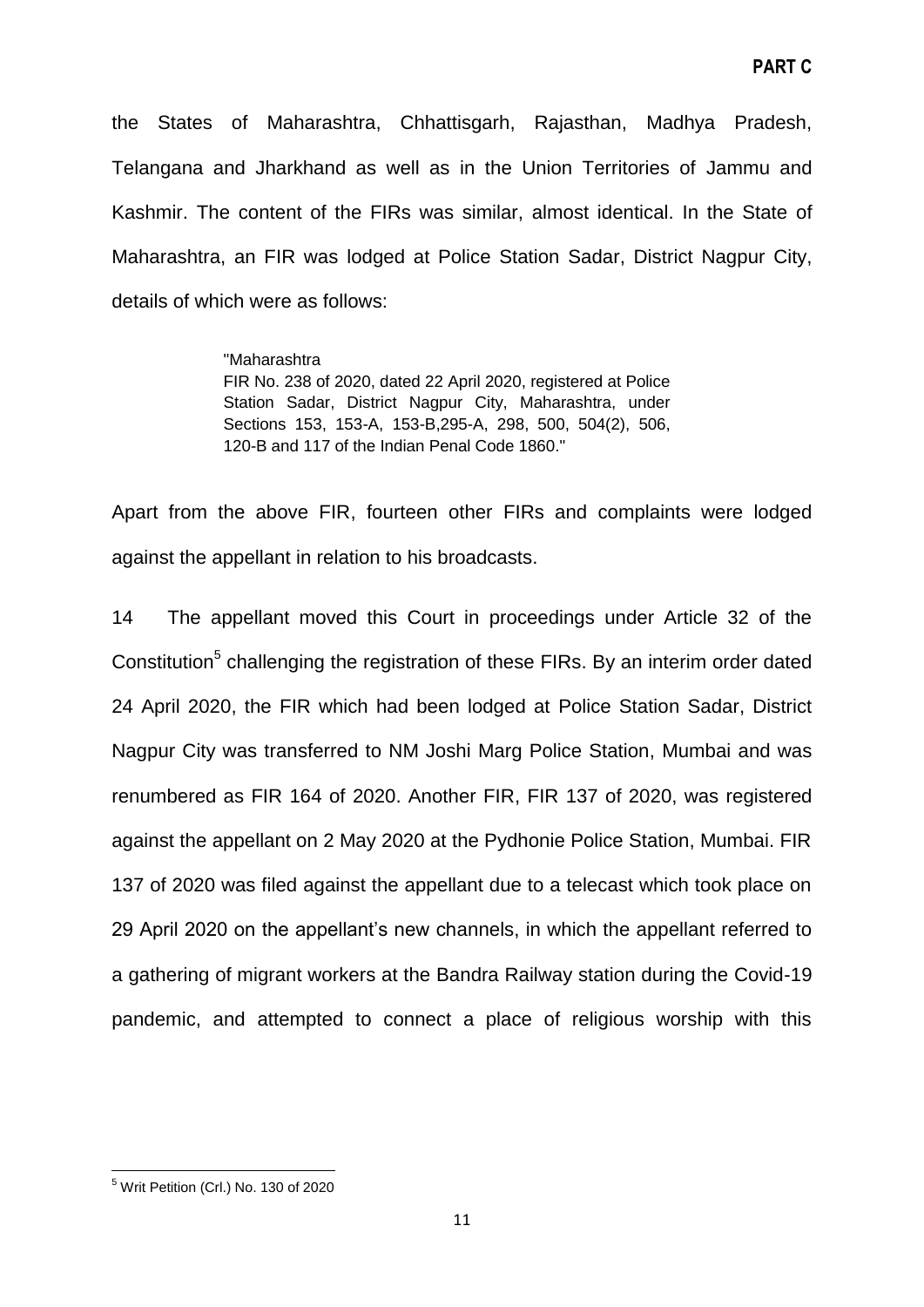gathering. The appellant filed another petition under Article 32 of the Constitution<sup>6</sup>, challenging the registration of FIR 137 of 2020.

15 By its judgment dated 19 May 2020, this Court quashed all the FIRs, except for the FIR which was transferred from Nagpur to Mumbai, on the ground that successive FIRs/complaints in respect of the same cause could not be maintained. The court granted liberty to the appellant to pursue such remedies as were available in law before the competent forum for quashing FIR 164 of 2020.

16 By an order dated 30 June 2020, a Division Bench of the Bombay High Court, while entertaining a petition under Articles 226/227 of the Constitution and Section 482 of the CrPC, suspended all further proceedings in FIR 164 of 2020 before the NM Joshi Marg Police Station and FIR 137 of 2020 before the Pydhonie Police Station and confirmed its interim order dated 6 June 2020 restraining the State from taking coercive steps against the appellant in relation to the two FIRs, pending the disposal of the petition.

17 Aside from this incident, the appellant has relied on certain other developments which have taken place thereafter. These are:

(i) The arrest on 9 September 2020 by the Maharashtra Police of two employees of the appellant's news channel alleged to be pursuing an investigative lead in Raigad, Maharashtra and the registration of FIR 142 of 2020 at Khalapur Police Station, Raigad under Sections 452, 448, 323, 504 and 506 read with Section 34 of the IPC;

**.** 

<sup>&</sup>lt;sup>6</sup> Writ Petition (Crl.) Diary No. 1189 of 2020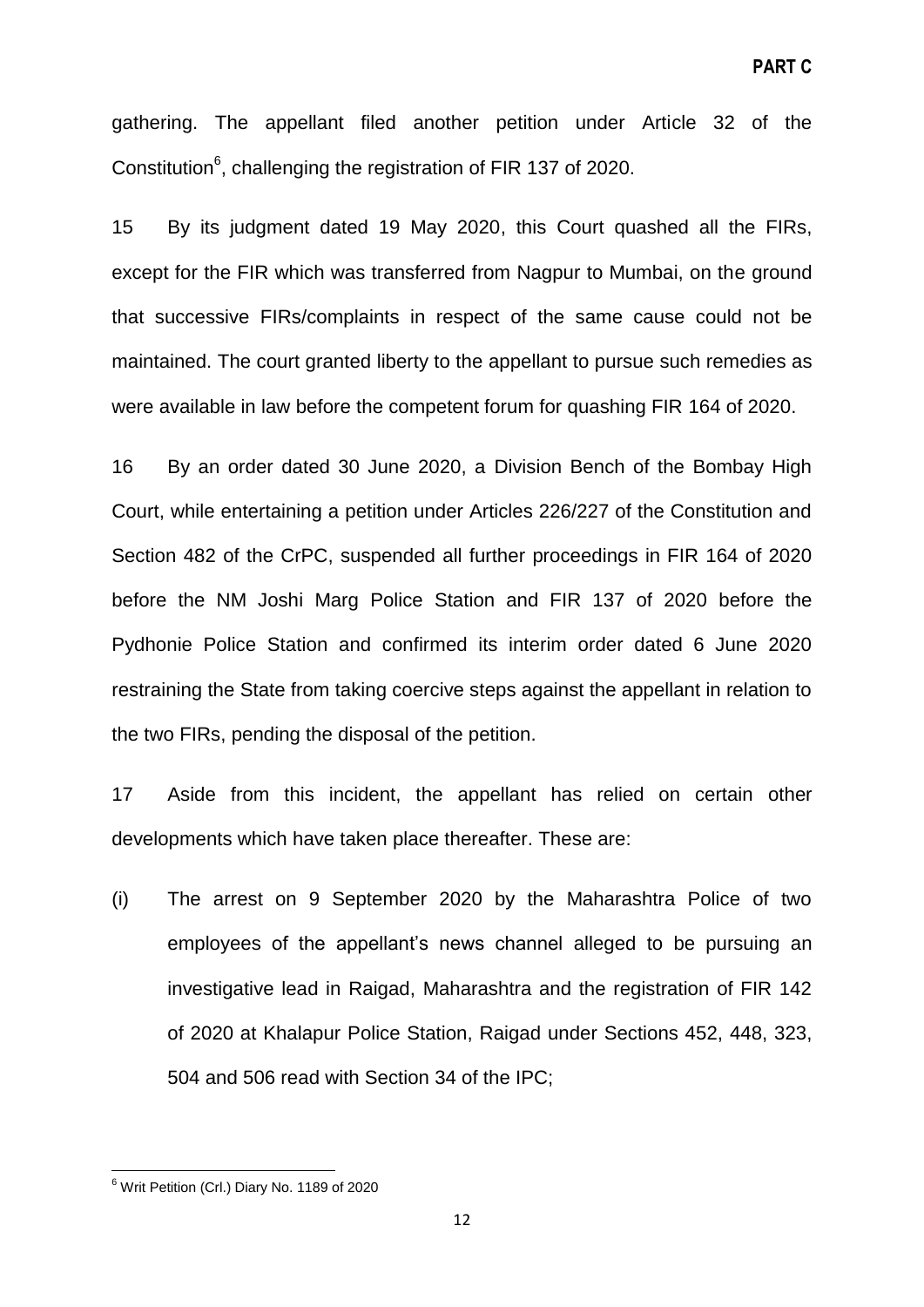- (ii) The issuance of a letter by the "Shiv Cable Sena" to cable operators across Maharashtra asking them to ban the telecast of the appellant's news channel;
- (iii) An order of the Bombay High Court dated 11 September 2020 in a Writ Petition under Article 226 holding that the letter of the *Shiv Cable Sena* did not have the force of law and the appellant would be at liberty to pursue the remedies available in law;
- (iv) On 16 September 2020, a notice to show cause was issued to the appellant for breach of privilege of the legislative assembly, which is the subject of proceedings instituted in this court;
- (v) A notice to show cause was issued under Section 108(1) of the CrPC to the appellant by the Special Executive Magistrate, in spite of the order of the Bombay High Court;
- (vi) The registration of FIR 843 of 2020 on 6 October 2020 at Kandivali Police Station (later transferred to the Crime Intelligence Unit, Mumbai) on a complaint by an employee of Hansa Research Group Private Limited in relation to the 'TRP scam';
- (vii) A press conference by the Commissioner of Police Mumbai on 8 October 2020 mentioning the name of the appellant as being allegedly involved in the 'TRP scam';
- (viii) The appellant instituted a Writ Petition under Article 32 of the Constitution<sup>7</sup> before this Court seeking reliefs in respect of FIR 843 of 2020. By an order

**<sup>.</sup>**  $7$  Writ Petition (Crl.) 312 of 2020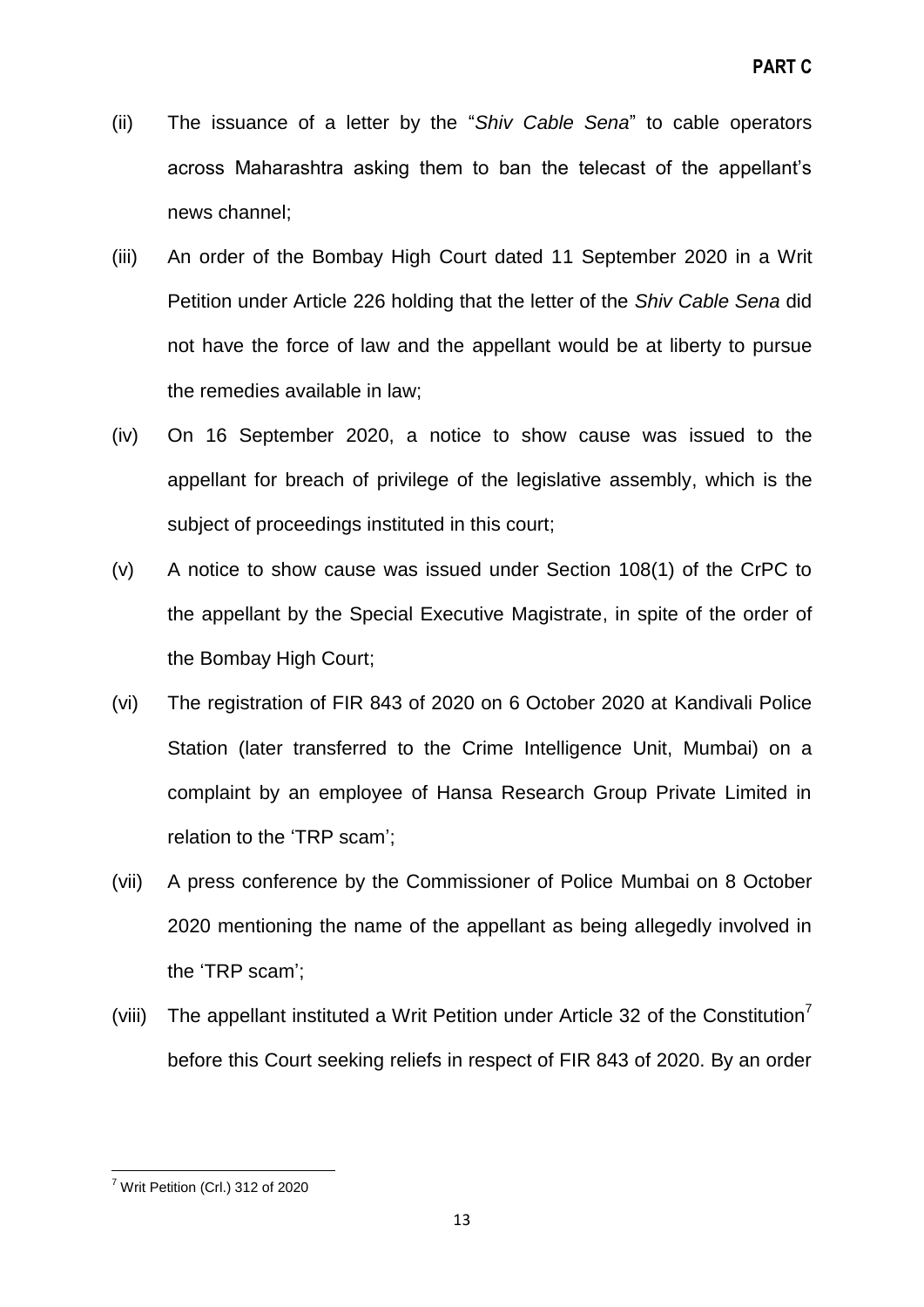dated 15 October 2020, the Writ Petition was dismissed as withdrawn with liberty to the appellant to approach the Bombay High Court; and

(ix) The appellant filed Writ Petition (Crl.) Stamp No. 3143 of 2020 before the Bombay High Court, in which on 19 October 2020 an order was passed calling upon the Investigating Officer to submit the investigation paper in a sealed envelope on 4 November 2020. The High Court noted that the appellant had as on date not been arrayed as an accused in the FIR and if the investigating officer proposed to make an enquiry, a summons shall be issued to him. The appellant agreed to cooperate in the enquiry.

# **D Re-opening of investigation and arrest of the appellant**

18 On 26 May 2020, the Home Department of the State of Maharashtra addressed a communication to Deputy Inspector General of Police stating that the FIR registered as Crime No. 59 of 2020, at Alibaug Police Station under Sections 306/34 of the IPC, was being transferred to the crime investigation department "for the purpose of reinvestigation". The letter, insofar as is material, reads thus:

> "In respect of the above mentioned subject, you are hereby informed that crime no. 59/2020 registered at Alibaug Police Station under Section 306/34 and Crime no. 114 of 2018 registered at Alibaug Police Station under Section 302 are being transferred to Crime Investigation Department for the purposes of reinvestigation. Hence, you are requested to undertake the necessary steps for handing over the case for reinvestigation and report in respect of investigation already been made be submitted to the Government."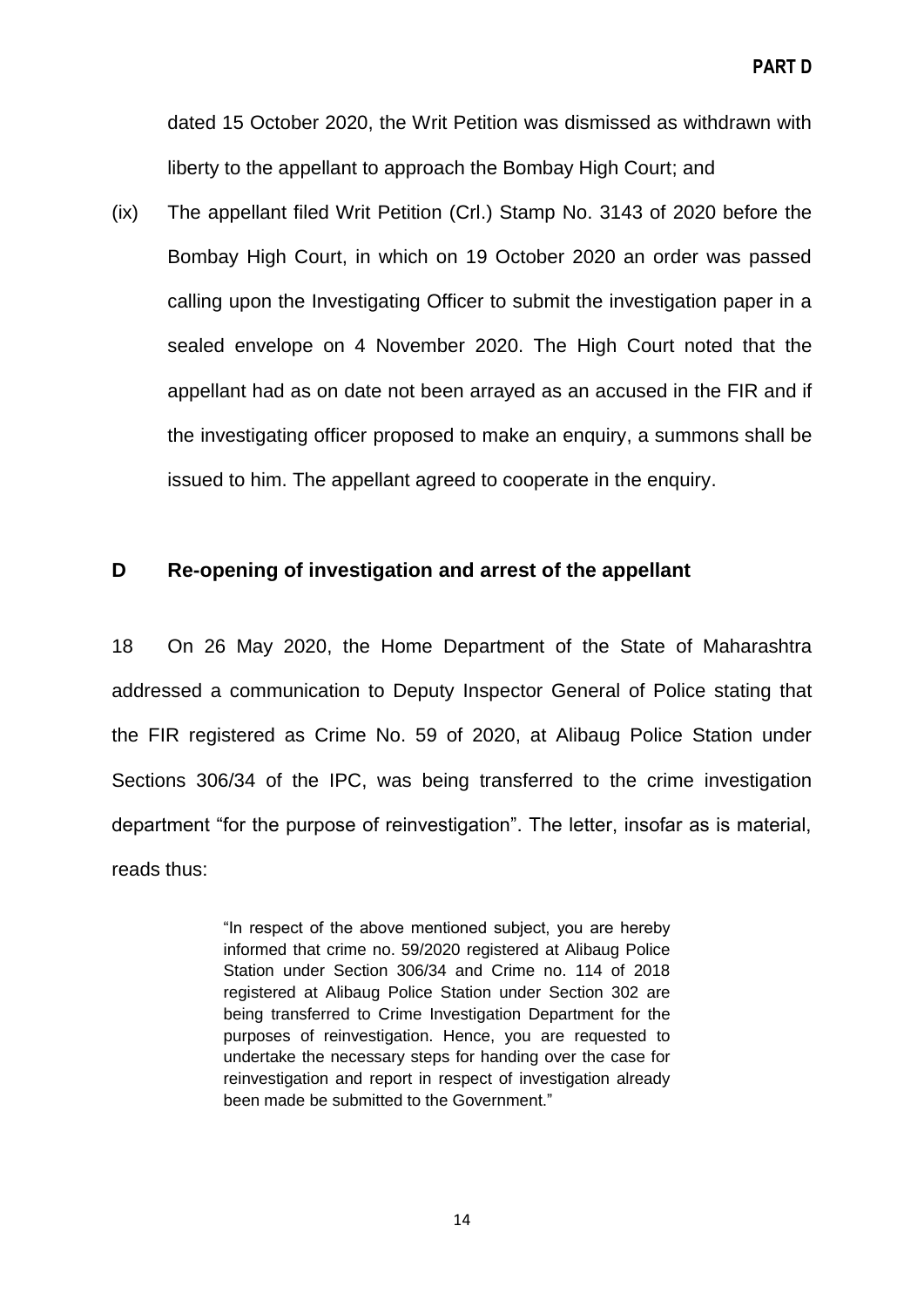19 On 15 October 2020, the Local Crime Investigation Branch, Raigad addressed a communication to the CJM, Alibaug recording the commencement of further investigation under Section 173(8) of the CrPC in respect of Crime No. 59 of 2018 under Section 306 read with Section 34 of the IPC.

20 On 4 November 2020, the appellant was arrested at about 7:45 am in connection with FIR 59 of 2018 dated 5 May 2018. At 2:37 pm, the appellant filed a Writ Petition before the Bombay High Court, invoking the provisions of Articles 226/227 of the Constitution and Section 482 of the CrPC.

21 After the appellant's arrest, a remand application was filed before the CJM, Raigad. By an order dated 4 November 2020, the CJM declined to grant police custody. Noting that there had been an 'A' summary previously, the CJM while rejecting the plea of police custody, remanded the appellant to judicial custody till 18 November 2020. The State has challenged the order of the CJM declining police custody in a revision before the Additional Sessions Judge, Raigad.

22 The writ petition filed by the appellant before the Bombay High Court was heard on 5, 6 and 7 November 2020. On 7 November 2020, the High Court reserved orders and granted liberty to the appellant to file an application for regular bail under Section 439 of the CrPC with a direction that it should be heard expeditiously within four days of the date of filing. Following the above direction, the appellant moved the Sessions Court, Raigad for bail under Section 439 of the CrPC. By its impugned judgment and order dated 9 November 2020, the High Court posted the hearing of the petition filed by the appellant in regard to the prayer of quashing of the FIR on 10 December 2020. While doing so, the High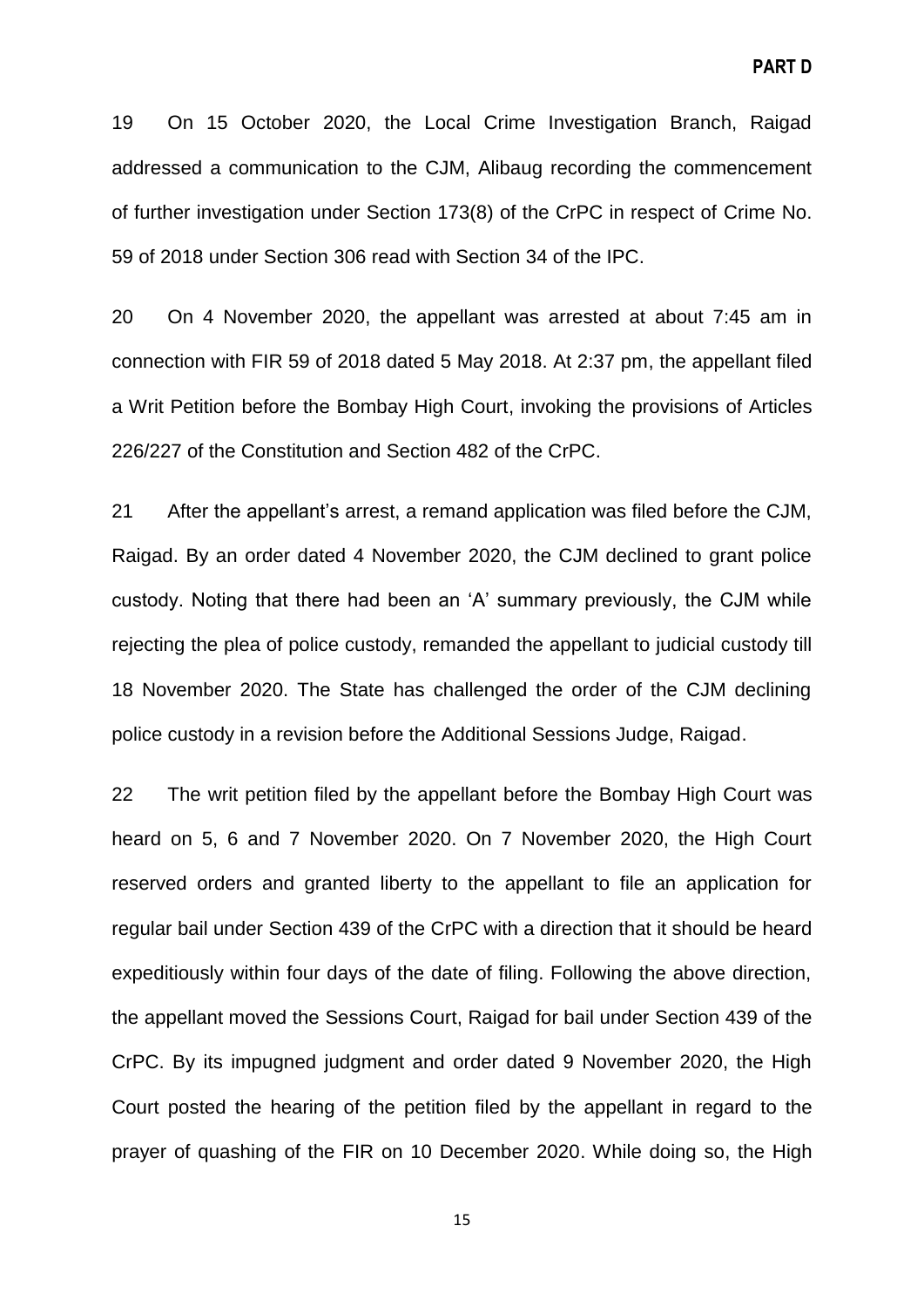Court denied bail to the appellant on the ground that no case has been made out for the exercise of the extra-ordinary jurisdiction and that the appellant had an alternate and efficacious remedy under Section 439 of the CrPC.

#### **E Submissions of counsel**

23 Assailing the order of the High Court denying bail to the appellant, Mr Harish N Salve, learned Senior Counsel, submitted that:

- (i) The arrest of the appellant is rooted in malice in fact, which is evident from the manner in which the appellant as the Editor-in-Chief of Republic TV and R Bharat has been targeted for his news broadcasts criticizing the Maharashtra government and the Maharashtra police;
- (ii) Following the acceptance of the police report and the issuance of an 'A' summary on 16 April 2019, the reinvestigation which has been ordered at the behest of the Home Minister of the State of Maharashtra is *ultra vires*. Further, in the absence of the specific permission of the CJM, it was not open to the State to conduct a reinvestigation; and
- (iii) The allegations contained in the FIR, read as they stand, do not establish an offence under Section 306 read with Section 34 of the IPC. To constitute the offence of abetment there must exist:
	- i. A direct or indirect incitement to the commission of a crime;
	- ii. An active role of the accused in instigating or doing an act facilitating the commission of the crime; and
	- iii. The existence of a proximate relationship in time.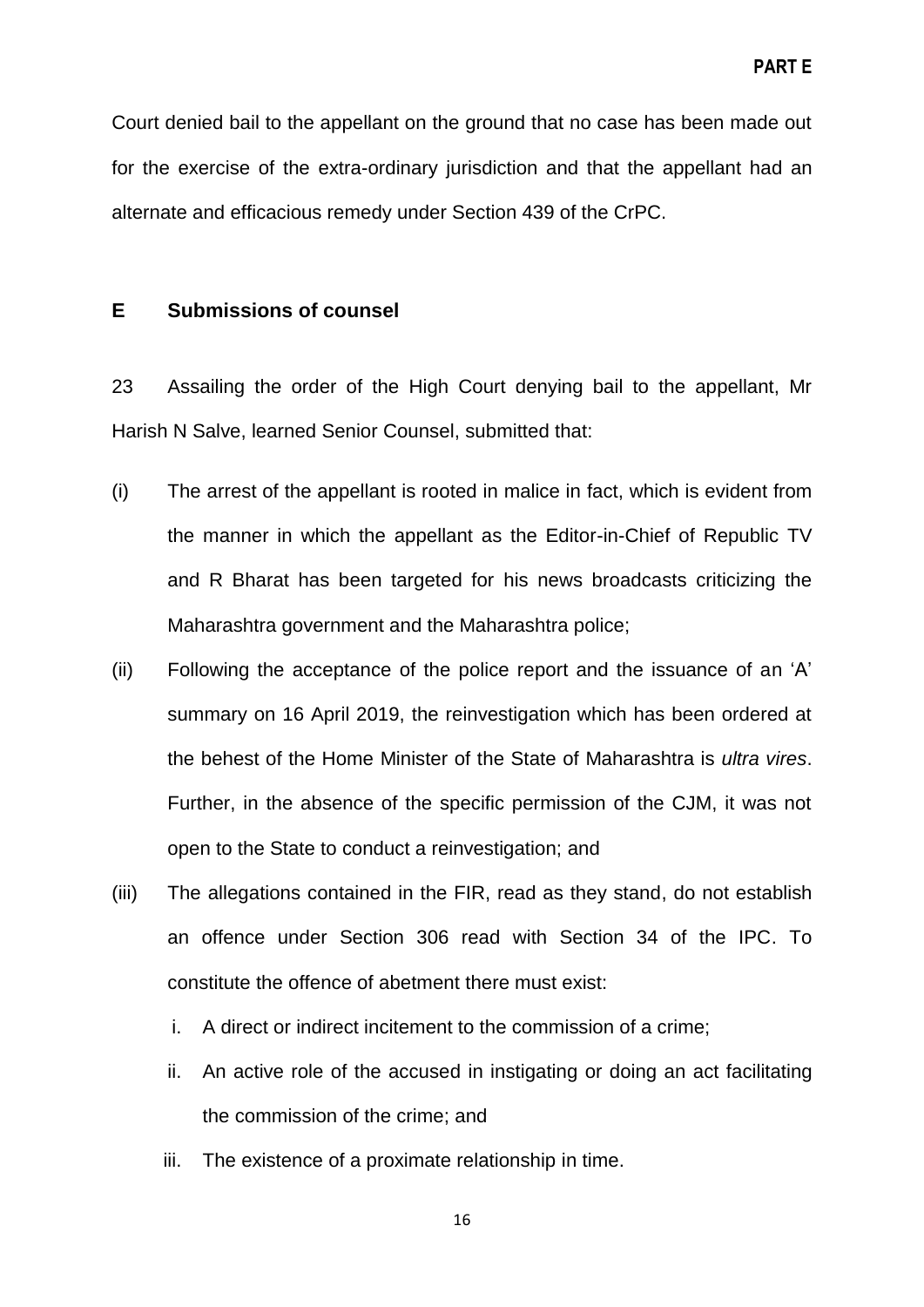**PART E**

In the present case, it was submitted that even if the allegations in the FIR are accepted as they stand, no case of abetment is established. It has been submitted that the company of the appellant (ARG) had entrusted a contract for interior work to the deceased's company (CDPL). Further, it is not in dispute that while an amount of Rs 5.45 crores has been paid, there was a commercial dispute pending in regard to the remaining payment between the two companies. The contents of the FIR also reveal that the deceased was suffering from mental pressure. Furthermore, there is absolutely no allegation that the appellant had either instigated or committed any act to facilitate the commission of the crime.

24 Mr Salve further submitted that the judgment of this Court in **Habib Jeelani** (supra) has been wrongly interpreted by the High Court. It has been submitted that it was in pursuance of the liberty that was granted by the High Court, that an application for bail under Section 439 of the CrPC was filed. However, even on 9 November 2020, the Public Prosecutor has filed a note before the Sessions Judge that the revision application filed by the State against the order of the CJM should be heard first and it is only thereafter that the application for bail should be taken up. On the basis of the above submissions, it has been urged that the appellant has been made a target of the vendetta of the State government, which emerges from the successive events adverted to above which have taken place since April 2020. Hence, it has been urged that there is absolutely no ground to continue the arrest of the appellant and absent any reasonable basis for depriving him of his liberty, an order for the grant of bail should have been passed by the High Court. Mr. Salve finally submitted that the interest in preserving the procedural hierarchy of courts must give way to the need to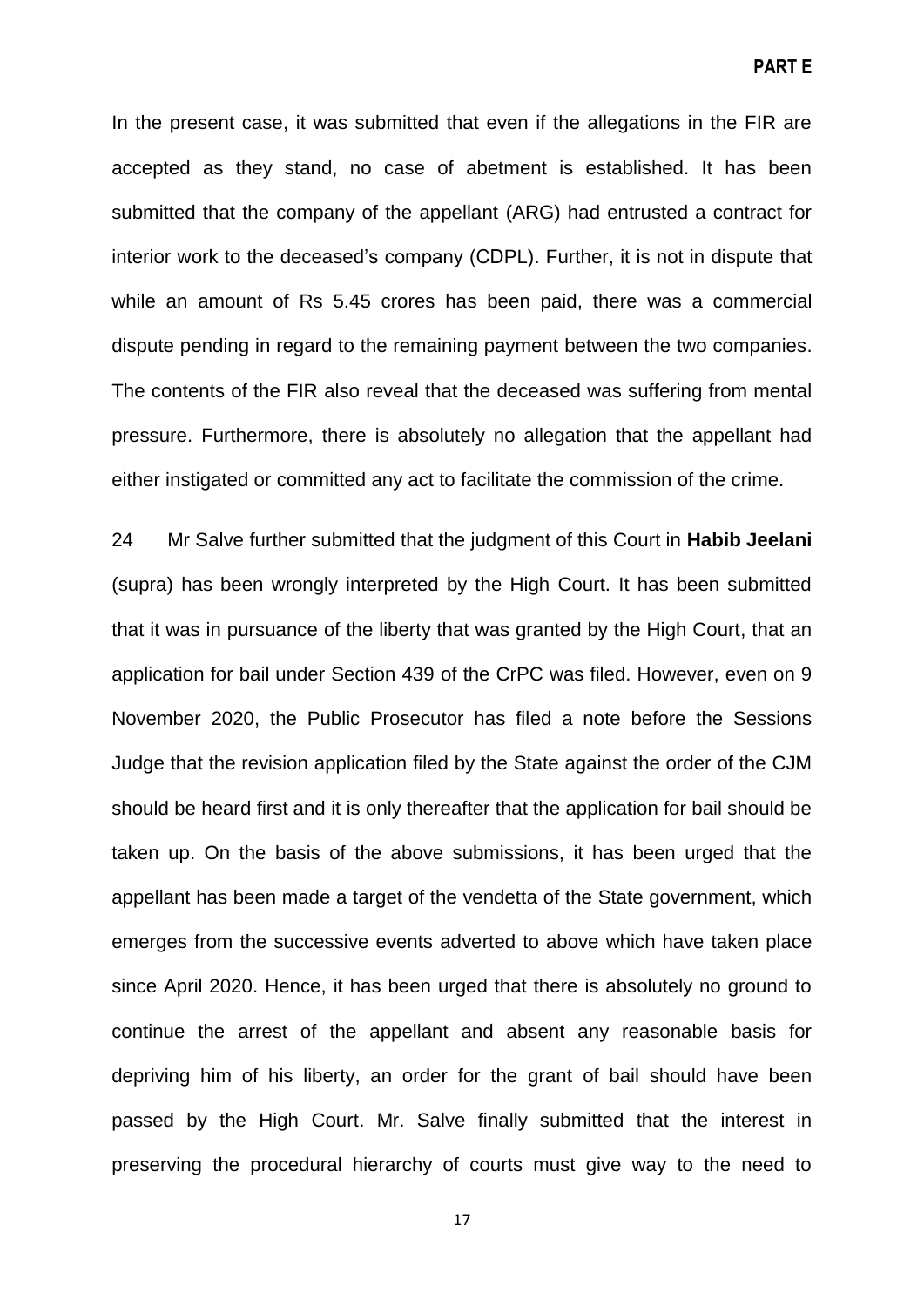protect the appellant's personal liberty given the well settled legal position that the default rule is 'bail, not jail'.

25 Opposing the above submissions, Mr Amit Desai, learned Senior Counsel appearing on behalf of the second respondent submits that:

- (i) The High Court has advisably not enquired into whether:
	- i. The investigation is tainted by *mala fides*; and
	- ii. The contents of the FIR as they stand make out an offence within the meaning of Section 306 read with Section 34 of the IPC;
- (ii) The High Court declined to express a *prima facie* view on the issue of *mala fides* since an opportunity was being granted to the State to file its counter. Similarly, the issue as to whether the FIR is liable to be quashed would be taken up at the final hearing on 10 December 2020 and hence the High Court has correctly refrained from expressing a *prima facie* view;
- (iii) Between 15 October 2020 and 4 November 2020, a further investigation has been carried out and statements have been recorded under Section 164 of the CrPC;
- (iv) In accordance with this Court's judgment in the case of **Praveen Pradhan** vs State of Uttaranchal and Ors.<sup>8</sup> ("Praveen Pradhan"), instigation to commit suicide has to be gathered from the circumstances of a particular case. Hence, while there may not be direct evidence in regard to instigation which may have direct nexus to suicide, an inference has to be drawn from the circumstances to determine whether they were of a nature which created a situation in which a person felt totally frustrated and ended

 8 (2012) 9 SCC 734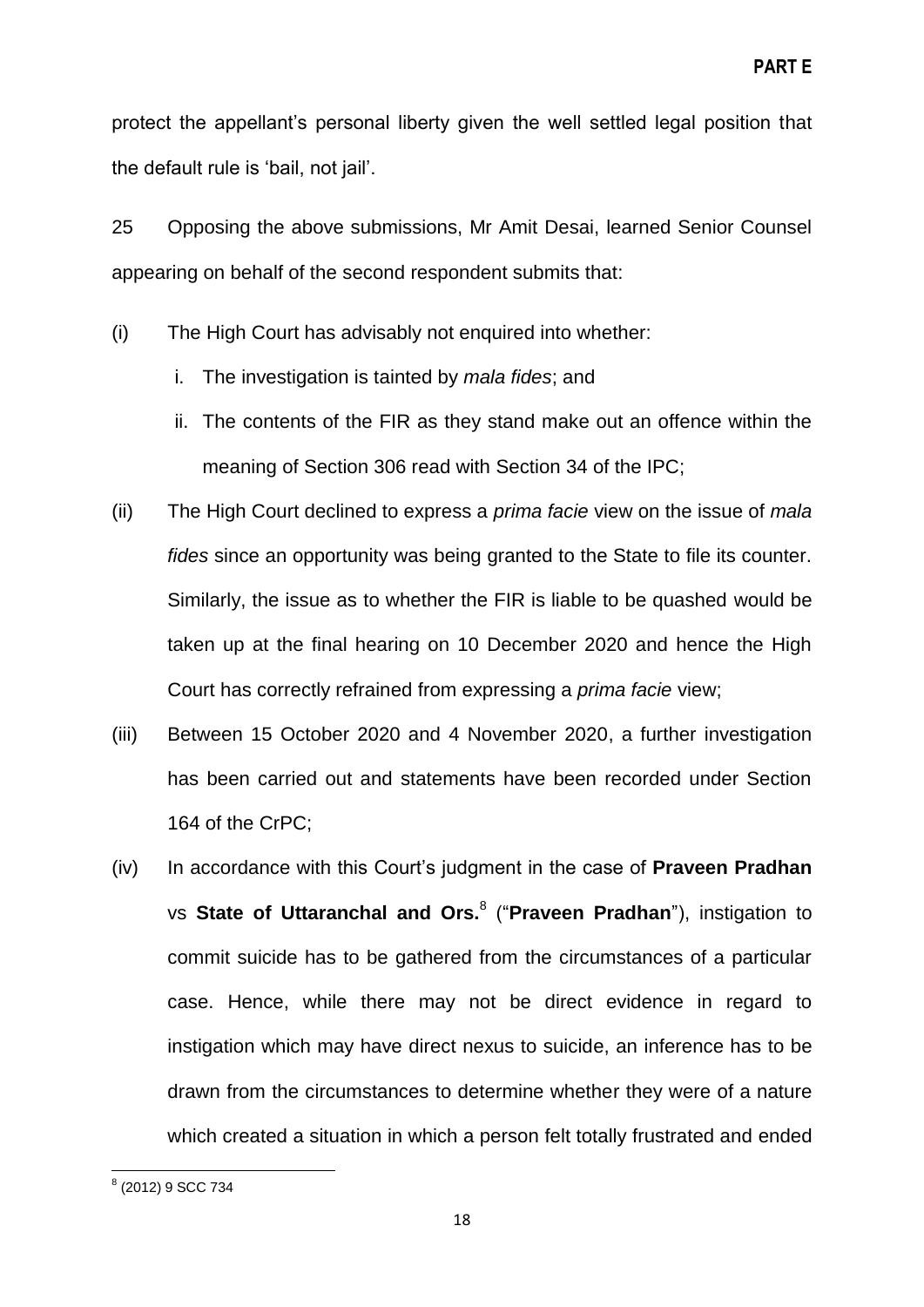up committing suicide. Further, while making a determination as to the quashing of proceedings, the Court has to form only a tentative opinion and not a firm view;

- (v) A hierarchy of courts is provided for to consider an application for bail under Section 439 of the CrPC. In the present case, there is no valid basis to by-pass that hierarchy in order to grant relief to the appellant;
- (vi) An application for bail was initially filed on behalf of the appellant which was withdrawn after the order for judicial custody was passed. An application for bail has been filed after the High Court while reserving judgment granted liberty to do so with a direction for its disposal within four days. Hence, it is appropriate that the appellant is relegated to pursue the remedies under Section 439;
- (vii) Prayer (a) in the Writ Petition for the grant of a writ of Habeas Corpus was not maintainable in view of the fact that the appellant had been arrested and committed to judicial custody, and the interim application for his release on bail was only in the context of the prayer for Habeas Corpus;
- (viii) During the course of the hearing of the proceedings before the Bombay High Court, the Division Bench indicated that if the appellant were to file an application under Section 439, appropriate administrative directions of the Chief Justice could be obtained for listing it before the Division Bench since applications for bail are placed for hearing before a Single Judge (while the petition was before a Division Bench) and the appellant had only filed an interim application in the pending Writ Petition for being released on bail;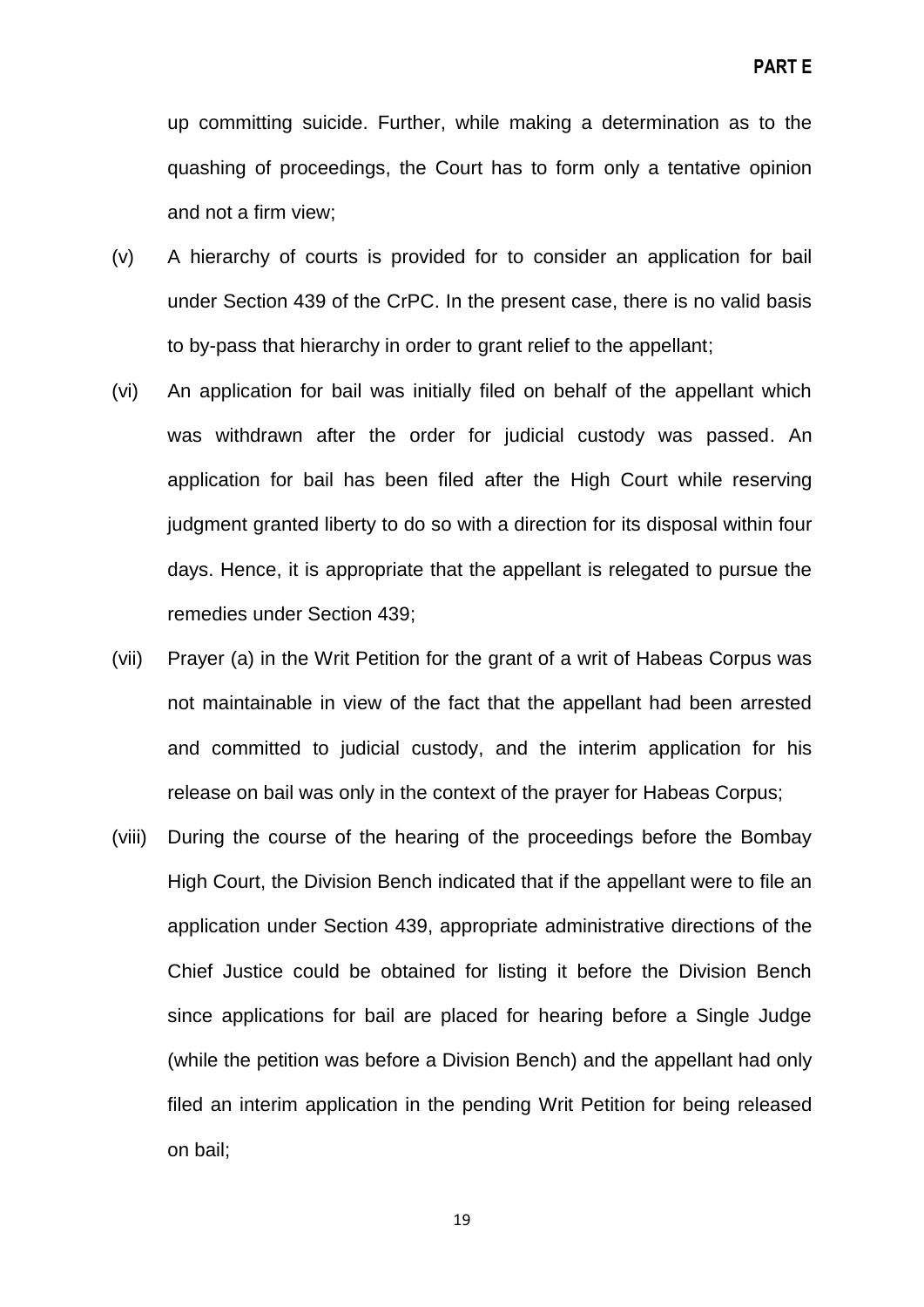- (ix) Both the issue of whether the appellant has made out a case for quashing the FIR and whether a reinvestigation could have been ordered at the Home Department of the State would be considered by the High Court on 10 December 2020;
- (x) The High Court has drawn a balance between the rights of the accused and the family of the deceased victim. A substantive Writ Petition has been filed by the informant, stating that it was only through a tweet on the social media that she had learned of the 'A' summary and that she had not been heard before the order was passed by the Magistrate accepting the police report;
- (xi) Even when 'A' Summary has been accepted in terms of Para 219(3) of the Bombay Police Manual, there is no restraint on a further investigation being carried out by the Investigating Officer under Section 173(8) of the CrPC. An 'A' summary postulates that there was no completed investigation. Hence, requiring prior judicial sanction as a precondition for conducting further investigation after the filing of an 'A' summary will impede the ability of investigating authorities to effectively perform their role. Such a course of action is also permissible in view of the decision of this Court in **Vinubhai Haribhai Malaviya** vs **State of Gujarat**<sup>9</sup>; and
- (xii) The High Court was justified in coming to the conclusion that there was nothing extraordinary in the facts of the present case to shock the conscience of the Court so as to take recourse to its extraordinary jurisdiction under Article 226 to direct the release of the appellant on

 9 2019 SCC OnLine SC 1346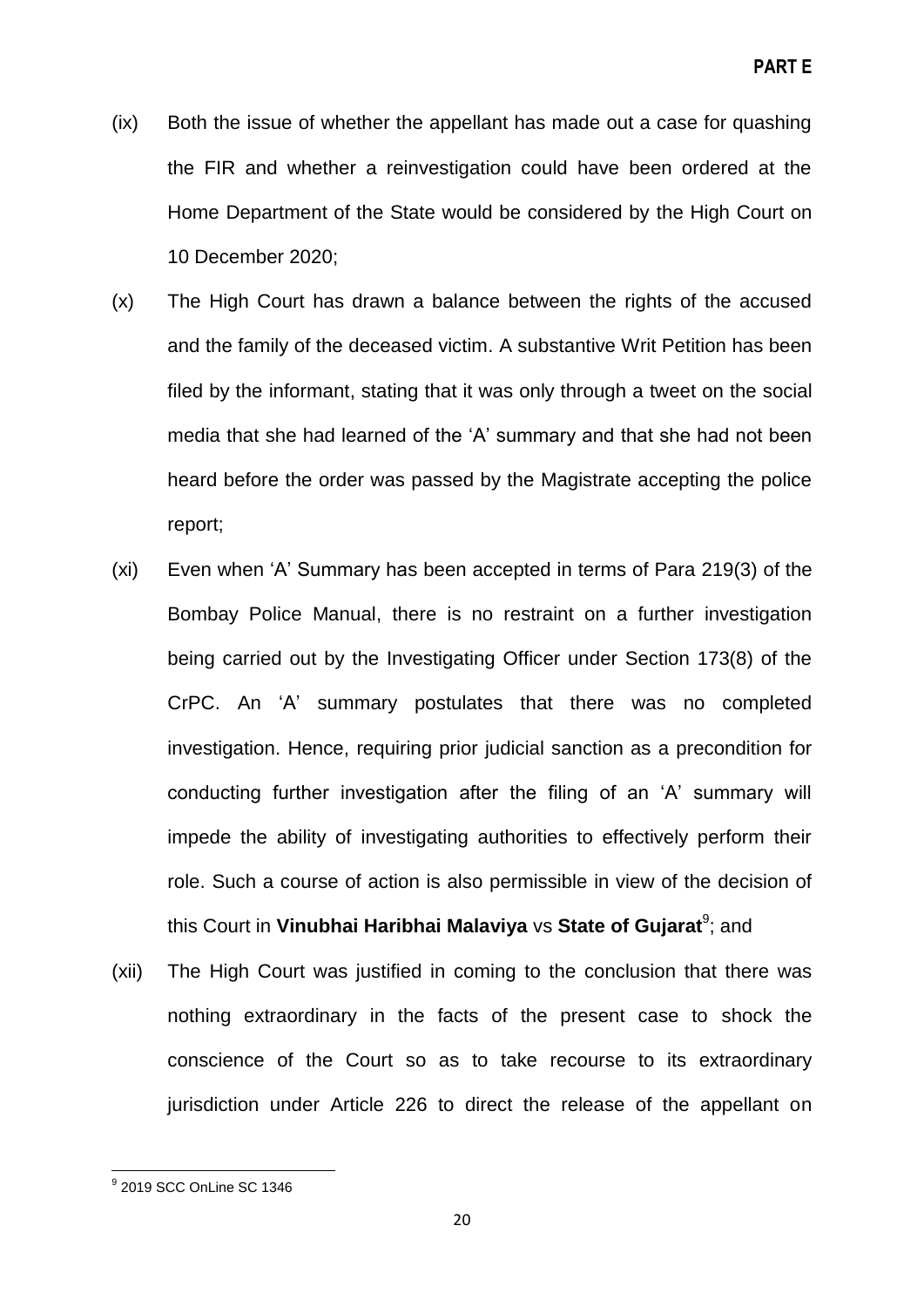**PART E**

interim bail. Any other view would lead to the jurisdiction of the High Court under Article 226 being extended to grant the remedy of an application for bail, which is already available under Section 439 of the CrPC.

26 In the same vein as the submissions which have been urged on behalf of the second respondent by Mr Amit Desai, Mr Kapil Sibal, learned Senior Counsel appearing on behalf of the first respondent, has submitted that the High Court has been justified in coming to the conclusion that there was no warrant to interfere in the course of the investigation in the present case. Mr Sibal also argued that Mr Salve has wrongly focused on other cases implicating the appellant in the course of his arguments. Learned Senior Counsel has urged that the appellant must pursue his remedy in accordance with law under Section 439 of the CrPC for which the liberty has been granted by the High Court. Further, Mr Sibal submitted that an 'A' summary is in fact not a closure report and investigation does not stand concluded. Hence, he submitted that the Investigating Officer was within jurisdiction in carrying out further investigation. Finally, Mr Sibal argued that while he is alive to the fact that the personal liberty of the appellant is at stake in the present case, this Court does refuse to interfere in many cases exhibiting similar features. Therefore, he argued that this Court should stay its hand in the present case.

27 Mr CU Singh, learned Senior Counsel appearing on behalf of the fifth respondent, the informant, has joined the submissions of the first and second respondents in opposing these appeals. It was submitted that: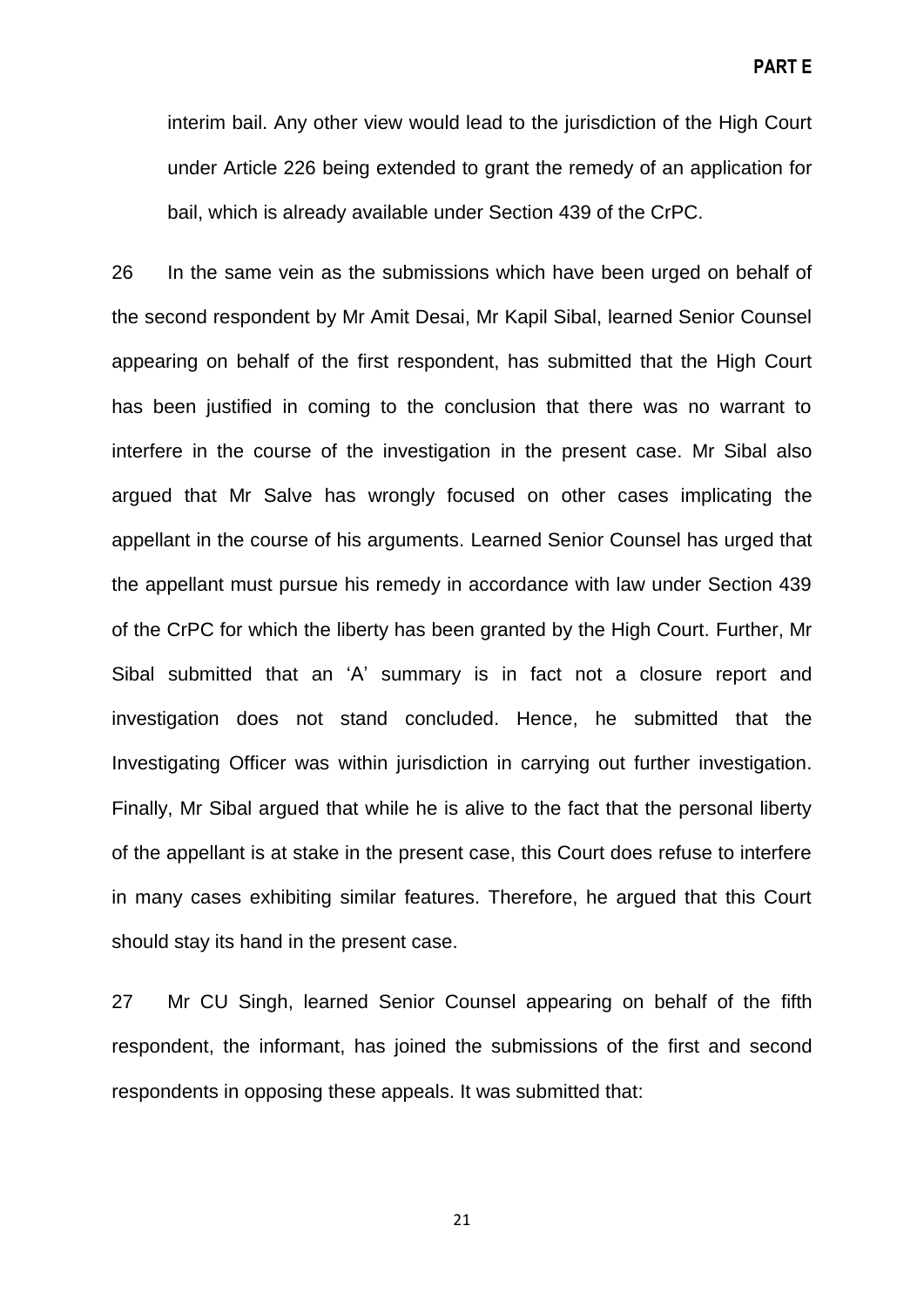- (i) After the order of judicial remand on 4 November 2020, an application for bail was filed on behalf of the appellant and withdrawn;
- (ii) On 7 November 2020, the Sessions Court issued a notice on the revision application filed by the State against the order declining to grant remand to police custody;
- (iii) On 7 November 2020, the High Court posted the proceedings for pronouncement of judgment on 9 November 2020 and granted liberty to the appellant to file an application for bail. Thereafter, an application for bail was filed on 8 November 2020 by the appellant. A Special Leave Petition was filed in this Court thereafter. The High Court has correctly declined to enquire into the plea for quashing the FIR and the alleged *mala fides* on the ground that counters are still to be filed; and
- (iv) On 15 October 2020, the Crime Detection Unit intimated the CJM that it was commencing further investigation on which the CJM has made an endorsement that it had been "noted and filed". Statements were recorded under Section 164 of the CrPC. Section 173(8) of the CrPC confers a broad power of further investigation on the Investigating Officer. Having regard to the context of an 'A' summary, this power has been legitimately exercised in the present case. The exercise of the power of further investigation under Section 173(8) of the CrPC would not require judicial sanction.

28 Together with the present Civil Appeal, this Court has also heard submissions in two companion Civil Appeals. In the two companion appeals,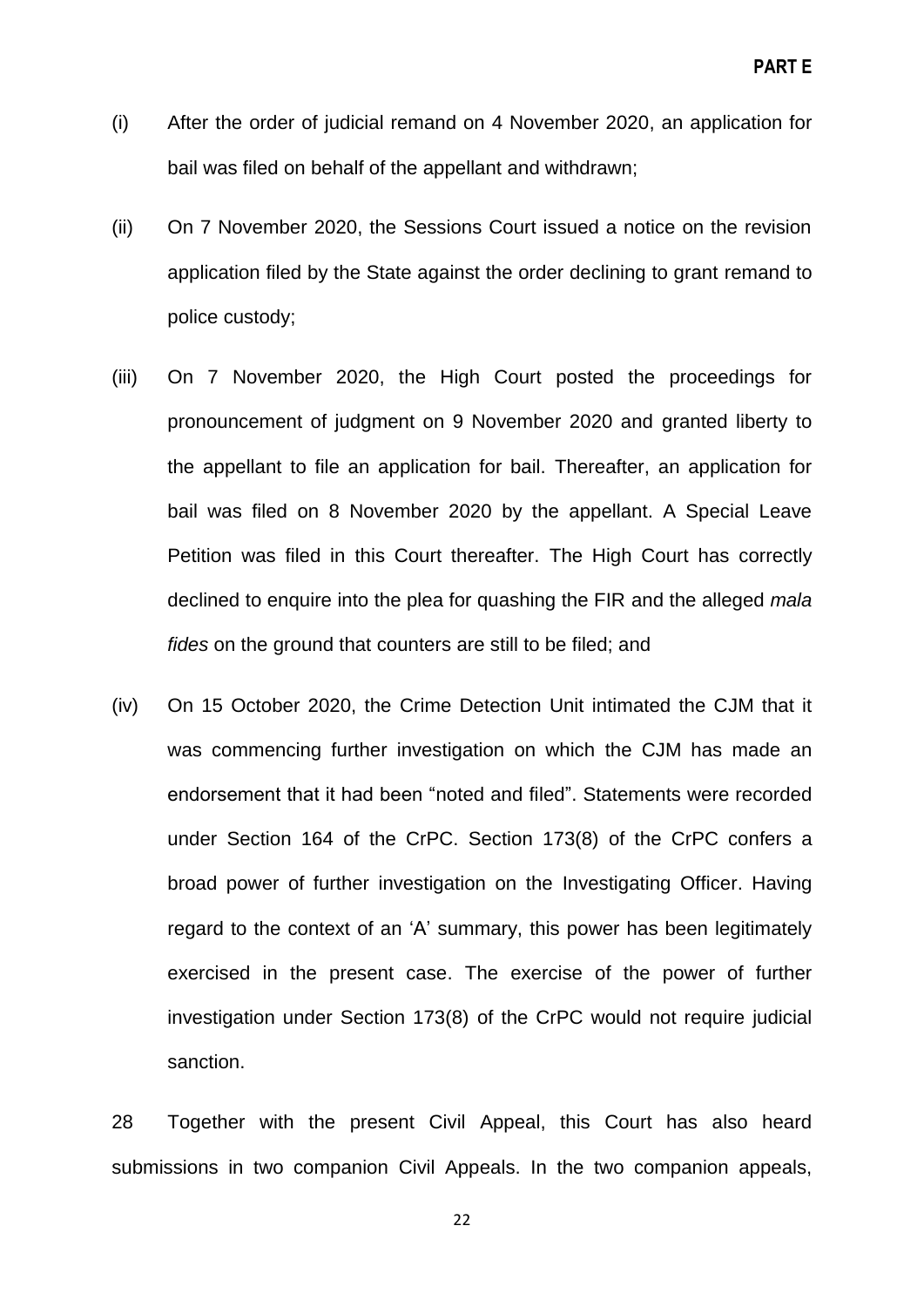submissions have been made before this Court by Mr Gopal Sankaranarayanan and Mr Mukul Rohatgi, learned Senior Counsel.

#### **F Criminal Appeal No. 743 of 2020 (Arising out of SLP (Crl) No. 5599 of 2020)**

29 Mr Gopal Sankaranarayanan, learned Senior Counsel, submitted that the appeal has been filed by the sister of Mr Feroz Shaikh who has been named as an accused.

30 Mr Feroz Shaikh is a Director in iCastX Technologies Private Limited. In 2016, iCastX Technologies hired the services of M/s Atos India Private Limited for the work of construction, renovation and refurbishing of their office premises at Andheri East, Mumbai. Atos India Private Limited in turn sub-contracted the work to CDPL. Hence, it has been submitted that there was privity of relationship between iCastX Technologies and CDPL. Mr Sankaranarayanan submitted that the three appellants represent the interest of three distinct individuals connected with three different companies.

31 Mr Sankaranarayanan has supported the submissions on the essential requirements of Section 107 of the IPC by relying on the decisions in **Madan Mohan Singh vs State of Gujarat<sup>10</sup>, Sunil Bharti Mittal vs Central Bureau of Investigation<sup>11</sup> and Common Cause** vs Union of India<sup>12</sup> ("Common Cause"). Mr. Sankaranarayanan further argued that there was no reference about his client in the FIR filed on 5 May 2018 at the behest of the informant. Finally, he relied on this Court's judgment in **Vineet Narain and Ors.** vs **Union of India and**

**.** 

 $10$  (2010) 8 SCC 628

 $11$  (2015) 4 SCC 609

 $12$  (2018) 5 SCC 1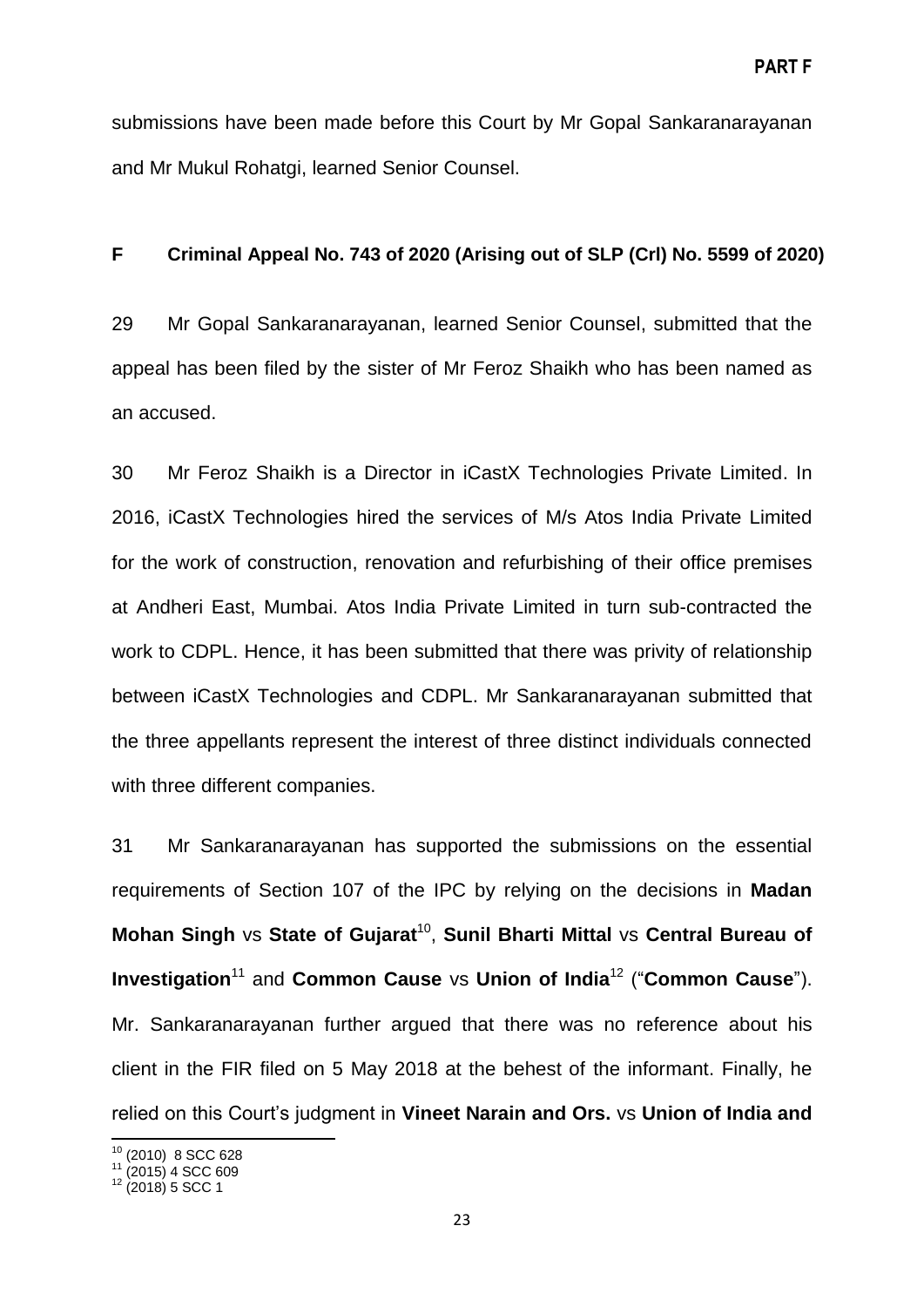**Ors.** <sup>13</sup> to urge that executive interference in the course of an investigation or prosecution is impermissible.

#### **G Criminal Appeal No. 744 of 2020 (Arising out of SLP (Crl) No. 5600 of 2020)**

32 Mr Mukul Rohatgi, learned Senior Counsel appearing on behalf of the appellant, submitted that admittedly all the three accused named in the FIR are unconnected. The appellant is a Director in a private limited company by the name of SmartWork Business Centre Private Limited with less than one per cent of the shareholding standing in his own name.

33 The company which has offices in New Delhi and Kolkata had engaged the services of several vendors/contractors in order to furnish their business centre at Pune, one of whom was CDPL and a purchase order of Rs 4.17 crores was issued. Thereafter, there were substantial delays and discrepancies in the execution of the work by CDPL which led to an exchange of mails. Furthermore, an invoice of over Rs 5 crores was raised including an amount of Rs 83.02 lacs towards GST. Pursuant to this, a payment of Rs 4.40 crores was made but there was a genuine commercial dispute between the two companies in relation to the remaining amount.

34 It has been submitted that on the face of it, there is no basis in the FIR to even remotely implicate the appellant in the alleged offences under Section 306 read with Section 34 of the IPC. There is not even an indication of a personal

**<sup>.</sup>** <sup>13</sup> (1998) 1 SCC 226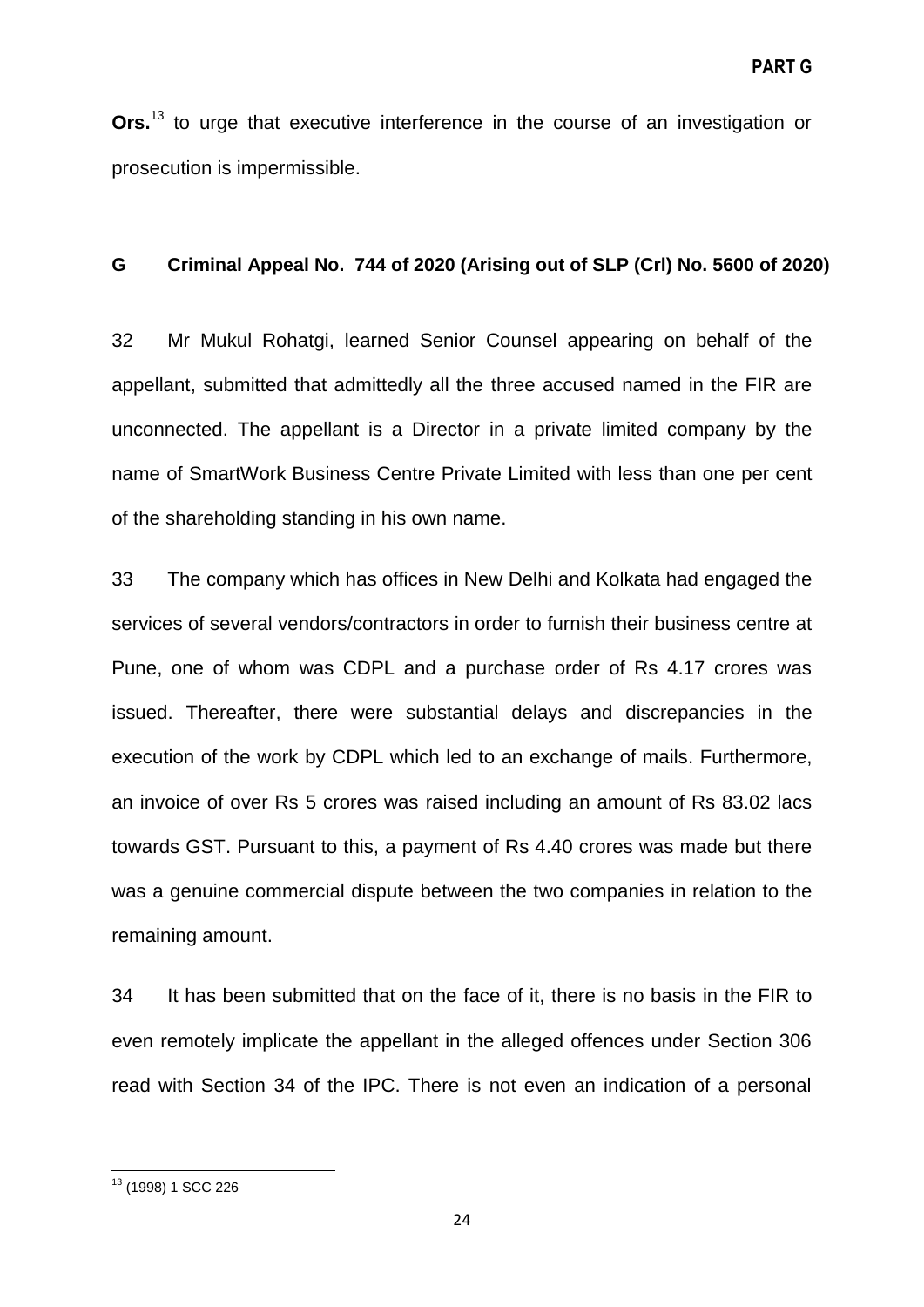interaction or connection between the appellant and the deceased. Furthermore, a civil suit regarding the disputed debt between their companies is pending.

35 The invocation of the jurisdiction of the High Court under Articles 226/227 of the Constitution and Section 482 of the CrPC is in support of two distinct reliefs. The first relief is for a writ of habeas corpus. This relief has been claimed on the basis that the arrest and consequent detention of the appellant was due to a reinvestigation which was commenced after placing reliance on the letter dated 26 May 2020 of the Home Department of the Government of Maharashtra to the Director General of Police. The submission is that once the CJM accepted the report submitted by the Investigating Officer and issued an 'A' summary on 16 April 2019, it was not open to the Investigating Officer to commence a reinvestigation without judicial sanction.

36 Joining issue with this submission is the argument of the State that the power of the investigating officer to order a further investigation under Section 173(8) of the CrPC is independent of the jurisdiction of the Magistrate. In the view of the State, Section 4 of the Bombay Police Act, 1951 entrusts the superintendence of the police force to it and in the exercise of that power, it was legitimately open to the Home Department to direct a further investigation (though the letter uses the expression 're-investigation') to be conducted based on the complaint of the victim that the offence had not been properly investigated. Moreover, the State has relied on the provisions of Section 36 of the CrPC under which police officers superior in rank to an officer in charge of a police station are entitled to exercise the same powers throughout the local area to which they are appointed.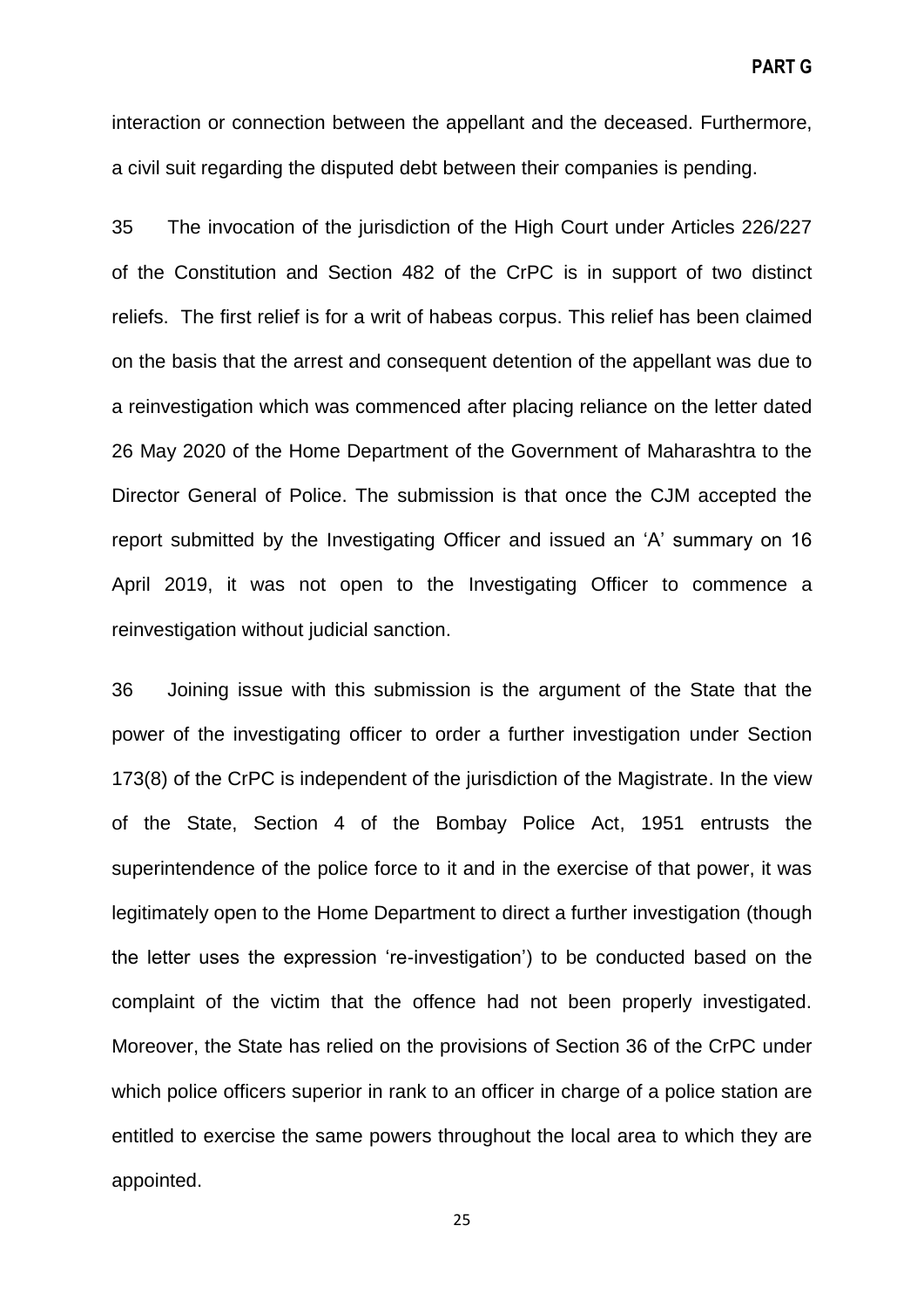**PART G**

37 According to the appellant, when proceedings before the High Court came to be instituted, an order of remand had not been passed and it was only subsequently on the night of 4 November 2020 that an order granting judicial custody was passed by the CJM. Be that as it may, the High Court has recorded that prayer (a) for the issuance of a writ of Habeas Corpus was not pressed on behalf of the appellant. Once the prayer for a writ of habeas corpus was not pressed (as the High Court records), it was unnecessary for the High Court to devote several pages in the impugned judgment on discussing the issue.

38 The remaining prayer before the High Court was for quashing the FIR. Mr Rohatgi submitted that the order of arrest is illegal and the appellant is entitled to have it so declared by invoking the jurisdiction under Article 226 of the Constitution and Section 482 of the CrPC. It was urged that the power under Section 173(8) is to cause a "further investigation" and no power has been vested to either reinvestigate or cause a fresh investigation to be made. The power to reinvestigate or to cause fresh investigation, it was urged, is vested only in the constitutional courts. Contrary to the provisions of Section 173(8), it was urged, the Home Department in its letter to the deputy Inspector General has directed a reinvestigation. In the present case, the communication of the Home Department makes it abundantly clear that a reinvestigation was ordered under the authority of the State Home Minister which, according to the submission, is *ultra vires* the provisions of law. Mr Rohatgi has emphasised that the application for remand makes it clear that what is ordered was a reinvestigation, since the application has repeatedly used the expression "comprehensive reinvestigation" and the fact that "reinvestigation has become necessary".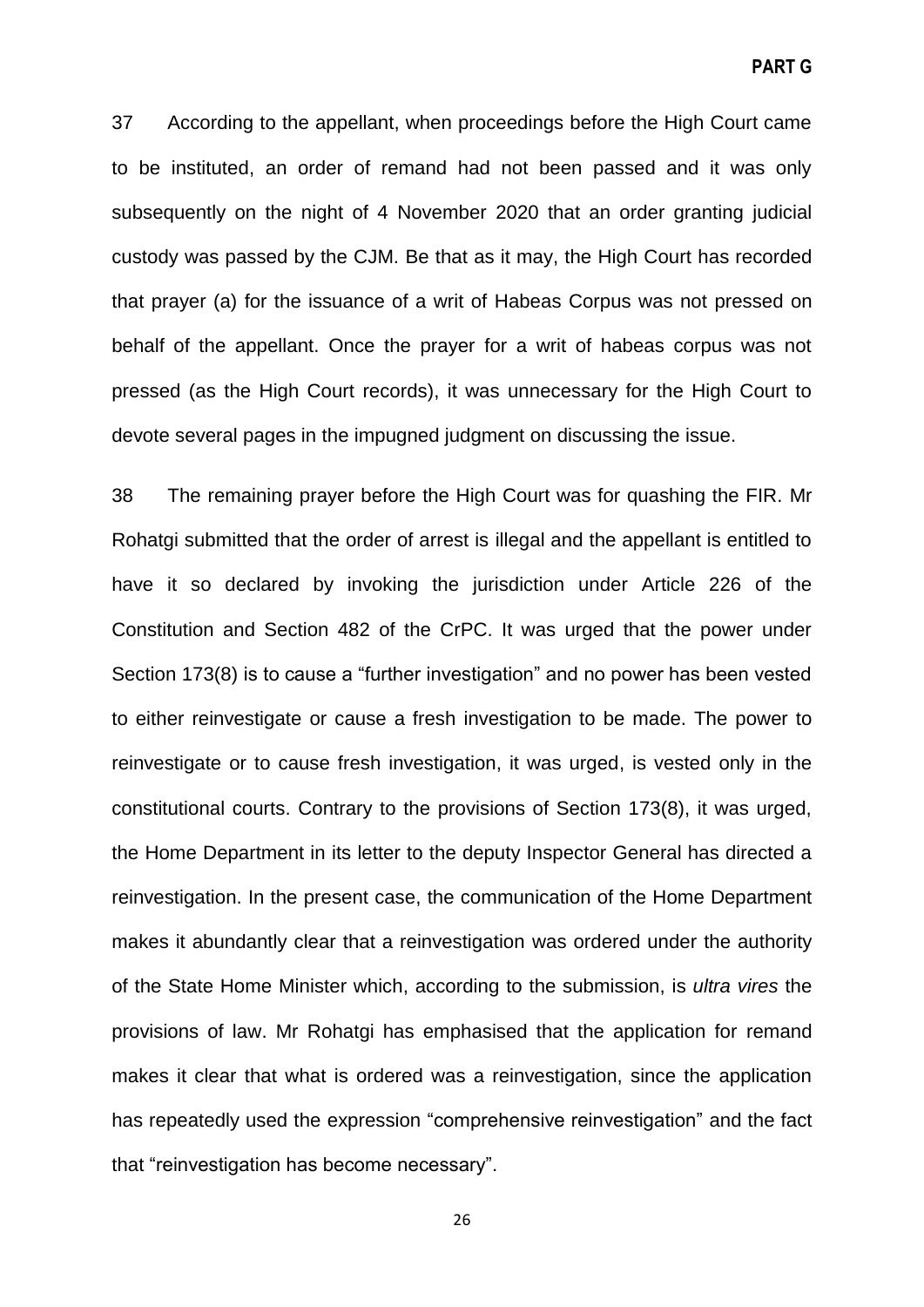**PART H**

39 Finally, it was urged that the order of the Home Minister in the State was issued on 26 May 2020 whereas the investigation commenced on 15 October 2020 and the arrest was made on 4 November 2020 in respect of an FIR lodged in May 2018 on which an 'A' summary had been accepted on 16 April 2019. In sum and substance, it has been submitted that after the order of closure on 16 April 2019, a reinvestigation could not have been ordered in the case. The arrest has been termed unlawful.

#### **H Jurisdiction of the High Court under Article 226 and Section 482 CrPC**

40 While considering the rival submissions, it is essential for the purpose of the present appeals to elucidate on the nature of the jurisdiction that is vested in the High Court under Article 226 of the Constitution and Section 482 of the CrPC. This issue must be analysed from the perspective of the position that the proceeding before the High Court, after the prayer for the grant of a writ of Habeas Corpus was given up, is for quashing the FIR being CR No. 0059 of 2018 lodged on 5 May 2018.

41 The High Court has dwelt at length on the decision of this Court in **Habib Jeelani** (supra). The High Court observed that the powers to quash "are to be exercised sparingly and that too, in rare and appropriate cases and in extreme circumstances to prevent abuse of process of law‖. Applying this principle, the High Court opined:

> ―45. The principle stated therein will equally apply to the exercise of this Court's power under Article 226 of the Constitution of India and section 482 of the Code of Criminal Procedure while considering the applications for bail since the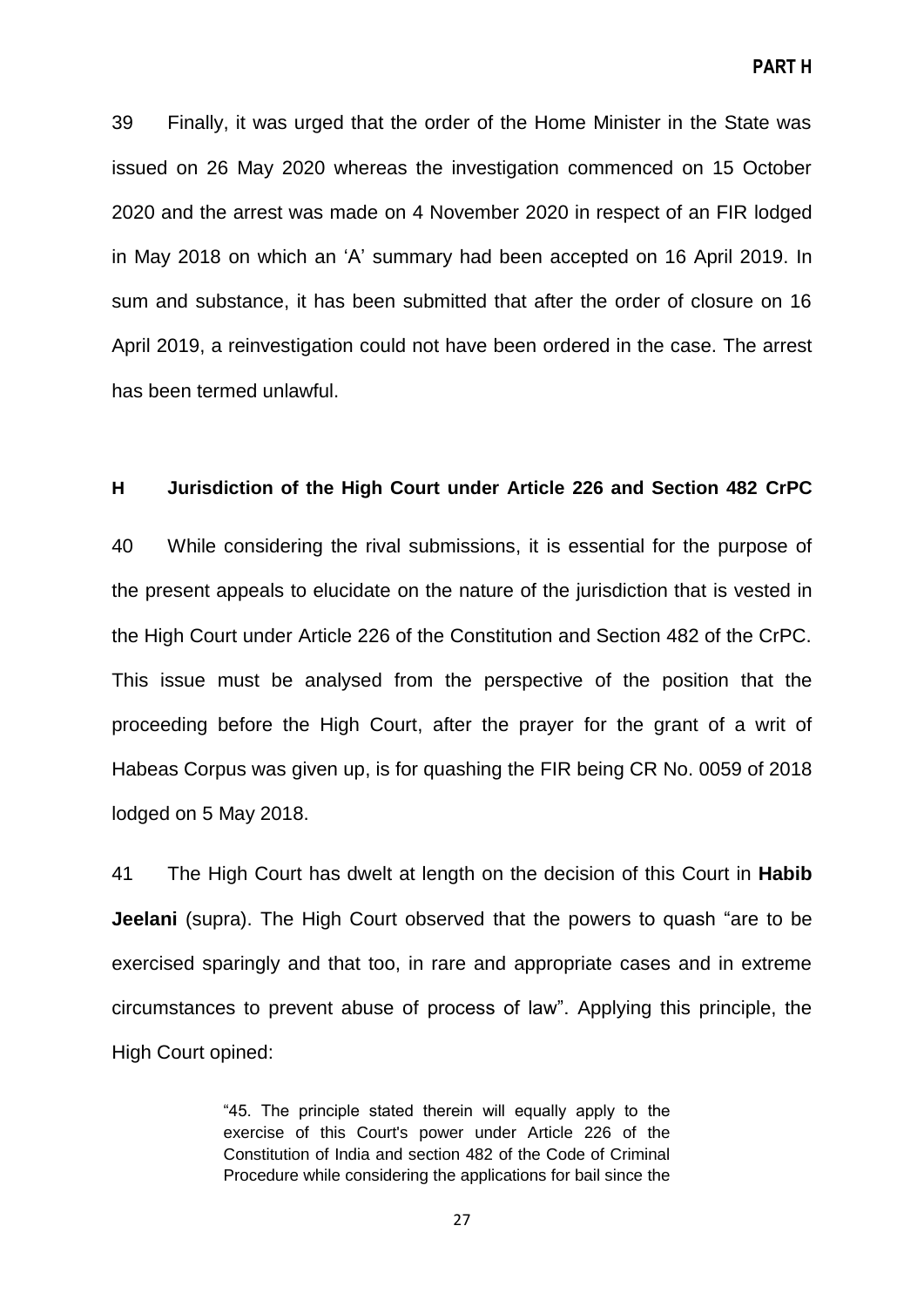petitioner is already in Judicial custody. The legislature has provided specific remedy under Section 439 Cr.P.C. for applying for regular bail. Having regard to the alternate and efficacious remedy available to the petitioner under section 439 of the Code of Criminal Procedure, this Court has to exercise judicial restraint while entertaining application in the nature of seeking regular bail in a petition filed under Article 226 of the Constitution of India read with section 482 of Code of Criminal Procedure."

On the basis of the above foundation, the High Court has declined to even *prima facie* enquire into whether the allegations contained in the FIR, read as they stand, attract the provisions of Section 306 read with Section 34 of the IPC. In its view, since the petition was being posted for hearing on 10 December 2020, it was not inclined to enquire into this aspect of the case and the appellant would be at liberty to apply for regular bail under Section 439.

42 Now, it is in this background that it becomes necessary for this Court to evaluate what, as a matter of principle, is the true import of the decision of this Court in **Habib Jeelani** (supra). This was a case where, on the basis of a report under Section 154 off the CrPC, an FIR was registered for offences punishable under Sections 147, 148, 149 and 307 of the IPC. Challenging the initiation of the criminal action, the inherent jurisdiction of the High Court to quash an FIR was invoked. The High Court (as paragraph 2 of the judgment of this Court in **Habib Jeelani** (supra) indicates) expressed its "disinclination to interfere on the ground that it was not appropriate to stay the investigation of the case". It was in this background that the following issue was formulated in the first paragraph of the judgment of this Court, speaking through Justice Dipak Misra (as he then was), for consideration: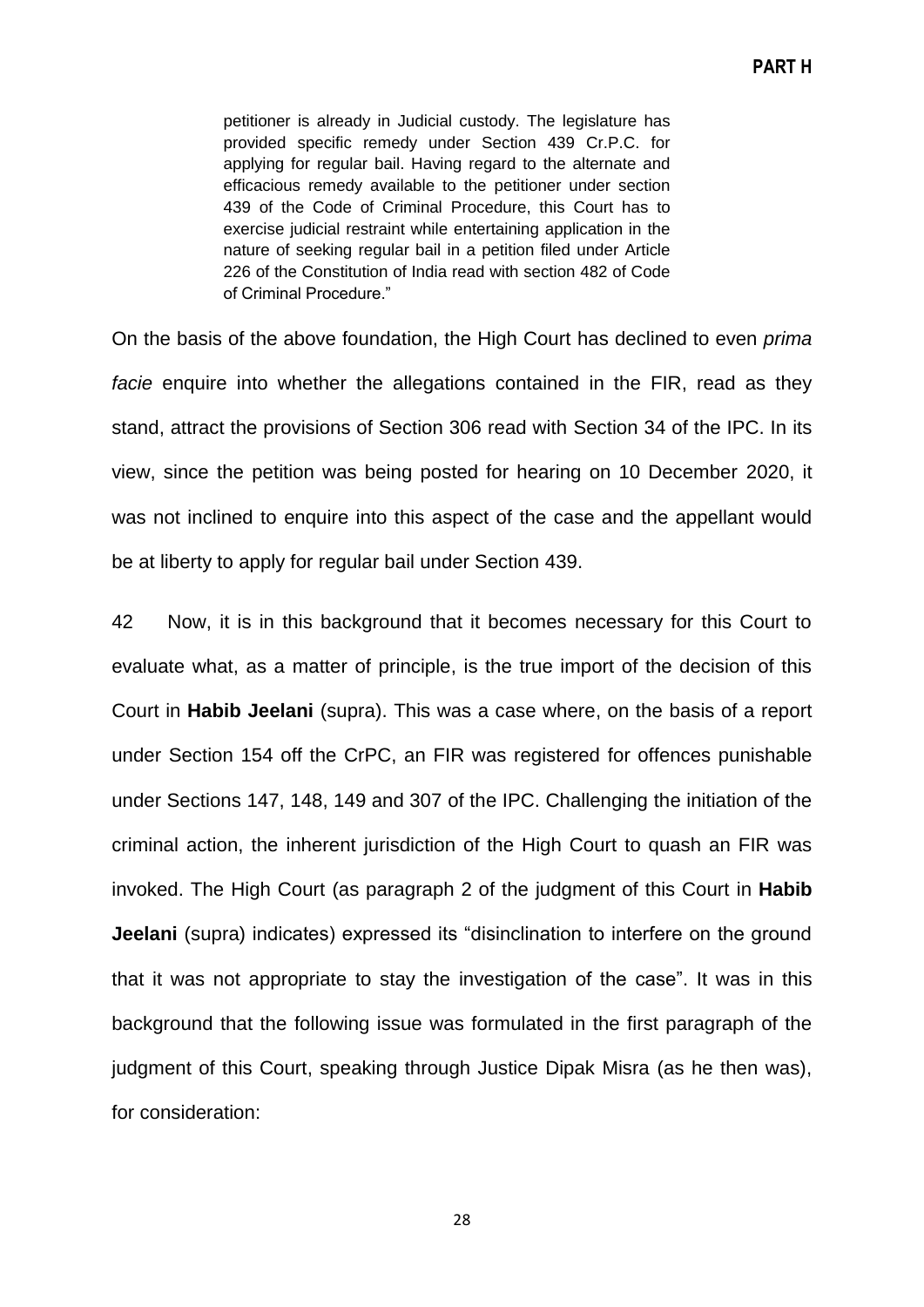―1. The seminal issue that arises for consideration in this appeal, by special leave, is whether the High Court while refusing to exercise inherent powers under Section 482 of the Code of Criminal Procedure (CrPC) to interfere in an application for quashment of the investigation, can restrain the investigating agency not to arrest the accused persons during the course of investigation."

Between paragraphs 11 and 15, this Court then evaluated the nature of the

jurisdiction under Section 482 of the CrPC or under Article 226 of the Constitution

for quashing an FIR and observed:

―11. Once an FIR is registered, the accused persons can always approach the High Court under Section 482 CrPC or under Article 226 of the Constitution for quashing of the FIR. In *Bhajan Lal* [*State of Haryana* v. *Bhajan Lal*, 1992 Supp (1) SCC 335 : 1992 SCC (Cri) 426 : AIR 1992 SC 604] the two-Judge Bench after referring to *Hazari Lal Gupta* v. *Rameshwar Prasad* [*Hazari Lal Gupta* v. *Rameshwar Prasad*, (1972) 1 SCC 452 : 1972 SCC (Cri) 208] , *Jehan Singh* v. *Delhi Admn.* [*Jehan Singh* v. *Delhi Admn.*, (1974) 4 SCC 522 : 1974 SCC (Cri) 558 : AIR 1974 SC 1146] , *Amar Nath* v. *State of Haryana* [*Amar Nath* v. *State of Haryana*, (1977) 4 SCC 137 : 1977 SCC (Cri) 585] , *Kurukshetra University* v. *State of Haryana* [*Kurukshetra University* v. *State of Haryana*, (1977) 4 SCC 451 : 1977 SCC (Cri) 613] , *State of Bihar* v. *J.A.C. Saldanha* [*State of Bihar* v. *J.A.C. Saldanha*, (1980) 1 SCC 554 : 1980 SCC (Cri) 272 : AIR 1980 SC 326] , *State of W.B.* v. *Swapan Kumar Guha* [*State of W.B.* v. *Swapan Kumar Guha*, (1982) 1 SCC 561 : 1982 SCC (Cri) 283 : AIR 1982 SC 949] , *Nagawwa* v. *Veeranna Shivalingappa Konjalgi* [*Nagawwa* v. *Veeranna Shivalingappa Konjalgi*, (1976) 3 SCC 736 : 1976 SCC (Cri) 507 : AIR 1976 SC 1947] , *Madhavrao Jiwajirao Scindia* v. *Sambhajirao Chandrojirao Angre* [*Madhavrao Jiwajirao Scindia* v. *Sambhajirao Chandrojirao Angre*, (1988) 1 SCC 692 : 1988 SCC (Cri) 234] , *State of Bihar* v. *Murad Ali Khan* [*State of Bihar* v. *Murad Ali Khan*, (1988) 4 SCC 655 : 1989 SCC (Cri) 27 : AIR 1989 SC 1] and some other authorities that had dealt with the contours of exercise of inherent powers of the High Court, thought it appropriate to mention certain category of cases by way of illustration wherein the extraordinary power under Article 226 of the Constitution or inherent power under Section 482 CrPC could be exercised either to prevent abuse of the process of any court or otherwise to secure the ends of justice. The Court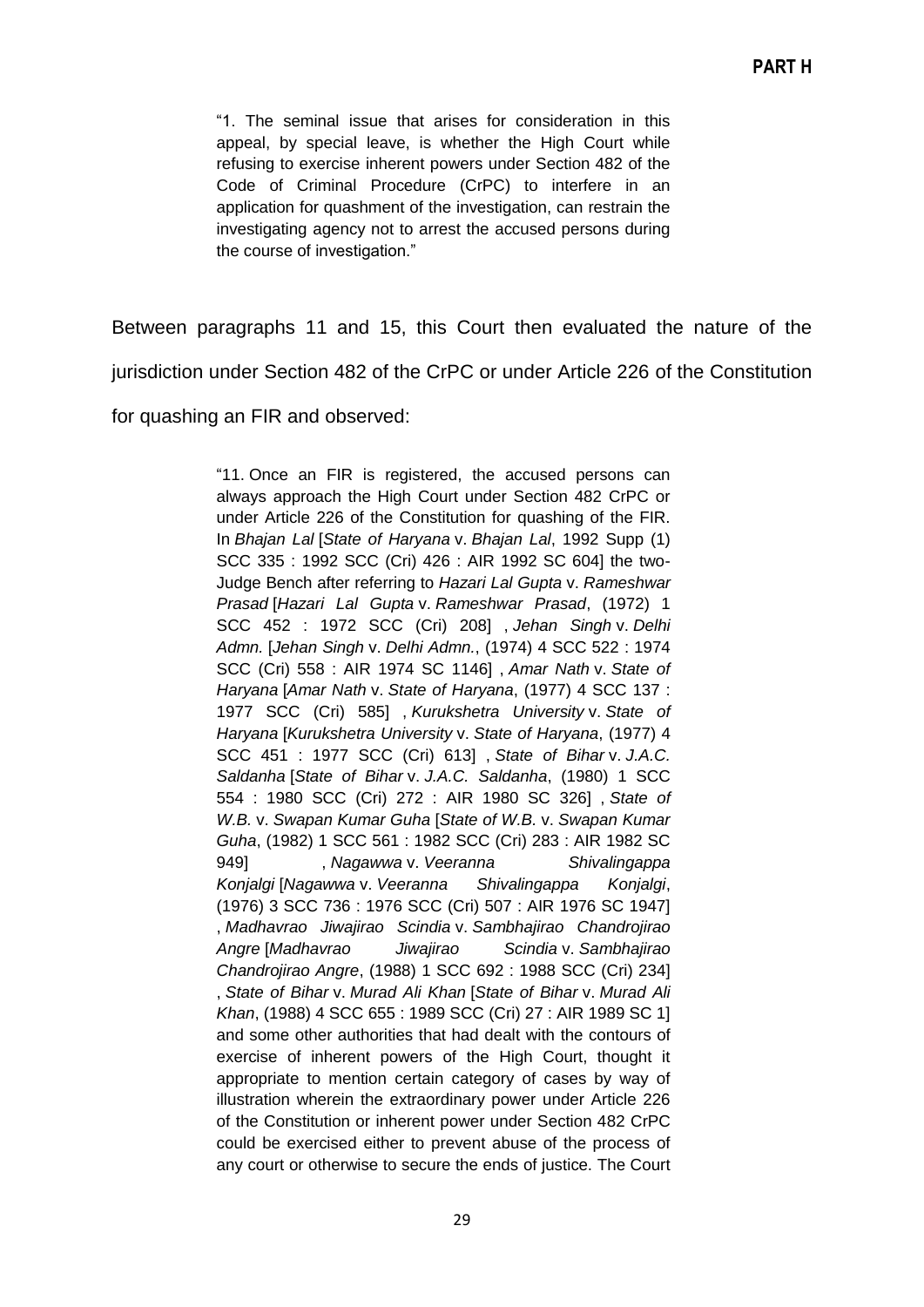also observed that it may not be possible to lay down any precise, clearly defined and sufficiently channelised and inflexible guidelines or rigid formulae and to give an exhaustive list of myriad cases wherein such power should be exercised.

12. The illustrations given by the Court need to be recapitulated: (*Bhajan Lal case* [*State of Haryana* v. *Bhajan Lal*, 1992 Supp (1) SCC 335 : 1992 SCC (Cri) 426 : AIR 1992 SC 604] , SCC pp. 378-79, para 102)

―(*1*) Where the allegations made in the first information report or the complaint, even if they are taken at their face value and accepted in their entirety do not prima facie constitute any offence or make out a case against the accused.

(*2*) Where the allegations in the first information report and other materials, if any, accompanying the FIR do not disclose a cognizable offence, justifying an investigation by police officers under Section 156(1) of the Code except under an order of a Magistrate within the purview of Section 155(2) of the Code.

(*3*) Where the uncontroverted allegations made in the FIR or complaint and the evidence collected in support of the same do not disclose the commission of any offence and make out a case against the accused.

(*4*) Where, the allegations in the FIR do not constitute a cognizable offence but constitute only a non-cognizable offence, no investigation is permitted by a police officer without an order of a Magistrate as contemplated under Section 155(2) of the Code.

(*5*) Where the allegations made in the FIR or complaint are so absurd and inherently improbable on the basis of which no prudent person can ever reach a just conclusion that there is sufficient ground for proceeding against the accused.

(*6*) Where there is an express legal bar engrafted in any of the provisions of the Code or the Act concerned (under which a criminal proceeding is instituted) to the institution and continuance of the proceedings and/or where there is a specific provision in the Code or the Act concerned, providing efficacious redress for the grievance of the aggrieved party.

(*7*) Where a criminal proceeding is manifestly attended with mala fides and/or where the proceeding is maliciously instituted with an ulterior motive for wreaking vengeance on the accused and with a view to spite him due to private and personal grudge."

It is worthy to note that the Court has clarified that the said parameters or guidelines are not exhaustive but only illustrative. Nevertheless, it throws light on the circumstances and situations where the Court's inherent power can be exercised.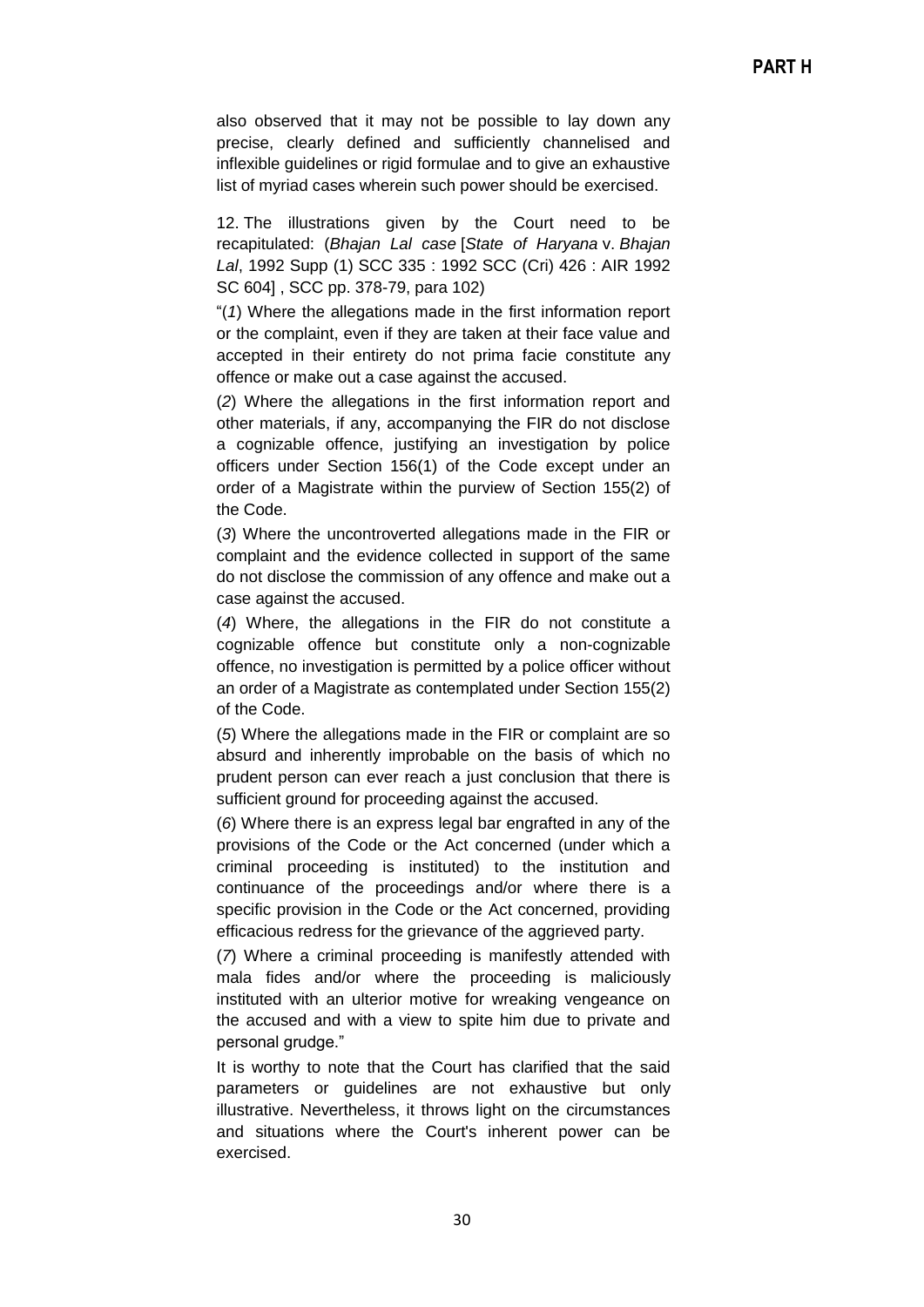13. There can be no dispute over the proposition that inherent power in a matter of quashment of FIR has to be exercised sparingly and with caution and when and only when such exercise is justified by the test specifically laid down in the provision itself. There is no denial of the fact that the power under Section 482 CrPC is very wide but it needs no special emphasis to state that conferment of wide power requires the Court to be more cautious. It casts an onerous and more diligent duty on the Court.

14. In this regard, it would be seemly to reproduce a passage from *Kurukshetra University* [*Kurukshetra University* v. *State of Haryana*, (1977) 4 SCC 451 : 1977 SCC (Cri) 613] wherein Chandrachud, J. (as his Lordship then was) opined thus: (SCC p. 451, para 2)

―*2.* It surprises us in the extreme that the High Court thought that in the exercise of its inherent powers under Section 482 of the Code of Criminal Procedure, it could quash a first information report. The police had not even commenced investigation into the complaint filed by the Warden of the University and no proceeding at all was pending in any court in pursuance of the FIR. It ought to be realised that inherent powers do not confer an arbitrary jurisdiction on the High Court to act according to whim or caprice. That statutory power has to be exercised sparingly, with circumspection and in the rarest of rare cases.‖

15. We have referred to the said decisions only to stress upon the issue, how the exercise of jurisdiction by the High Court in a proceeding relating to quashment of FIR can be justified. We repeat even at the cost of repetition that the said power has to be exercised in a very sparing manner and is not to be used to choke or smother the prosecution that is legitimate. The surprise that was expressed almost four decades ago in *Kurukshetra University case* [*Kurukshetra University* v. *State of Haryana*, (1977) 4 SCC 451 : 1977 SCC (Cri) 613] compels us to observe that we are also surprised by the impugned order."

43 Thereafter, this Court noted that "the High Court has not referred to allegations made in the FIR or what has come out in the investigation". While on the one hand, the High Court declined in exercising its jurisdiction under Section 482 to quash the proceedings, it nonetheless directed the police not to arrest the appellants during the pendency of the investigation. It was in this context that this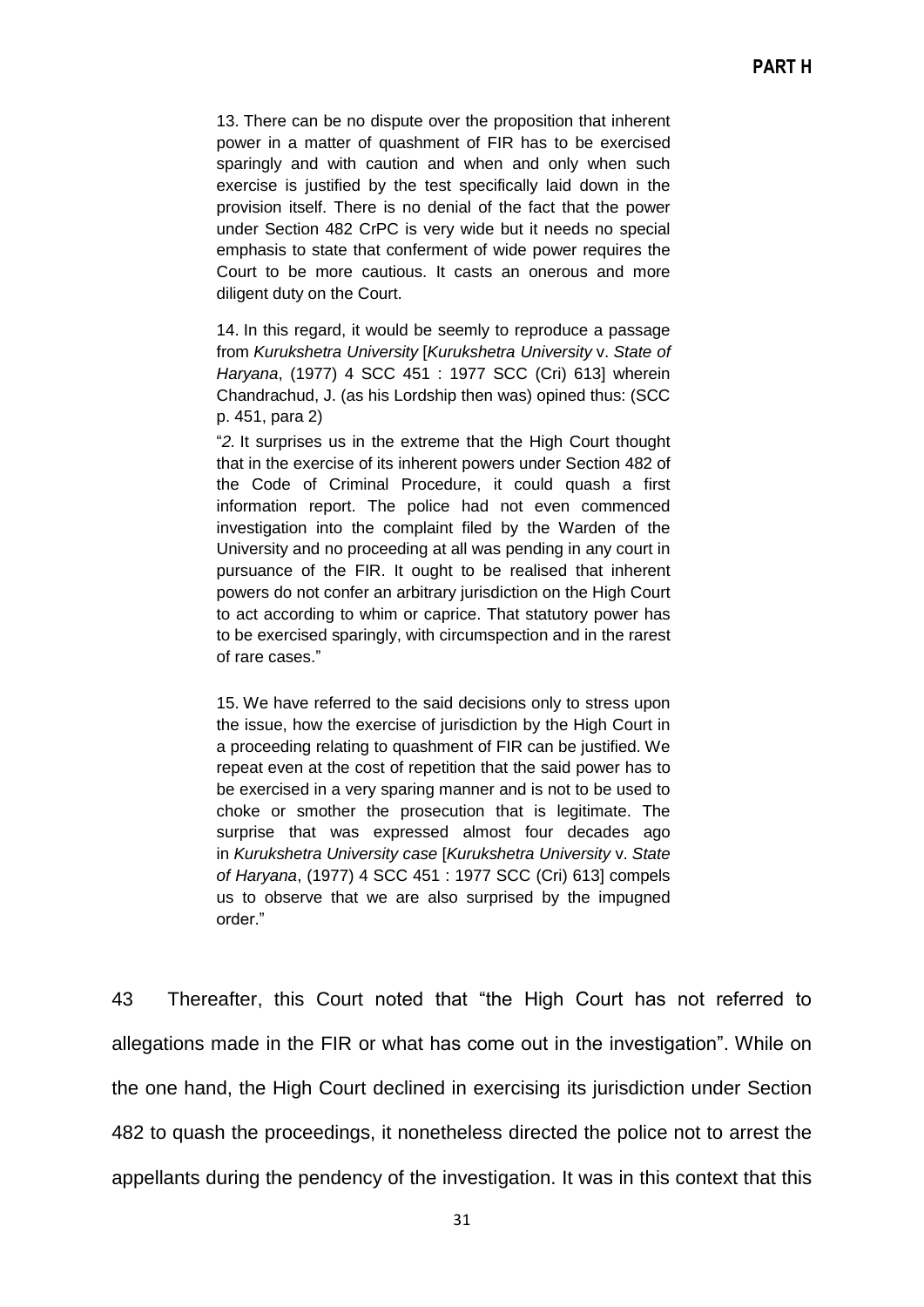Court observed that the High Court had, while dismissing the applications under Section 482, passed orders that if the accused surrenders before the trial Magistrate, he shall be admitted to bail on such terms and conditions as it was deemed fit and appropriate. After adverting to the earlier decision in **Hema Mishra** vs **State of UP<sup>14</sup>, this Court observed:** 

> ―23. We have referred to the authority in *Hema Mishra* [*Hema Mishra* v. *State of U.P.*, (2014) 4 SCC 453 : (2014) 2 SCC (Cri) 363] as that specifically deals with the case that came from the State of Uttar Pradesh where Section 438 CrPC has been deleted. It has concurred with the view expressed in *Lal Kamlendra Pratap Singh* [*Lal Kamlendra Pratap Singh* v. *State of U.P.*, (2009) 4 SCC 437 : (2009) 2 SCC (Cri) 330] . The said decision, needless to say, has to be read in the context of the State of Uttar Pradesh. We do not intend to elaborate the said principle as that is not necessary in this case. What needs to be stated here is that the States where Section 438 CrPC has not been deleted and kept on the statute book, the High Court should be well advised that while entertaining petitions under Article 226 of the Constitution or Section 482 CrPC, it exercises judicial restraint. We may hasten to clarify that the Court, if it thinks fit, regard being had to the parameters of quashing and the self-restraint imposed by law, has the jurisdiction to quash the investigation and may pass appropriate interim orders as thought apposite in law, but it is absolutely inconceivable and unthinkable to pass an order of the present nature while declining to interfere or expressing opinion that it is not appropriate to stay the investigation. This kind of order is really inappropriate and unseemly. It has no sanction in law. The courts should oust and obstruct unscrupulous litigants from invoking the inherent jurisdiction of the Court on the drop of a hat to file an application for quashing of launching an FIR or investigation and then seek relief by an interim order. It is the obligation of the Court to keep such unprincipled and unethical litigants at bay."

44 The above decision thus arose in a situation where the High Court had declined to entertain a petition for quashing an FIR under Section 482 of the

**<sup>.</sup>** <sup>14</sup> (2014) 4 SCC 453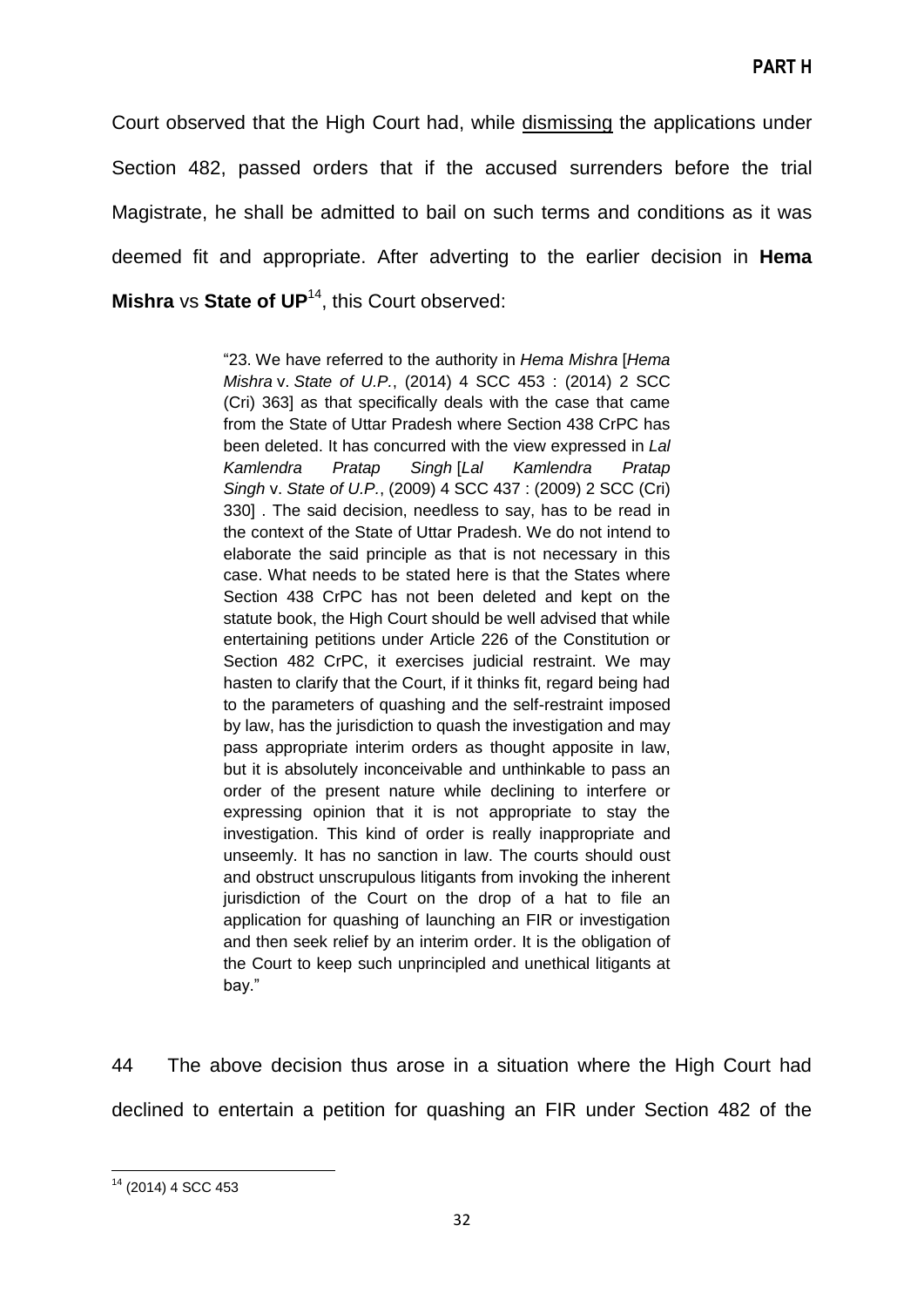CrPC. However, it nonetheless directed the investigating agency not to arrest the accused during the pendency of the investigation. This was held to be impermissible by this Court. On the other hand, this Court clarified that the High Court if it thinks fit, having regard to the parameters for quashing and the selfrestraint imposed by law, has the jurisdiction to quash the investigation "and may pass appropriate interim orders as thought apposite in law‖. Clearly therefore, the High Court in the present case has misdirected itself in declining to enquire *prima facie* on a petition for quashing whether the parameters in the exercise of that jurisdiction have been duly established and if so whether a case for the grant of interim bail has been made out. The settled principles which have been consistently reiterated since the judgment of this Court in **State of Haryana** vs **Bhajan Lal<sup>15</sup>** ("**Bhajan Lal**") include a situation where the allegations made in the FIR or the complaint, even if they are taken at their face value and accepted in their entirety, do not *prima facie* constitute any offence or make out a case against the accused. This legal position was recently reiterated in a decision by a two-judge Bench of this Court in **Kamal Shivaji Pokarnekar** vs **State of**  Maharashtra<sup>16</sup>.

#### **I** *Prima Facie* **evaluation of the FIR and the grant of bail**

45 The striking aspect of the impugned judgment of the High Court spanning over fifty-six pages is the absence of any evaluation even *prima facie* of the most basic issue. The High Court, in other words, failed to apply its mind to a

 $\overline{a}$ <sup>15</sup> 1992 Supp. 1 SCC 335

<sup>16</sup> (2019) 14 SCC 350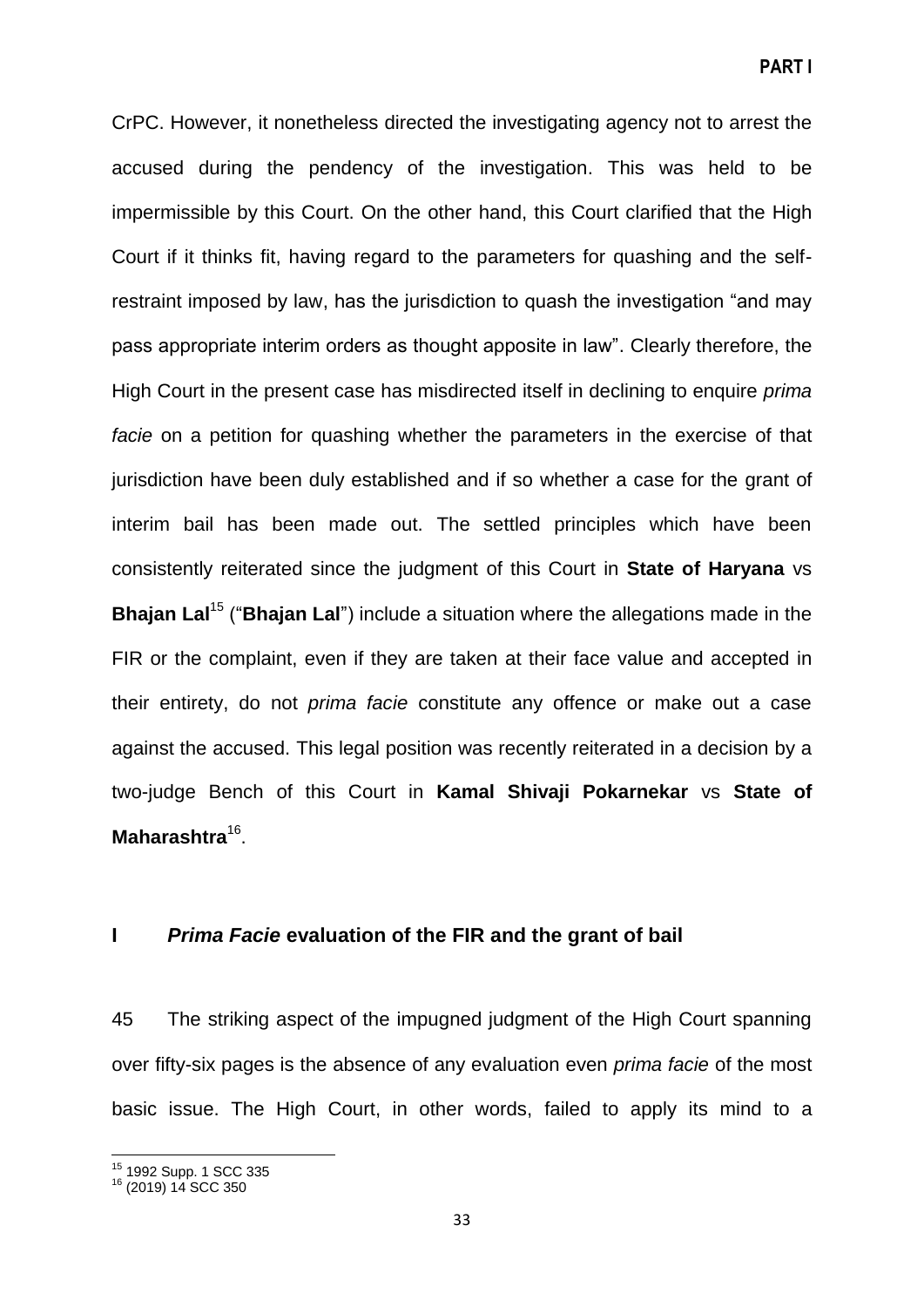fundamental issue which needed to be considered while dealing with a petition for quashing under Article 226 of the Constitution or Section 482 of the CrPC. The High Court, by its judgment dated 9 November 2020, has instead allowed the petition for quashing to stand over for hearing a month later, and therefore declined to allow the appellant's prayer for interim bail and relegated him to the remedy under Section 439 of the CrPC. In the meantime, liberty has been the casualty. The High Court having failed to evaluate *prima facie* whether the allegations in the FIR, taken as they stand, bring the case within the fold of Section 306 read with Section 34 of the IPC, this Court is now called upon to perform the task.

46 Before we evaluate the contents of the FIR, a reference to Section 306 of the IPC is necessary. Section 306 stipulates that if a person commits suicide "whoever abets the commission of such suicide" shall be punished with imprisonment extending up to 10 years<sup>17</sup>. Section 107 is comprised within Chapter V of the IPC, which is titled "Of Abetment". Section 107 provides:

> ―107. Abetment of a thing.—A person abets the doing of a thing, who— First.—Instigates any person to do that thing; or

> Secondly.—Engages with one or more other person or persons in any conspiracy for the doing of that thing, if an act or illegal omission takes place in pursuance of that conspiracy, and in order to the doing of that thing; or

> Thirdly.—Intentionally aids, by any act or illegal omission, the doing of that thing.

> Explanation 1.—A person who, by willful misrepresentation, or by willful concealment of a material fact which he is bound to disclose, voluntarily causes or procures, or attempts to

**.** 

 $17$  306. Abetment of suicide.—If any person commits suicide, whoever abets the commission of such suicide, shall be punished with imprisonment of either description for a term which may extend to ten years, and shall also be liable to fine.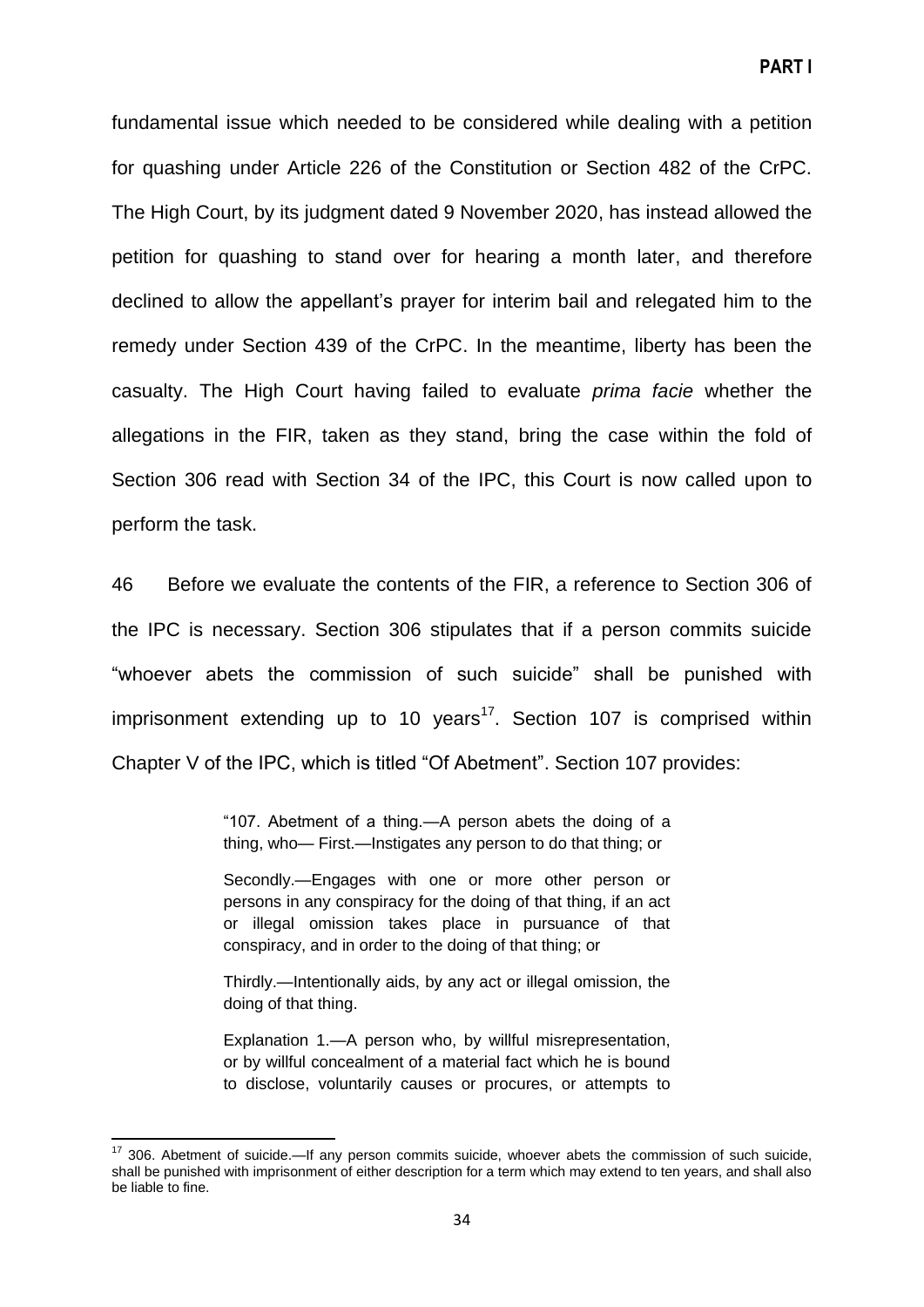cause or procure, a thing to be done, is said to instigate the doing of that thing.

Illustration A, a public officer, is authorised by a warrant from a Court of Justice to apprehend Z, B, knowing that fact and also that C is not Z, willfully represents to A that C is Z, and thereby intentionally causes A to apprehend C. Here B abets by instigation the apprehension of C.

Explanation 2.—Whoever, either prior to or at the time of the commission of an act, does anything in order to facilitate the commission of that act, and thereby facilitates the commission thereof, is said to aid the doing of that act."

47 The first segment of Section 107 defines abetment as the instigation of a person to do a particular thing. The second segment defines it with reference to engaging in a conspiracy with one or more other persons for the doing of a thing, and an act or illegal omission in pursuance of the conspiracy. Under the third segment, abetment is founded on intentionally aiding the doing of a thing either by an act or omission. These provisions have been construed specifically in the context of Section 306 to which a reference is necessary in order to furnish the legal foundation for assessing the contents of the FIR. These provisions have been construed in the earlier judgements of this Court in **State of West Bengal** vs **Orilal Jaiswal**<sup>18</sup> , **Randhir Singh** vs **State of Punjab**<sup>19</sup> **, Kishori Lal** vs **State of MP**<sup>20</sup> (―**Kishori Lal**‖) and **Kishangiri Mangalgiri Goswami** vs **State of**  Gujarat<sup>21</sup>. In Amalendu Pal vs State of West Bengal<sup>22</sup>, Justice Mukundakam Sharma, speaking for a two judge Bench of this Court and having adverted to the earlier decisions, observed:

 $\overline{a}$ 

 $18$  (1994) 1 SCC 73

<sup>19</sup> (2004) 13 SCC 129

<sup>20</sup> (2007) 10 SCC 797

 $21$  (2009) 4 SCC 52

<sup>22</sup> (2010) 1 SCC 707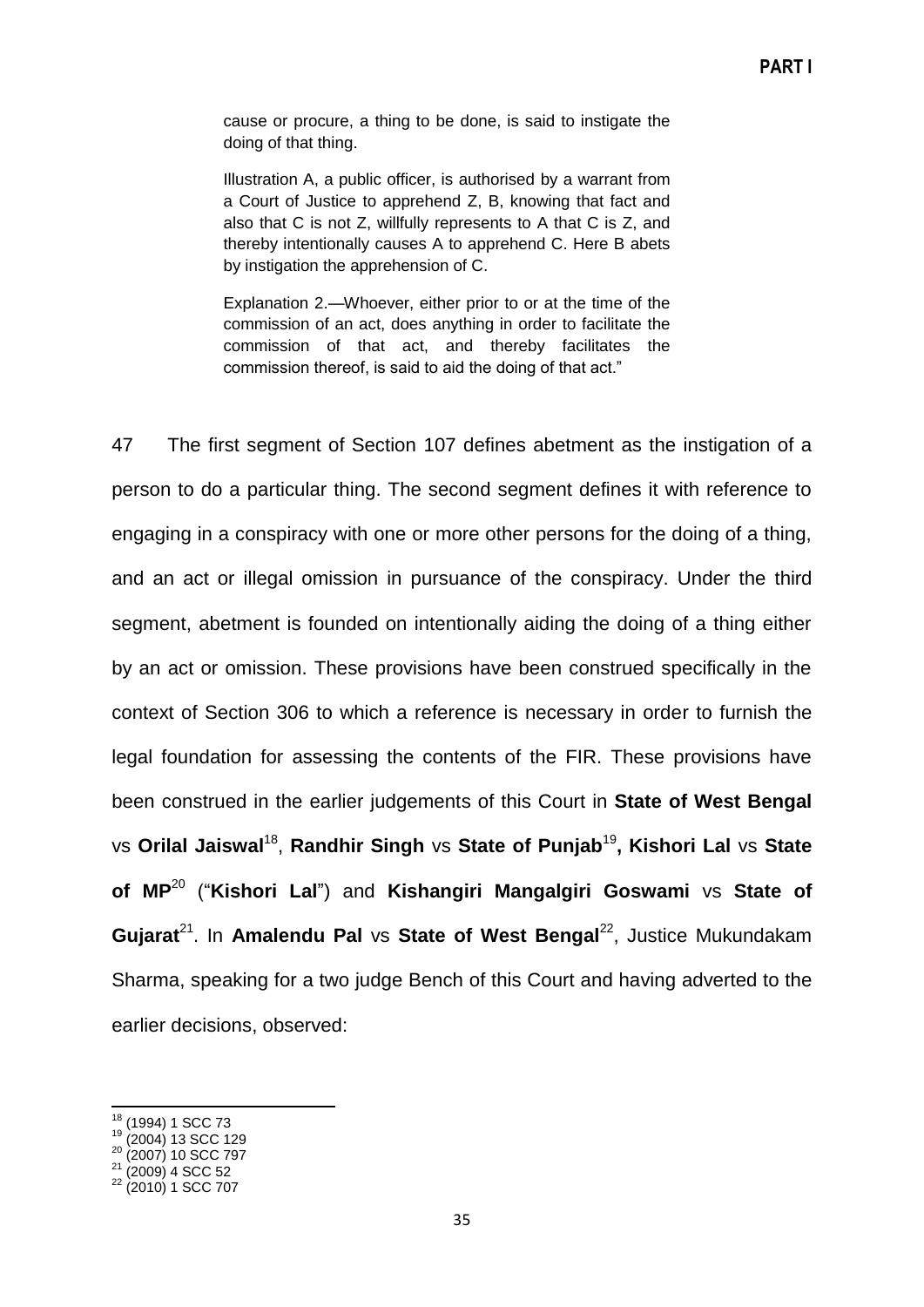―12…It is also to be borne in mind that in cases of alleged abetment of suicide there must be proof of direct or indirect acts of incitement to the commission of suicide. Merely on the allegation of harassment without there being any positive action proximate to the time of occurrence on the part of the accused which led or compelled the person to commit suicide, conviction in terms of Section 306 IPC is not sustainable."

The Court noted that before a person may be said to have abetted the commission of suicide, they "must have played an active role by an act of instigation or by doing certain act to facilitate the commission of suicide". Instigation, as this Court held in **Kishori Lal** (supra), "literally means to provoke, incite, urge on or bring about by persuasion to do anything‖. In **S S Chheena** vs Vijay Kumar Mahajan<sup>23</sup>, a two judge Bench of this Court, speaking through Justice Dalveer Bhandari, observed:

> ―25. Abetment involves a mental process of instigating a person or intentionally aiding a person in doing of a thing. Without a positive act on the part of the accused to instigate or aid in committing suicide, conviction cannot be sustained. The intention of the legislature and the ratio of the cases decided by this Court is clear that in order to convict a person under Section 306 IPC there has to be a clear mens rea to commit the offence. It also requires an active act or direct act which led the deceased to commit suicide seeing no option and that act must have been intended to push the deceased into such a position that he committed suicide."

48 **Madan Mohan Singh** vs **State of Gujarat**<sup>24</sup> was specifically a case which arose in the context of a petition under Section 482 of the CrPC where the High Court had dismissed the petition for quashing an FIR registered for offences under Sections 306 and 294(B) of the IPC. In that case, the FIR was registered on a complaint of the spouse of the deceased who was working as a driver with

 $\overline{\phantom{a}}$  $^{23}$  (2010) 12 SCC 190

 $24$  (2010) 8 SCC 628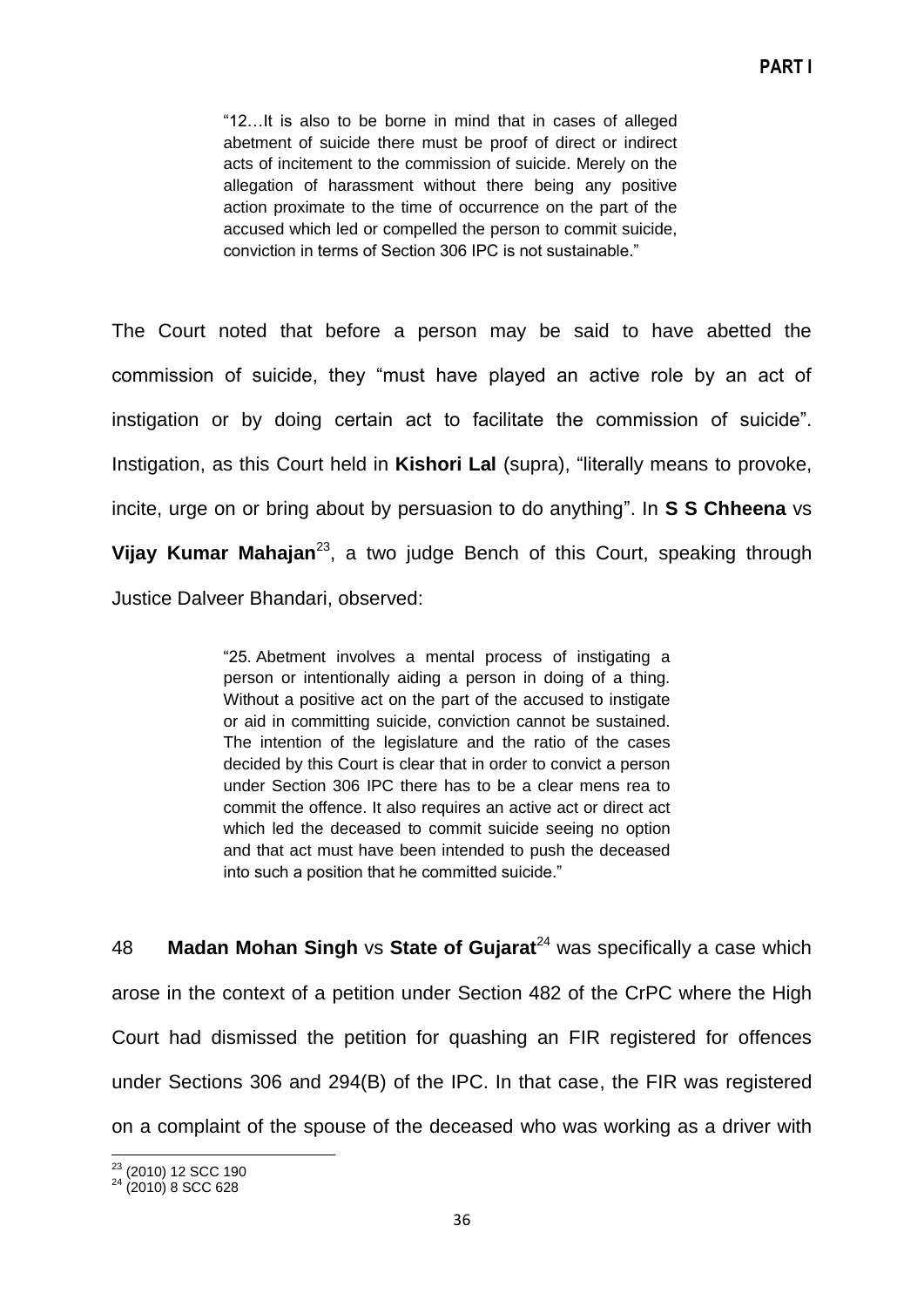the accused. The driver had been rebuked by the employer and was later found to be dead on having committed suicide. A suicide note was relied upon in the FIR, the contents of which indicated that the driver had not been given a fixed vehicle unlike other drivers besides which he had other complaints including the deduction of 15 days' wages from his salary. The suicide note named the accused–appellant. In the decision of a two judge Bench of this Court, delivered by Justice V S Sirpurkar, the test laid down in **Bhajan Lal** (supra) was applied and the Court held:

> ―10. We are convinced that there is absolutely nothing in this suicide note or the FIR which would even distantly be viewed as an offence much less under Section 306 IPC. We could not find anything in the FIR or in the so-called suicide note which could be suggested as abetment to commit suicide. In such matters there must be an allegation that the accused had instigated the deceased to commit suicide or secondly, had engaged with some other person in a conspiracy and lastly, that the accused had in any way aided any act or illegal omission to bring about the suicide.

> 11. In spite of our best efforts and microscopic examination of the suicide note and the FIR, all that we find is that the suicide note is a rhetoric document in the nature of a departmental complaint. It also suggests some mental imbalance on the part of the deceased which he himself describes as depression. In the so-called suicide note, it cannot be said that the accused ever intended that the driver under him should commit suicide or should end his life and did anything in that behalf. Even if it is accepted that the accused changed the duty of the driver or that the accused asked him not to take the keys of the car and to keep the keys of the car in the office itself, it does not mean that the accused intended or knew that the driver should commit suicide because of this."

Dealing with the provisions of Section 306 of the IPC and the meaning of abetment within the meaning of Section 107, the Court observed: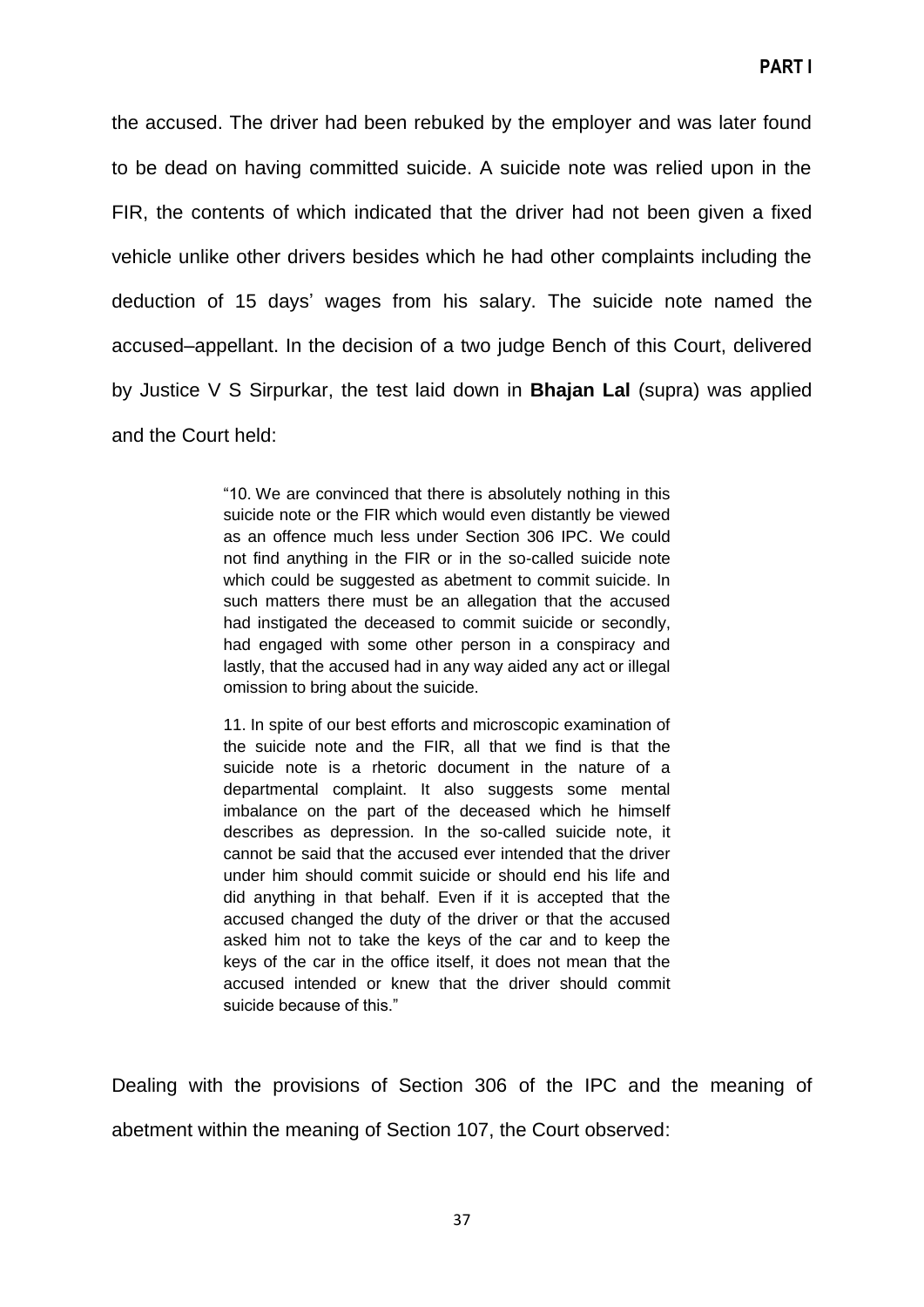―12. In order to bring out an offence under Section 306 IPC specific abetment as contemplated by Section 107 IPC on the part of the accused with an intention to bring about the suicide of the person concerned as a result of that abetment is required. The intention of the accused to aid or to instigate or to abet the deceased to commit suicide is a must for this particular offence under Section 306 IPC. We are of the clear opinion that there is no question of there being any material for offence under Section 306 IPC either in the FIR or in the so-called suicide note."

The Court noted that the suicide note expressed a state of anguish of the deceased and "cannot be depicted as expressing anything intentional on the part of the accused that the deceased might commit suicide‖. Reversing the judgement of the High Court, the petition under Section 482 was allowed and the FIR was quashed.

49 In a concurring judgment delivered by one of us (Dhananjaya Y Chandrachud J) in the decision of the Constitution Bench in **Common Cause** (supra), the provisions of Section 107 were explained with the following observations:

> ―458. For abetting an offence, the person abetting must have intentionally aided the commission of the crime. Abetment requires an instigation to commit or intentionally aiding the commission of a crime. It presupposes a course of conduct or action which (in the context of the present discussion) facilitates another to end life. Hence abetment of suicide is an offence expressly punishable under Sections 305 and 306 IPC.‖

50 More recently in **M Arjunan** vs **State (represented by its Inspector of**  Police)<sup>25</sup>, a two judge Bench of this Court, speaking through Justice R.

**<sup>.</sup>** <sup>25</sup> (2019) 3 SCC 315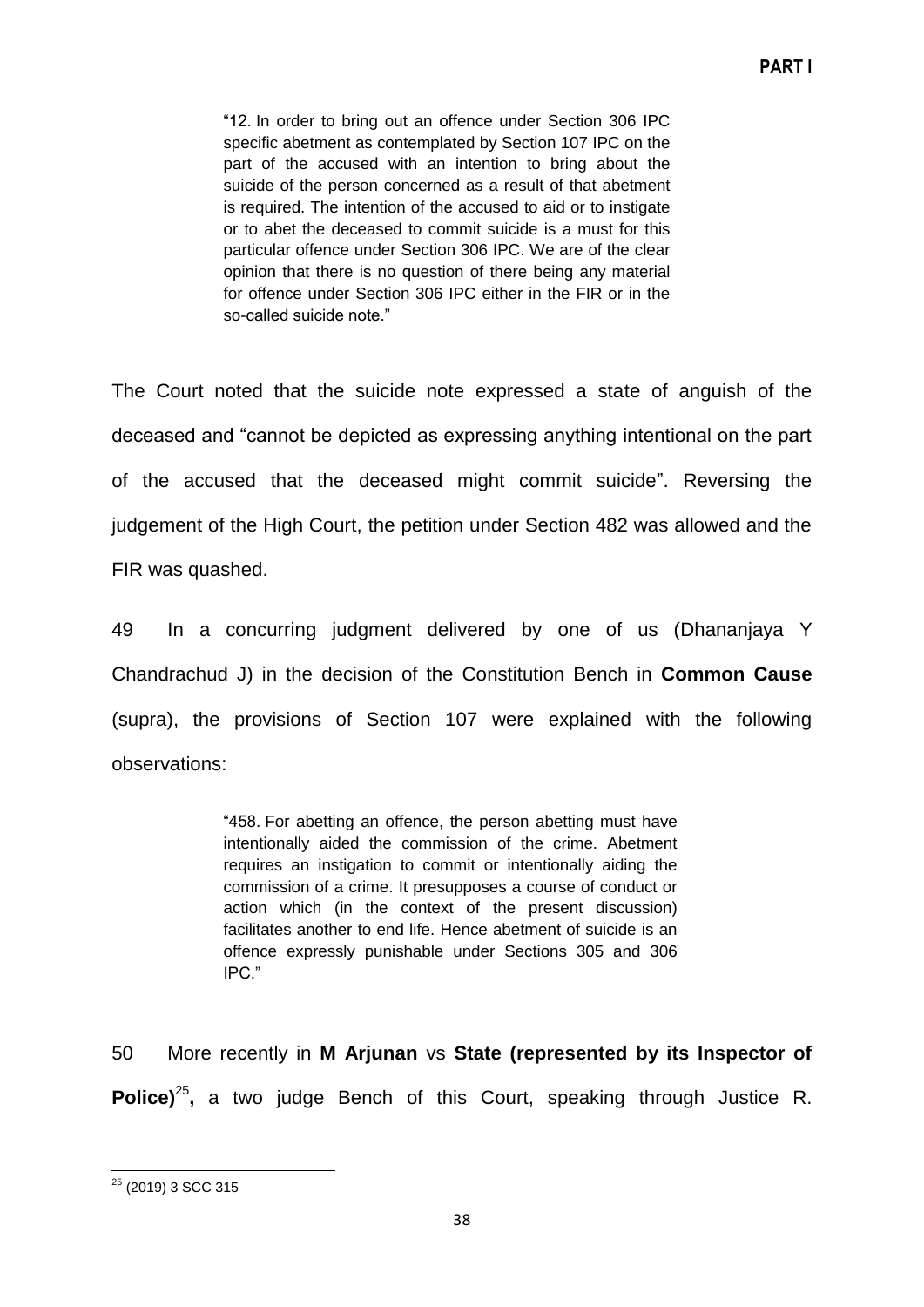Banumathi, elucidated the essential ingredients of the offence under Section 306 of the IPC in the following observations:

> ―7. The essential ingredients of the offence under Section 306 IPC are: (*i*) the abetment; (*ii*) the intention of the accused to aid or instigate or abet the deceased to commit suicide. The act of the accused, however, insulting the deceased by using abusive language will not, by itself, constitute the abetment of suicide. There should be evidence capable of suggesting that the accused intended by such act to instigate the deceased to commit suicide. Unless the ingredients of instigation/abetment to commit suicide are satisfied the accused cannot be convicted under Section 306 IPC."

51 Similarly, in another recent judgment of this Court in **Ude Singh and Ors.** vs State of Haryana<sup>26</sup>, a two judge Bench of this Court, speaking through Justice Dinesh Maheshwari, expounded on the ingredients of Section 306 of the IPC, and the factors to be considered in determining whether a case falls within the ken of the aforesaid provision, in the following terms:

> ―38. In cases of alleged abetment of suicide, there must be a proof of direct or indirect act/s of incitement to the commission of suicide. It could hardly be disputed that the question of cause of a suicide, particularly in the context of an offence of abetment of suicide, remains a vexed one, involving multifaceted and complex attributes of human behaviour and responses/reactions. In the case of accusation for abetment of suicide, the Court would be looking for cogent and convincing proof of the act/s of incitement to the commission of suicide. In the case of suicide, mere allegation of harassment of the deceased by another person would not suffice unless there be such action on the part of the accused which compels the person to commit suicide; and such an offending action ought to be proximate to the time of occurrence. Whether a person has abetted in the commission of suicide by another or not, could only be gathered from the facts and circumstances of each case.

> 39. For the purpose of finding out if a person has abetted commission of suicide by another, the consideration would be

**.** 

 $^{26}$  Criminal Appeal No. 233 of 2010 decided on 25 July 2019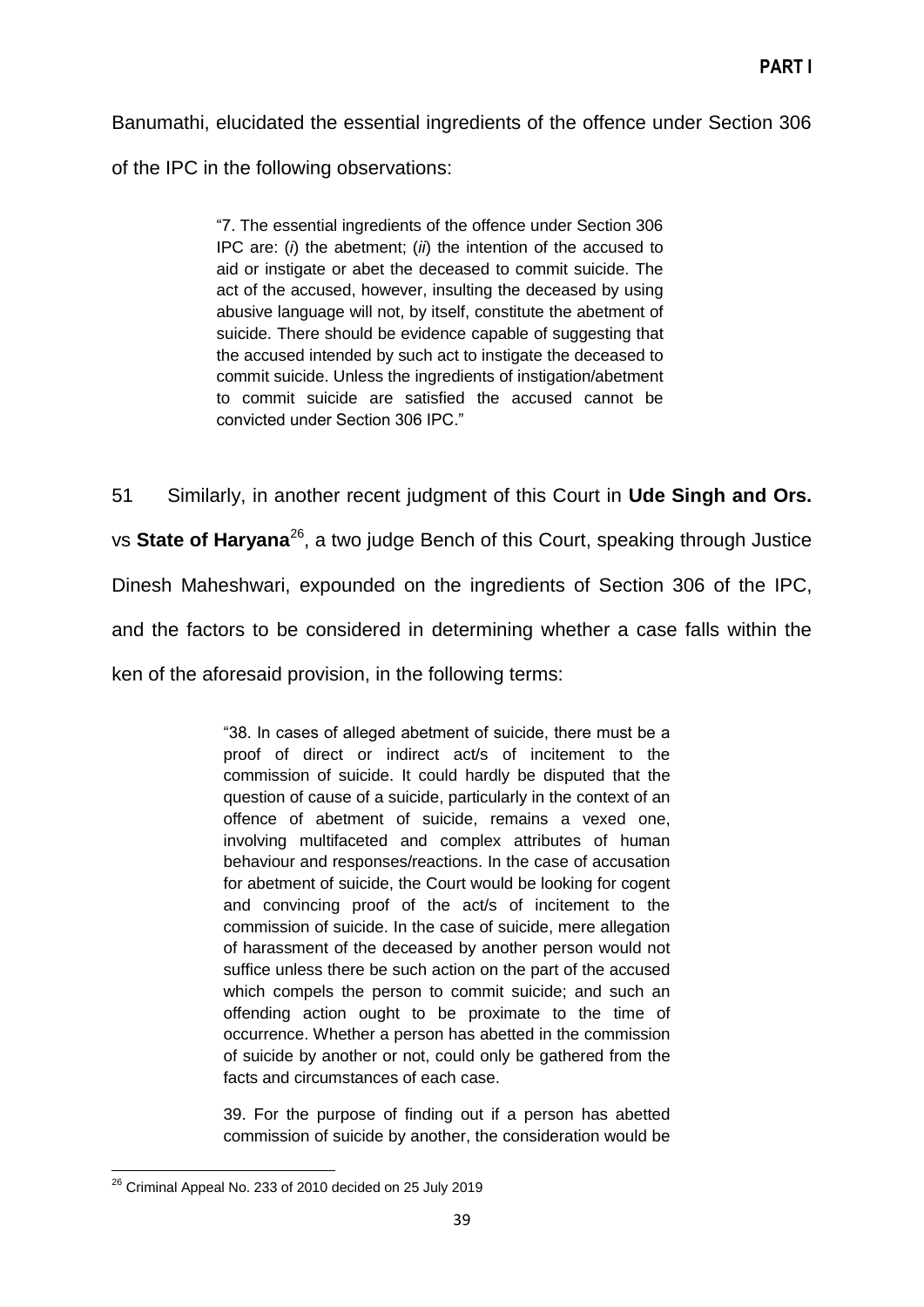if the accused is guilty of the act of instigation of the act of suicide. As explained and reiterated by this Court in the decisions above-referred, instigation means to goad, urge forward, provoke, incite or encourage to do an act. If the persons who committed suicide had been hypersensitive and the action of accused is otherwise not ordinarily expected to induce a similarly circumstanced person to commit suicide, it may not be safe to hold the accused guilty of abetment of suicide. But, on the other hand, if the accused by his acts and by his continuous course of conduct creates a situation which leads the deceased perceiving no other option except to commit suicide, the case may fall within the four-corners of Section 306 IPC. If the accused plays an active role in tarnishing the self-esteem and self-respect of the victim, which eventually draws the victim to commit suicide, the accused may be held guilty of abetment of suicide. The question of *mens rea* on the part of the accused in such cases would be examined with reference to the actual acts and deeds of the accused and if the acts and deeds are only of such nature where the accused intended nothing more than harassment or snap show of anger, a particular case may fall short of the offence of abetment of suicide. However, if the accused kept on irritating or annoying the deceased by words or deeds until the deceased reacted or was provoked, a particular case may be that of abetment of suicide. Such being the matter of delicate analysis of human behaviour, each case is required to be examined on its own facts, while taking note of all the surrounding factors having bearing on the actions and psyche of the accused and the deceased."

Similarly, in **Rajesh** vs **State of Haryana**<sup>27</sup>, a two judge Bench of this Court,

speaking through Justice L. Nageswara Rao, held as follows:

―9. Conviction under Section 306 IPC is not sustainable on the allegation of harassment without there being any positive action proximate to the time of occurrence on the part of the accused, which led or compelled the person to commit suicide. In order to bring a case within the purview of Section 306 IPC, there must be a case of suicide and in the commission of the said offence, the person who is said to have abetted the commission of suicide must have played an active role by an act of instigation or by doing certain act to facilitate the commission of suicide. Therefore, the act of abetment by the person charged with the said offence must

**<sup>.</sup>**  $27$  Criminal Appeal No. 93 of 2019 decided on 18 January 2019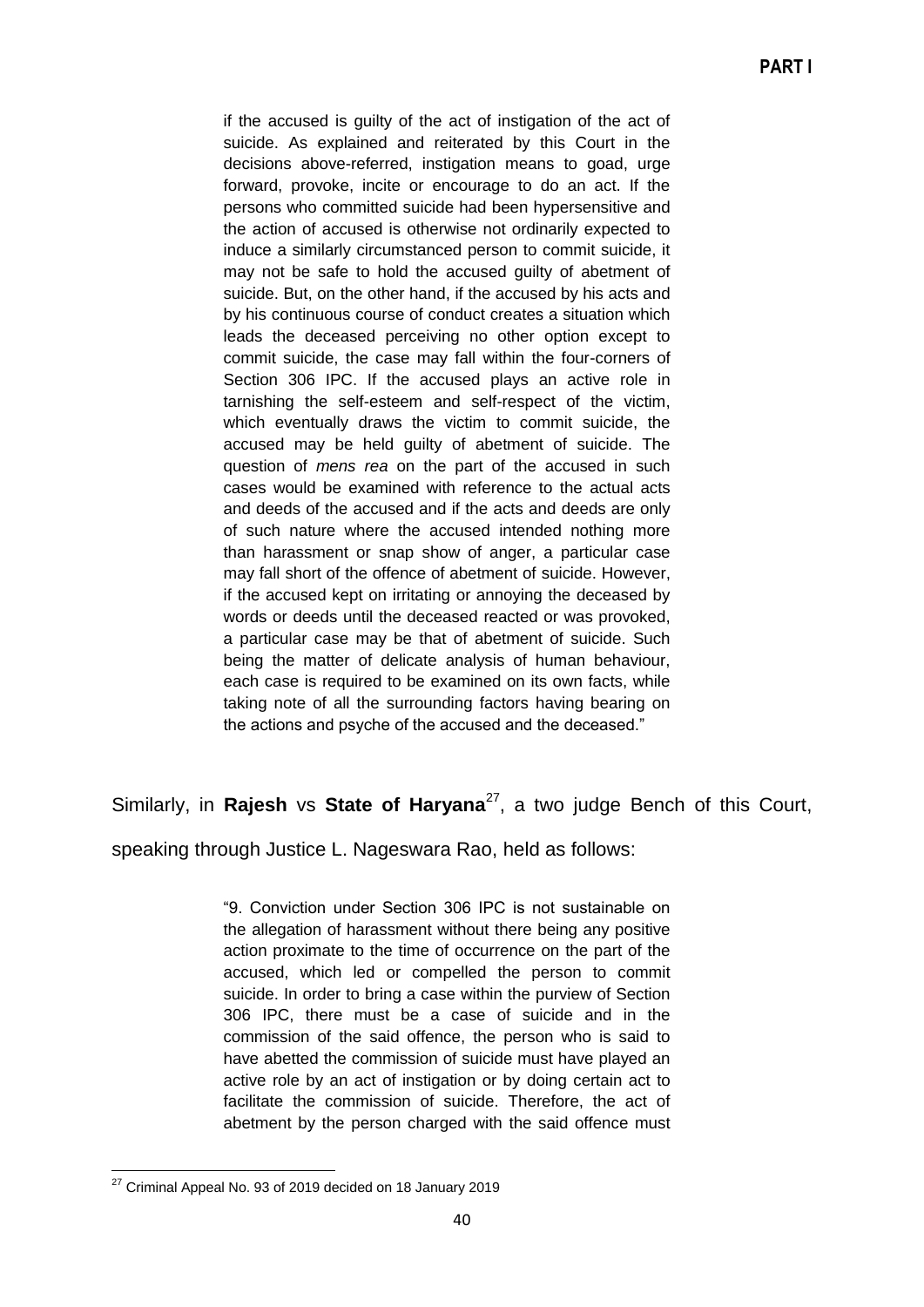be proved and established by the prosecution before he could be convicted under Section 306 IPC."

In a recent decision of this Court in Gurcharan Singh vs State of Punjab<sup>28</sup>, a three judge Bench of this Court, speaking through Justice Hrishikesh Roy, held thus:

> ―15. As in all crimes, *mens rea* has to be established. To prove the offence of abetment, as specified under Sec 107 of the IPC, the state of mind to commit a particular crime must be visible, to determine the culpability. In order to prove *mens rea*, there has to be something on record to establish or show that the appellant herein had a guilty mind and in furtherance of that state of mind, abetted the suicide of the deceased."

52 In **Vaijnath Kondiba Khandke** vs **State of Maharashtra and Ors.**<sup>29</sup> , a two judge Bench of this Court, speaking through Justice U.U. Lalit, dealt with an appeal against the rejection of an application under Section 482 of the CrPC, for quashing an FIR registered under Sections 306 and 506 read with Section 34 of the IPC. A person serving in the office of the Deputy Director of Education Aurangabad had committed suicide on 8 August 2017. His wife made a complaint to the police that her husband was suffering from mental torture as his superiors were getting heavy work done from her husband. This resulted in him having to work from 10 AM to 10 PM and even at odd hours and on holidays. The specific allegation against the appellant was that he had stopped the deceased's salary for one month and was threatening the deceased that his increment would be stopped. This Court noted that there was no suicide note, and the only material on record was in the form of assertions made by the deceased's wife in her report

 $\overline{\phantom{a}}$  $28$  Criminal Appeal No. 40 of 2011 decided on 1 October 2020

<sup>&</sup>lt;sup>29</sup> (2018) 7 SCC 781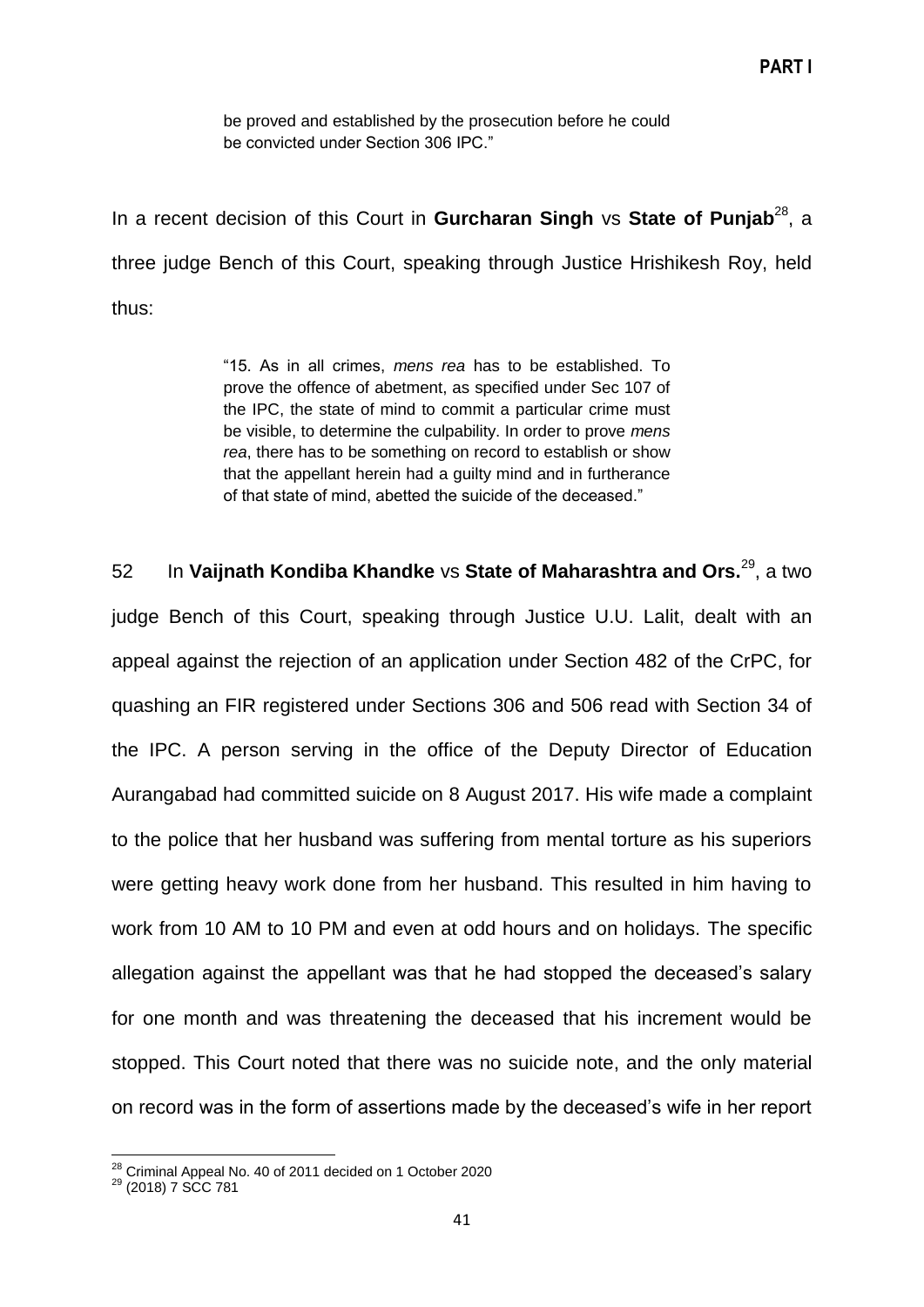to the police. The Court went on to hold that the facts on record were inadequate and insufficient to bring home the charge of abetment of suicide under Section 306 of the IPC. The mere factum of work being assigned by the appellant to the deceased, or the stoppage of salary for a month, was not enough to prove criminal intent or guilty mind. Consequently, proceedings against the appellant were quashed.

53 On the other hand, we must also notice the decision in **Praveen Pradhan** (supra) where a two judge Bench of this Court, speaking through Justice B.S. Chauhan, dismissed an appeal against the rejection of an application under Section 482 of the CrPC by the High Court for quashing a criminal proceeding, implicating an offence under Section 306 of the IPC. The suicide note which was left behind by the deceased showed, as this Court observed, that "the appellant perpetually humiliated, exploited and demoralised the deceased, who was compelled to indulge in wrongful practices at the workplace, which hurt his selfrespect tremendously." The Court noted that the appellant always scolded the deceased and tried to always force the deceased to resign. Resultantly, the Court observed:

> ―19. Thus, the case is required to be considered in the light of the aforesaid settled legal propositions. In the instant case, alleged harassment had not been a casual feature, rather remained a matter of persistent harassment. It is not a case of a driver; or a man having an illicit relationship with a married woman, knowing that she also had another paramour; and therefore, cannot be compared to the situation of the deceased in the instant case, who was a qualified graduate engineer and still suffered persistent harassment and humiliation and additionally, also had to endure continuous illegal demands made by the appellant, upon nonfulfilment of which, he would be mercilessly harassed by the appellant for a prolonged period of time. He had also been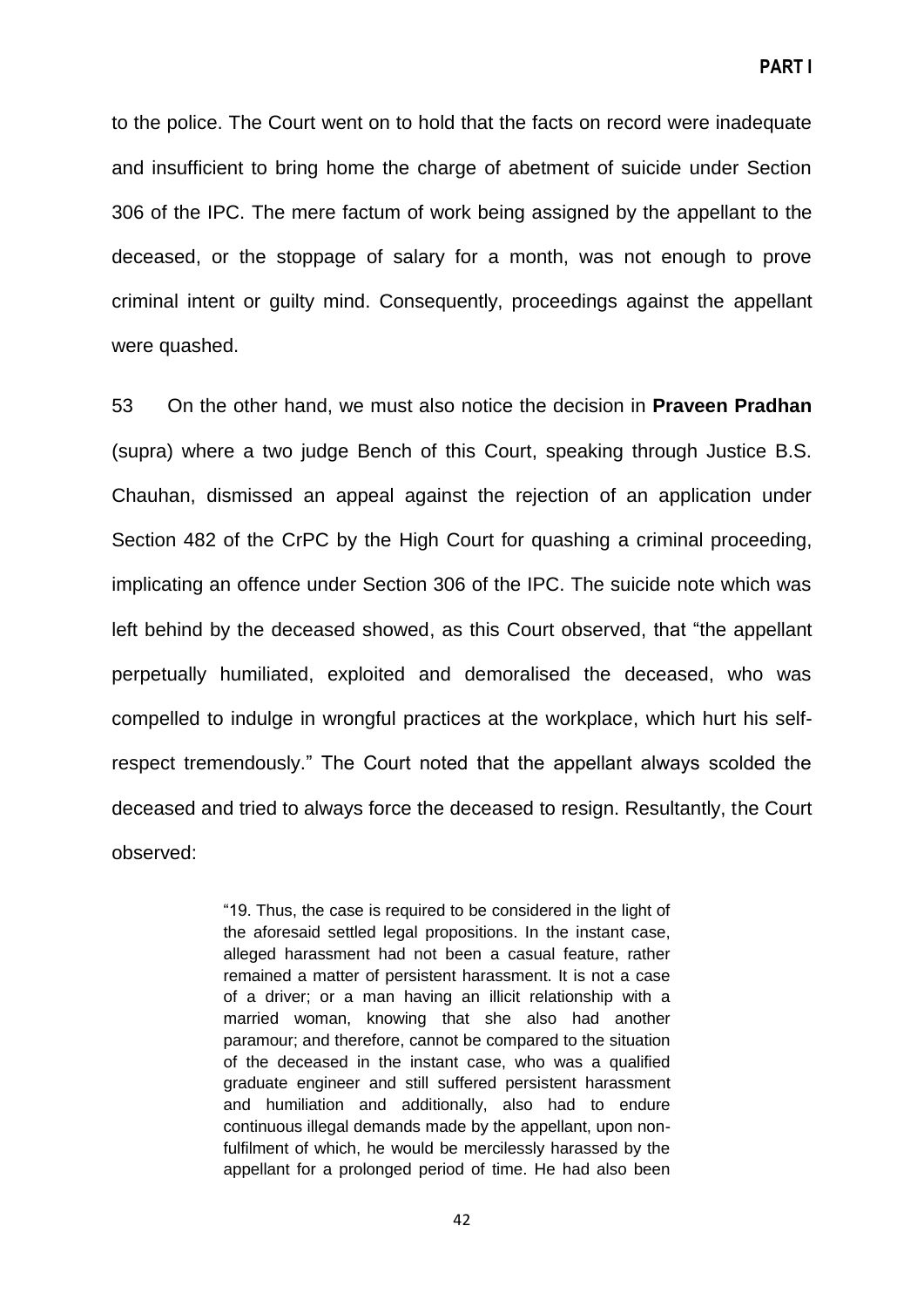forced to work continuously for long durations in the factory, vis-à-vis other employees which often even entered to 16-17 hours at a stretch. Such harassment, coupled with the utterance of words to the effect, that, "had there been any other person in his place, he would have certainly committed suicide" is what makes the present case distinct from the aforementioned cases. Considering the facts and circumstances of the present case, we do not think it is a case which requires any interference by this Court as regards the impugned judgment and order [Criminal Miscellaneous Application No. 420 of 2006, decided on 5-1-2012 (Utt)] of the High Court. The appeal is, therefore, dismissed accordingly."

The contents of the FIR therefore indicated that the deceased had been subjected to harassment persistently and continuously and this was coupled by words used by the accused which led to the commission of suicide.

54 In **Narayan Malhari Thorat** vs **Vinayak Deorao Bhagat**<sup>30</sup>, this Court, speaking through Justice U.U. Lalit, reversed the judgment of a Division Bench of the High Court which had quashed criminal proceedings in exercise of the jurisdiction under Section 482. This was a case where the FIR was registered pursuant to the information received from the appellant. The FIR stated that the son and daughter-in-law of the appellant were teachers in Zila Parishad School. The respondent used to call the daughter-in-law of the appellant on the phone and used to harass her. Moreover, despite the efforts of the son of the appellant, the respondent did not desist from doing so. This Court noted:

> ―12. We now consider the facts of the present case. There are definite allegations that the first respondent would keep on calling the wife of the victim on her mobile and keep harassing her which allegations are supported by the statements of the mother and the wife of the victim recorded during investigation. The record shows that 3-4 days prior to the suicide there was an altercation between the victim and

**<sup>.</sup>**  $30$  (2019) 13 SCC 598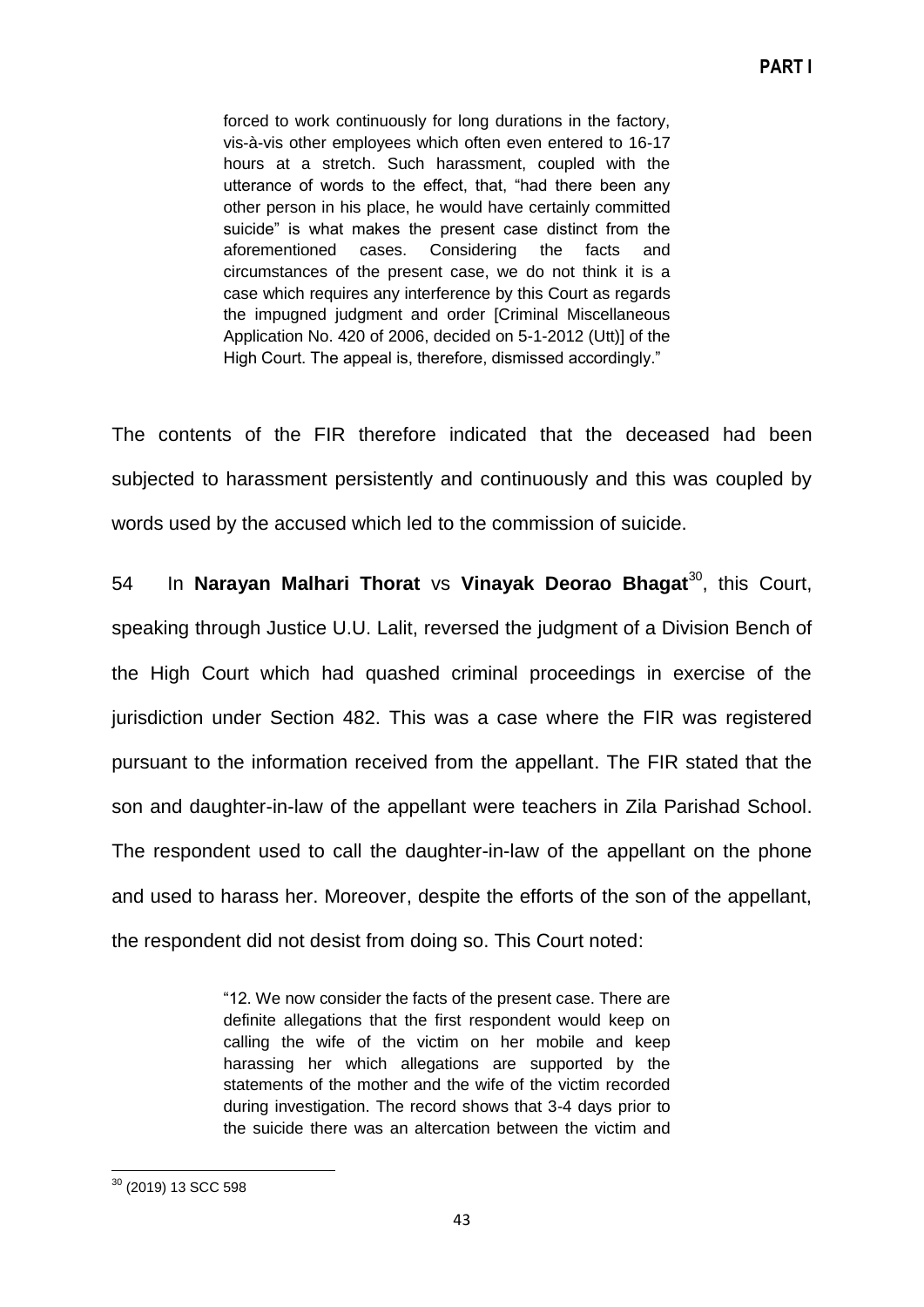the first respondent. In the light of these facts, coupled with the fact that the suicide note made definite allegation against first respondent, the High Court was not justified in entering into question whether the first respondent had the requisite intention to aid or instigate or abet the commission of suicide. At this juncture when the investigation was yet to be completed and charge-sheet, if any, was yet to be filed, the High Court ought not to have gone into the aspect whether there was requisite mental element or intention on part of the respondent.‖

The above observations of the Court clearly indicated that there was a specific allegation in the FIR bearing on the imputation that the respondent had actively facilitated the commission of suicide by continuously harassing the spouse of the victim and in failing to rectify his conduct despite the efforts of the victim.

55 Now in this backdrop, it becomes necessary to advert briefly to the contents of the FIR in the present case. The FIR recites that the spouse of the informant had a company carrying on the business of architecture, interior design and engineering consultancy. According to the informant, her husband was over the previous two years "having pressure as he did not receive the money of work carried out by him". The FIR recites that the deceased had called at the office of the appellant and spoken to his accountant for the payment of money. Apart from the above statements, it has been stated that the deceased left behind a suicide note stating that his "money is stuck and following owners of respective companies are not paying our legitimate dues‖. *Prima facie*, on the application of the test which has been laid down by this Court in a consistent line of authority which has been noted above, it cannot be said that the appellant was guilty of having abetted the suicide within the meaning of Section 306 of the IPC. These observations, we must note, are *prima facie* at this stage since the High Court is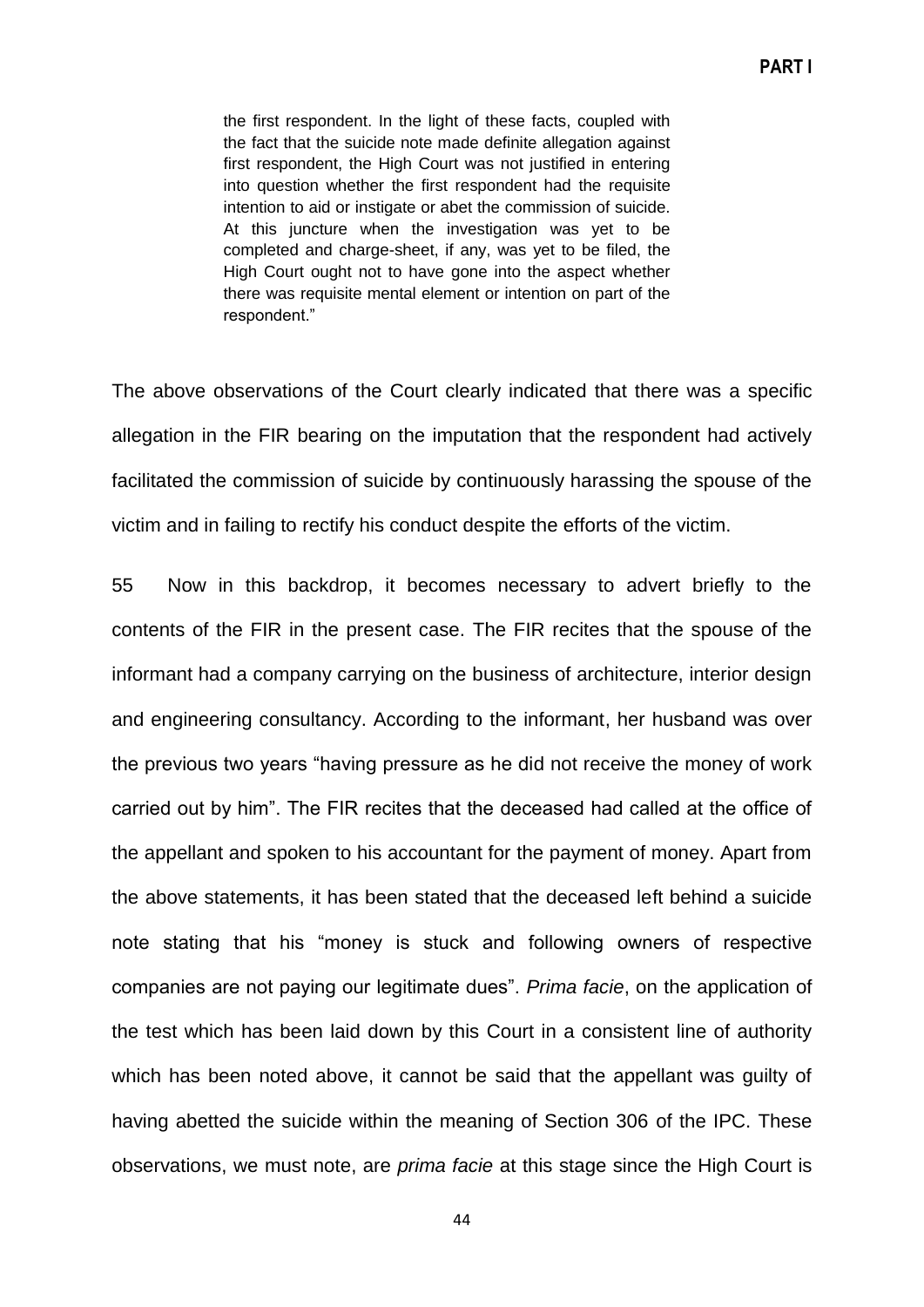still to take up the petition for quashing. Clearly however, the High Court in failing to notice the contents of the FIR and to make a *prima facie* evaluation abdicated its role, functions and jurisdiction when seized of a petition under Section 482 of the CrPC. The High Court recited the legal position that the jurisdiction to quash under Section 482 has to be exercised sparingly. These words, however, are not meaningless incantations, but have to be assessed with reference to the contents of the particular FIR before the High Court. If the High Court were to carry out a *prima facie* evaluation, it would have been impossible for it not to notice the disconnect between the FIR and the provisions of Section 306 of the IPC. The failure of the High Court to do so has led it to adopting a position where it left the appellant to pursue his remedies for regular bail under Section 439. The High Court was clearly in error in failing to perform a duty which is entrusted to it while evaluating a petition under Section 482 albeit at the interim stage.

56 The petition before the High Court was instituted under Article 226 of the Constitution and Section 482 of the CrPC. While dealing with the petition under section 482 for quashing the FIR, the High Court has not considered whether *prima facie* the ingredients of the offence have been made out in the FIR. If the High Court were to have carried out this exercise, it would (as we have held in this judgment) have been apparent that the ingredients of the offence have not *prima facie* been established. As a consequence of its failure to perform its function under Section 482, the High Court has disabled itself from exercising its jurisdiction under Article 226 to consider the appellant's application for bail. In considering such an application under Article 226, the High Court must be circumspect in exercising its powers on the basis of the facts of each case.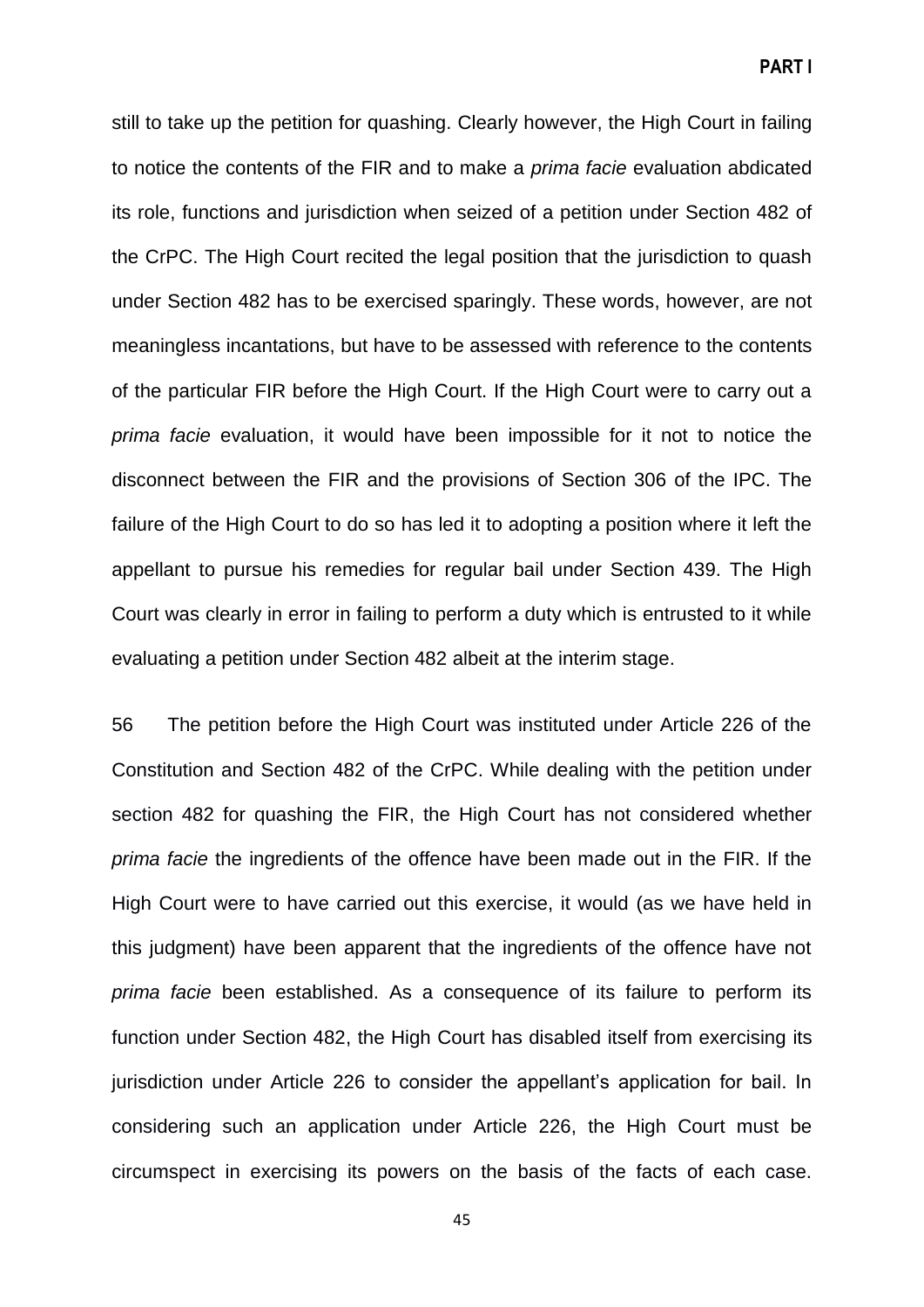However, the High Court should not foreclose itself from the exercise of the power when a citizen has been arbitrarily deprived of their personal liberty in an excess of state power.

57 While considering an application for the grant of bail under Article 226 in a suitable case, the High Court must consider the settled factors which emerge from the precedents of this Court. These factors can be summarized as follows:

- (i) The nature of the alleged offence, the nature of the accusation and the severity of the punishment in the case of a conviction;
- (ii) Whether there exists a reasonable apprehension of the accused tampering with the witnesses or being a threat to the complainant or the witnesses;
- (iii) The possibility of securing the presence of the accused at the trial or the likelihood of the accused fleeing from justice;
- (iv) The antecedents of and circumstances which are peculiar to the accused;
- (v) Whether *prima facie* the ingredients of the offence are made out, on the basis of the allegations as they stand, in the FIR; and
- (vi) The significant interests of the public or the State and other similar considerations.

58 These principles have evolved over a period of time and emanate from the following (among other) decisions: **Prahlad Singh Bhati** vs **NCT, Delhi**<sup>31</sup>; **Ram Govind Upadhyay** vs **Sudarshan Singh**<sup>32</sup>; **State of UP** vs **Amarmani**

 $\overline{\phantom{a}}$ 

 $31$  (2001) 4 SCC 280

 $32$  (2002) 3 SCC 598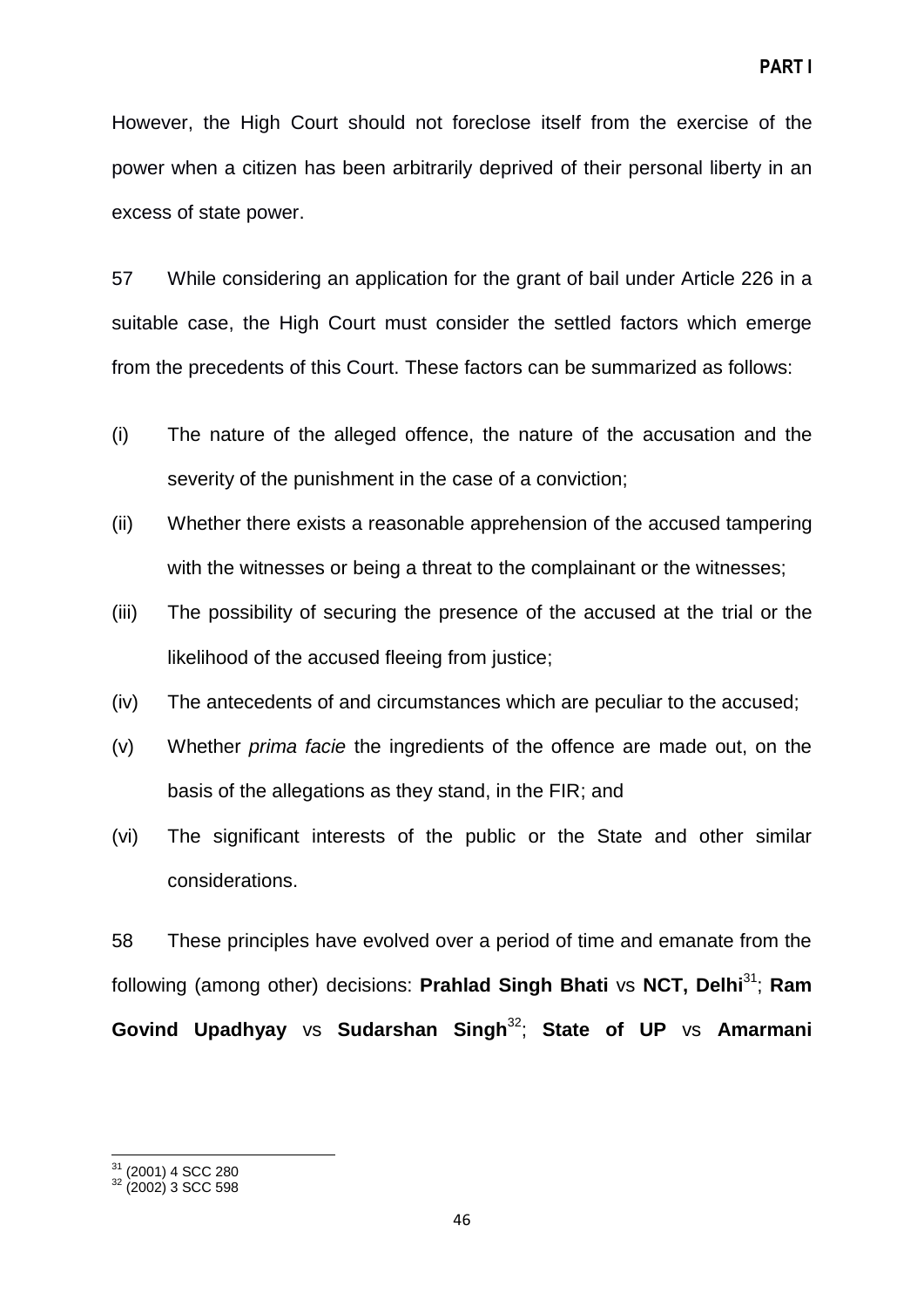# **Tripathi**<sup>33</sup>; **Prasanta Kumar Sarkar** vs **Ashis Chatterjee**<sup>34</sup>; **Sanjay Chandra** vs **CBI**<sup>35</sup>; and **P. Chidambaram** vs **Central Bureau of Investigation**<sup>36</sup> .

59 These principles are equally applicable to the exercise of jurisdiction under Article 226 of the Constitution when the court is called upon to secure the liberty of the accused. The High Court must exercise its power with caution and circumspection, cognizant of the fact that this jurisdiction is not a ready substitute for recourse to the remedy of bail under Section 439 of the CrPC. In the backdrop of these principles, it has become necessary to scrutinize the contents of the FIR in the case at hand. In this batch of cases, a *prima facie* evaluation of the FIR does not establish the ingredients of the offence of abetment of suicide under Section 306 of the IPC. The appellants are residents of India and do not pose a flight risk during the investigation or the trial. There is no apprehension of tampering of evidence or witnesses. Taking these factors into consideration, the order dated 11 November 2020 envisaged the release of the appellants on bail.

## **J Human liberty and the role of Courts**

60 Human liberty is a precious constitutional value, which is undoubtedly subject to regulation by validly enacted legislation. As such, the citizen is subject to the edicts of criminal law and procedure. Section 482 recognizes the inherent power of the High Court to make such orders as are necessary to give effect to the provisions of the CrPC "or prevent abuse of the process of any Court or otherwise to secure the ends of justice‖. Decisions of this court require the High

**.** 

<sup>33</sup> (2005) 8 SCC 21

<sup>&</sup>lt;sup>34</sup> (2010) 14 SCC 496

 $35 (2012)$  1 SCC 40

<sup>36</sup> Criminal Appeal No. 1605 of 2019 decided on 22 October 2019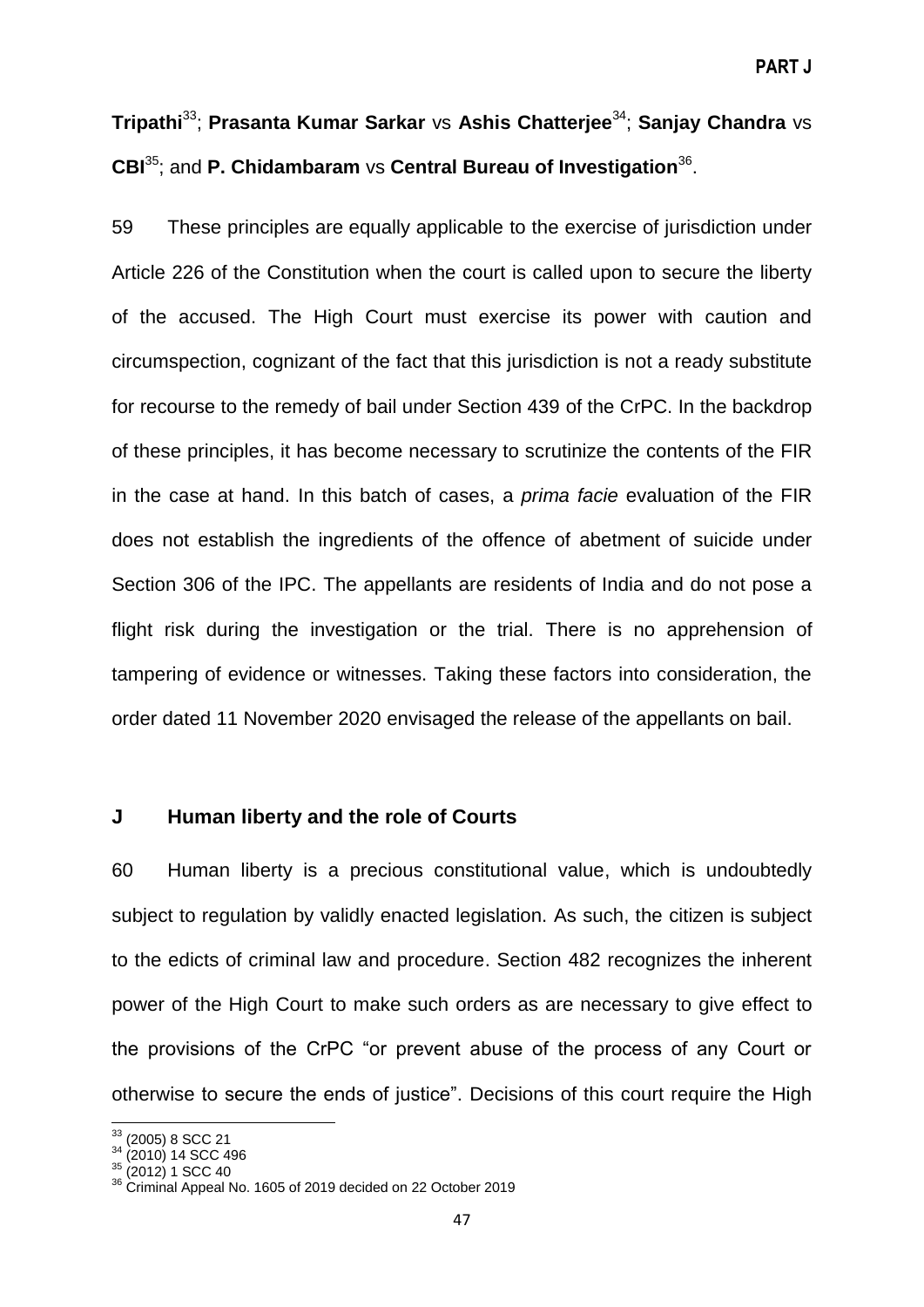Courts, in exercising the jurisdiction entrusted to them under Section 482, to act with circumspection. In emphasising that the High Court must exercise this power with a sense of restraint, the decisions of this Court are founded on the basic principle that the due enforcement of criminal law should not be obstructed by the accused taking recourse to artifices and strategies. The public interest in ensuring the due investigation of crime is protected by ensuring that the inherent power of the High Court is exercised with caution. That indeed is one – and a significant - end of the spectrum. The other end of the spectrum is equally important: the recognition by Section 482 of the power inhering in the High Court to prevent the abuse of process or to secure the ends of justice is a valuable safeguard for protecting liberty. The Code of Criminal Procedure of 1898 was enacted by a legislature which was not subject to constitutional rights and limitations; yet it recognized the inherent power in Section 561A. Post-Independence, the recognition by Parliament<sup>37</sup> of the inherent power of the High Court must be construed as an aid to preserve the constitutional value of liberty. The writ of liberty runs through the fabric of the Constitution. The need to ensure the fair investigation of crime is undoubtedly important in itself, because it protects at one level the rights of the victim and, at a more fundamental level, the societal interest in ensuring that crime is investigated and dealt with in accordance with law. On the other hand, the misuse of the criminal law is a matter of which the High Court and the lower Courts in this country must be alive. In the present case, the High Court could not but have been cognizant of the specific ground which was raised before it by the appellant that he was being

**.** 

 $37$  Section 482 of the CrPC 1973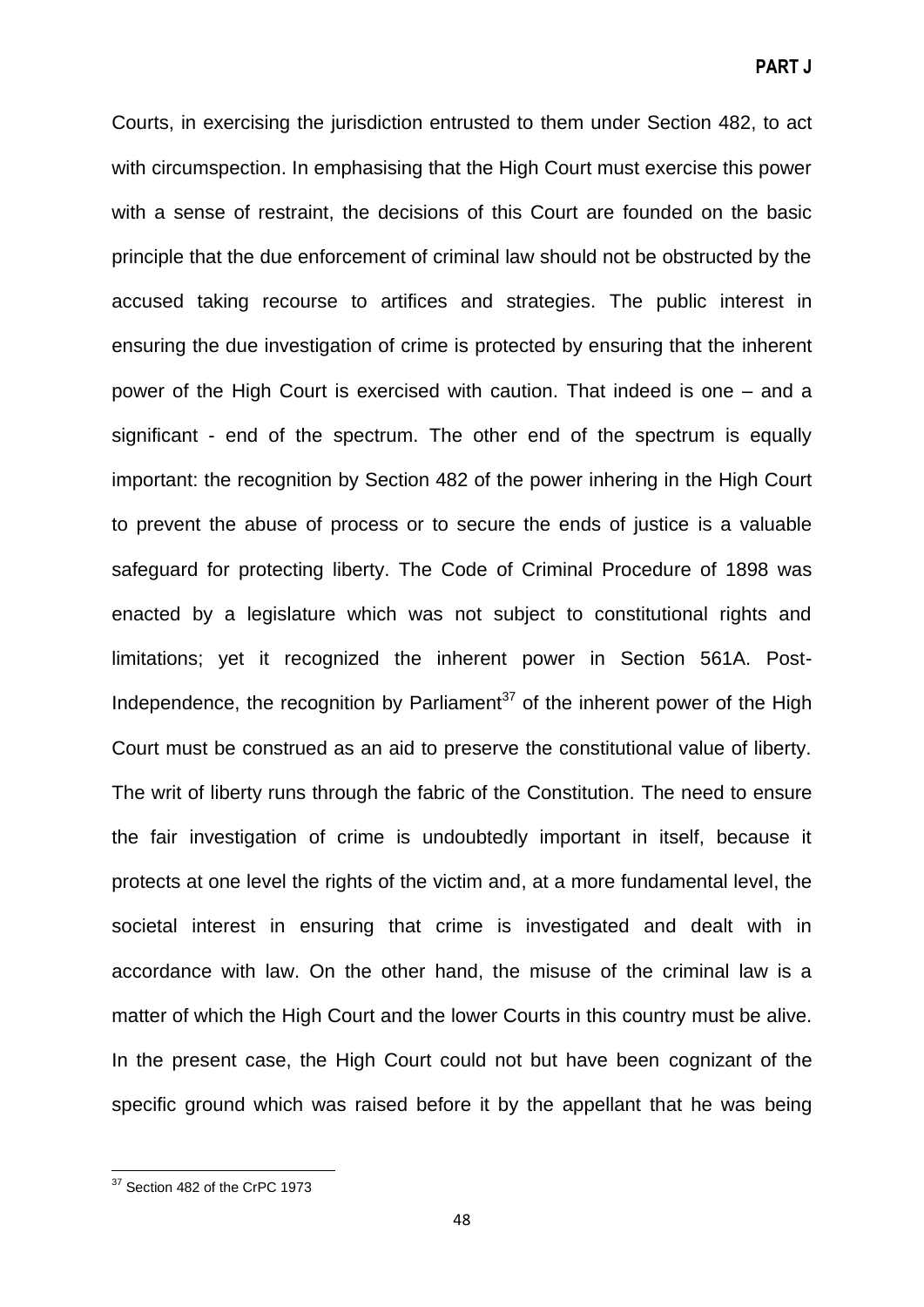made a target as a part of a series of occurrences which have been taking place since April 2020. The specific case of the appellant is that he has been targeted because his opinions on his television channel are unpalatable to authority. Whether the appellant has established a case for quashing the FIR is something on which the High Court will take a final view when the proceedings are listed before it but we are clearly of the view that in failing to make even a *prima facie* evaluation of the FIR, the High Court abdicated its constitutional duty and function as a protector of liberty. Courts must be alive to the need to safeguard the public interest in ensuring that the due enforcement of criminal law is not obstructed. The fair investigation of crime is an aid to it. Equally it is the duty of courts across the spectrum – the district judiciary, the High Courts and the Supreme Court – to ensure that the criminal law does not become a weapon for the selective harassment of citizens. Courts should be alive to both ends of the spectrum – the need to ensure the proper enforcement of criminal law on the one hand and the need, on the other, of ensuring that the law does not become a ruse for targeted harassment. Liberty across human eras is as tenuous as tenuous can be. Liberty survives by the vigilance of her citizens, on the cacophony of the media and in the dusty corridors of courts alive to the rule of (and not by) law. Yet, much too often, liberty is a casualty when one of these components is found wanting.

61 Mr Kapil Sibal, Mr Amit Desai and Mr Chander Uday Singh are undoubtedly right in submitting that the procedural hierarchy of courts in matters concerning the grant of bail needs to be respected. However, there was a failure of the High Court to discharge its adjudicatory function at two levels – first in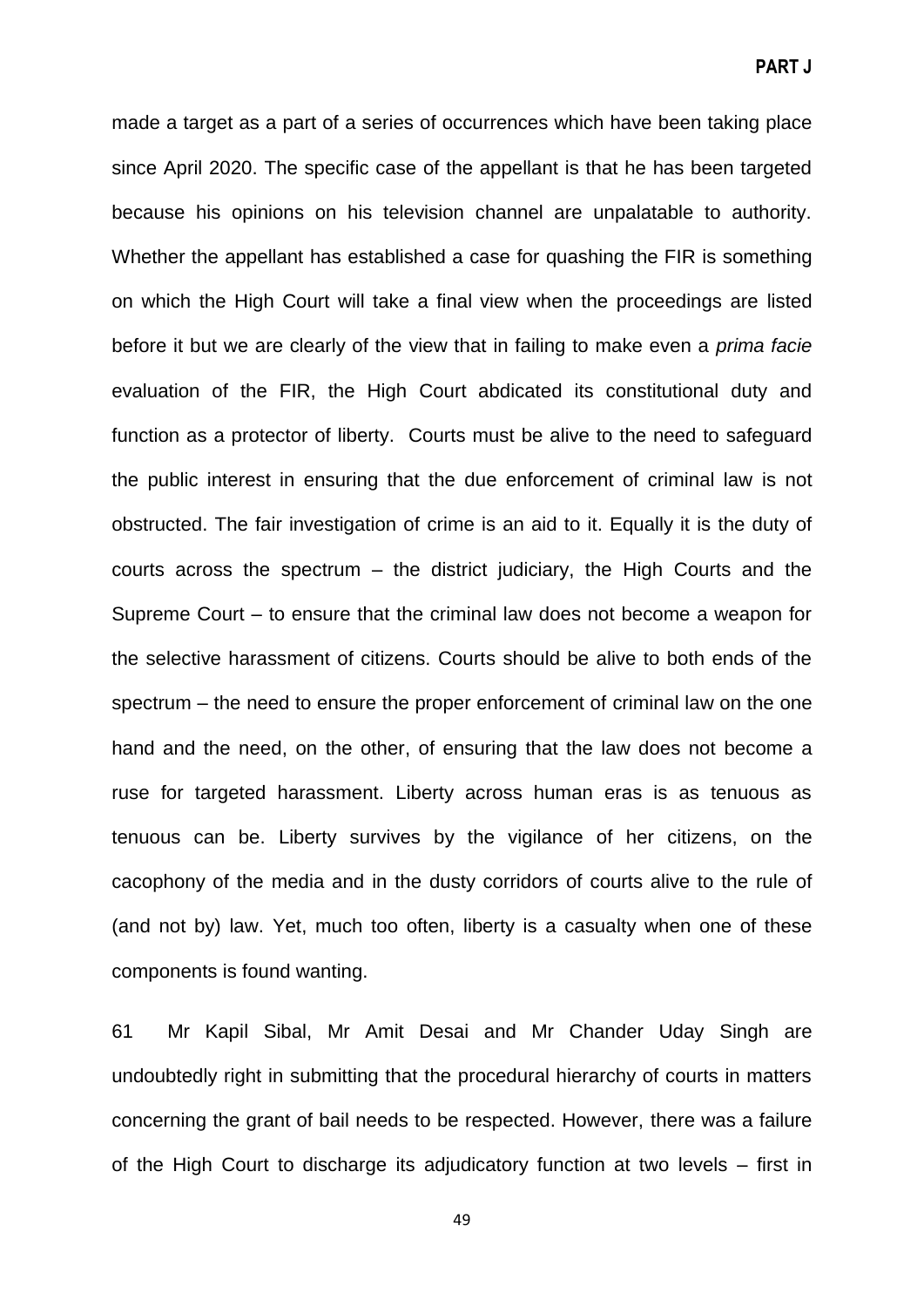declining to evaluate *prima facie* at the interim stage in a petition for quashing the FIR as to whether an arguable case has been made out, and secondly, in declining interim bail, as a consequence of its failure to render a *prima facie* opinion on the first. The High Court did have the power to protect the citizen by an interim order in a petition invoking Article 226. Where the High Court has failed to do so, this Court would be abdicating its role and functions as a constitutional court if it refuses to interfere, despite the parameters for such interference being met. The doors of this Court cannot be closed to a citizen who is able to establish *prima facie* that the instrumentality of the State is being weaponized for using the force of criminal law. Our courts must ensure that they continue to remain the first line of defense against the deprivation of the liberty of citizens. Deprivation of liberty even for a single day is one day too many. We must always be mindful of the deeper systemic implications of our decisions.

62 It would be apposite to extract the observations made, albeit in a dissenting opinion, by one of us (Dhananjaya Y Chandrachud, J.) in a decision of a three judge bench in **Romila Thapar** vs **Union of India**<sup>38</sup>:

> ―[T]he basic entitlement of every citizen who is faced with allegations of criminal wrongdoing, is that the investigative process should be fair. This is an integral component of the guarantee against arbitrariness under Article 14 and of the right to life and personal liberty under Article 21. If this Court were not to stand by the principles which we have formulated, we may witness a soulful requiem to liberty."

**<sup>.</sup>** <sup>38</sup> (2018) 10 SCC 753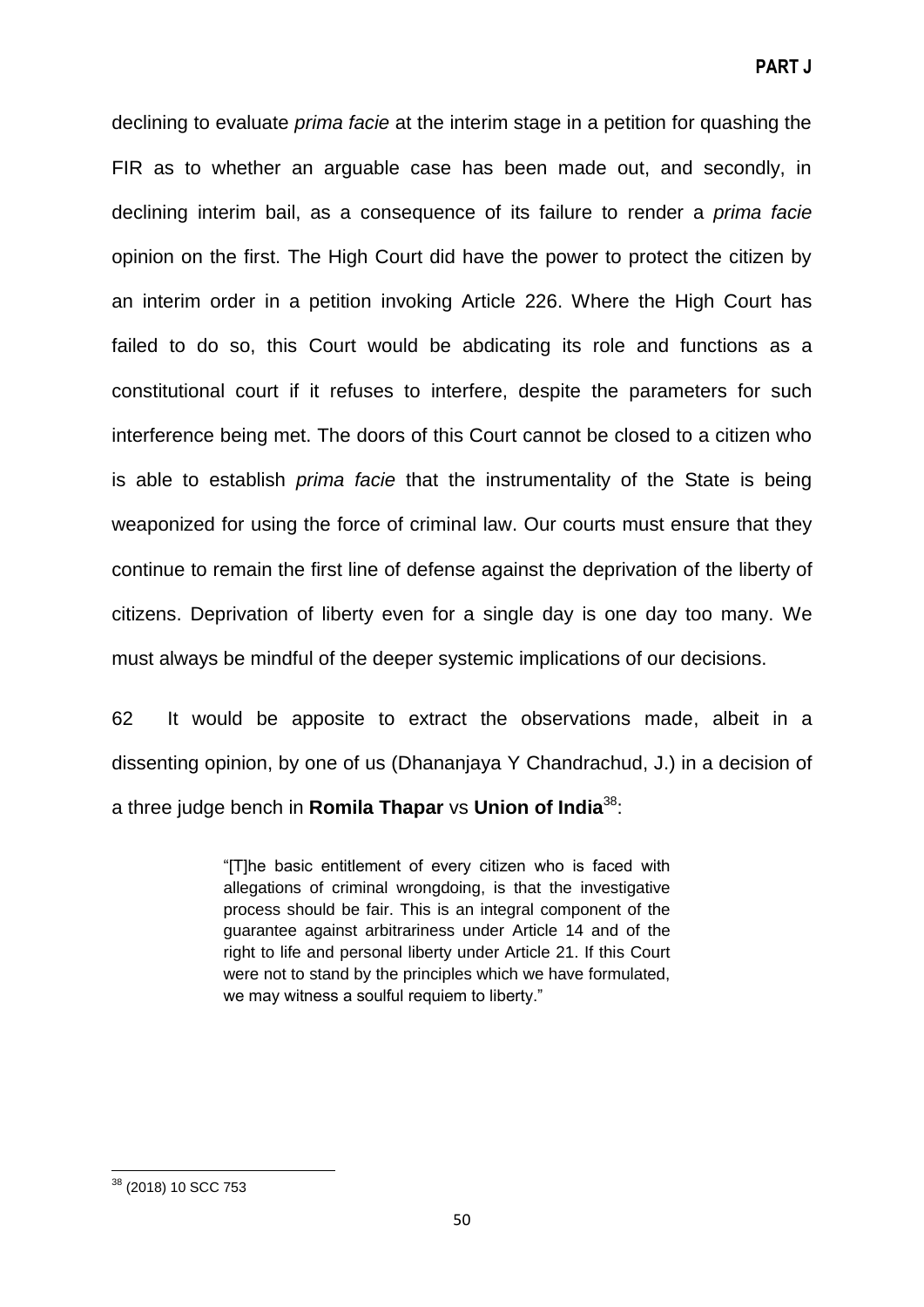The decision was a dissent in the facts of the case. The view of the leading majority judgment is undoubtedly the view of the court, which binds us. However, the principle quoted above is in line with the precedents of this court.

63 More than four decades ago, in a celebrated judgment in **State of Rajasthan, Jaipur** vs **Balchand**<sup>39</sup>, Justice Krishna Iver pithily reminded us that the basic rule of our criminal justice system is 'bail, not jail'<sup>40</sup>. The High Courts and Courts in the district judiciary of India must enforce this principle in practice, and not forego that duty, leaving this Court to intervene at all times. We must in particular also emphasise the role of the district judiciary, which provides the first point of interface to the citizen. Our district judiciary is wrongly referred to as the ‗subordinate judiciary'. It may be subordinate in hierarchy but it is not subordinate in terms of its importance in the lives of citizens or in terms of the duty to render justice to them. High Courts get burdened when courts of first instance decline to grant anticipatory bail or bail in deserving cases. This continues in the Supreme Court as well, when High Courts do not grant bail or anticipatory bail in cases falling within the parameters of the law. The consequence for those who suffer incarceration are serious. Common citizens without the means or resources to move the High Courts or this Court languish as undertrials. Courts must be alive to the situation as it prevails on the ground – in the jails and police stations where human dignity has no protector. As judges, we would do well to remind ourselves that it is through the instrumentality of bail that our criminal justice system's primordial interest in preserving the presumption of innocence finds its most

**.** 

<sup>&</sup>lt;sup>39</sup> (1977) 4 SCC 308

<sup>40</sup> These words of Justice Krishna Iyer are not isolated silos in our jurisprudence, but have been consistently followed in judgments of this Court for decades. Some of these judgments are: **State of U.P.** vs **Amarmani Tripathi**, (2005) 8 SCC 21 and **Sanjay Chandra** vs **CBI**, (2012) 1 SCC 40.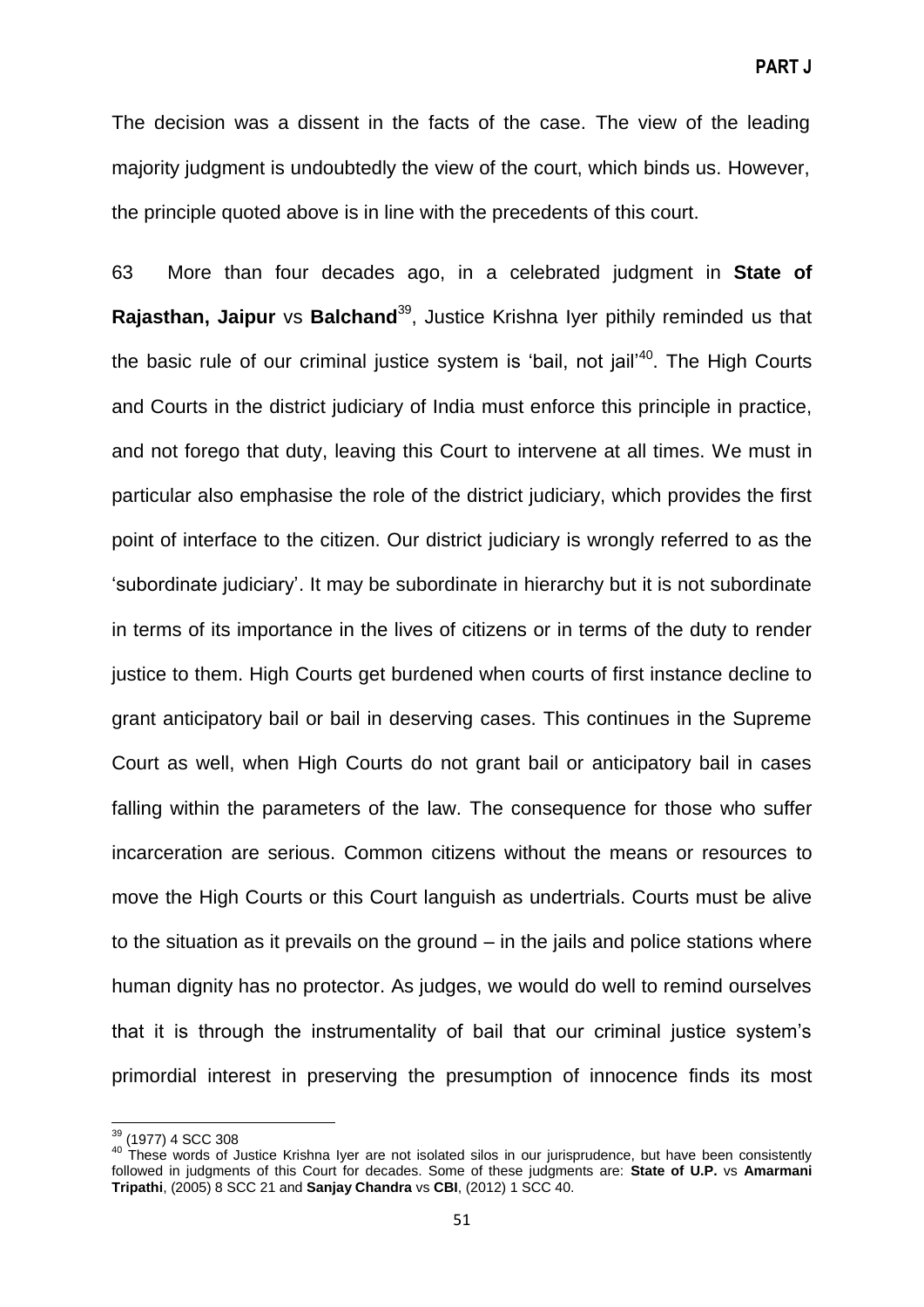eloquent expression. The remedy of bail is the "solemn expression of the humaneness of the justice system<sup>"41</sup>. Tasked as we are with the primary responsibility of preserving the liberty of all citizens, we cannot countenance an approach that has the consequence of applying this basic rule in an inverted form. We have given expression to our anguish in a case where a citizen has approached this court. We have done so in order to reiterate principles which must govern countless other faces whose voices should not go unheard.

64 We would also like to take this opportunity to place on record data sourced from the National Judicial Data Grid ("**NJDG**") on the number of bail applications currently pending in High Courts and District Courts across India:

| Pendency before the High Courts                                                                           |               |
|-----------------------------------------------------------------------------------------------------------|---------------|
| <b>Bail Applications</b>                                                                                  | $91,568^{42}$ |
| (Writ Petitions, Case/Petitions,<br>Criminal<br><b>Matters</b><br>Appeals,<br>Revisions and Applications) | 12,66,133     |
| Pendency before the District Courts                                                                       |               |
| <b>Bail Applications</b>                                                                                  | 1,96,861      |

65 The data on the NJDG is available in the public realm. The NJDG is a valuable resource for all High Courts to monitor the pendency and disposal of

**<sup>.</sup>** <sup>41</sup> Arghya Sengupta and Ritvika Sharma, 'Saharashri and the Supremes', (*The Wire*, 23 June 2015) available at <https://thewire.in/economy/saharashri-and-the-supremes>

 $42$  For nine High Courts, no separate data is available in relation to pending bail applications, which are quantified as pending applications *simplicitor*. Further, for two High Courts, the data is only available for their principal bench and not their circuit benches. More granulated data can be accessed at the website of the NJDG, available at <www.njdg.ecourts.gov.in>.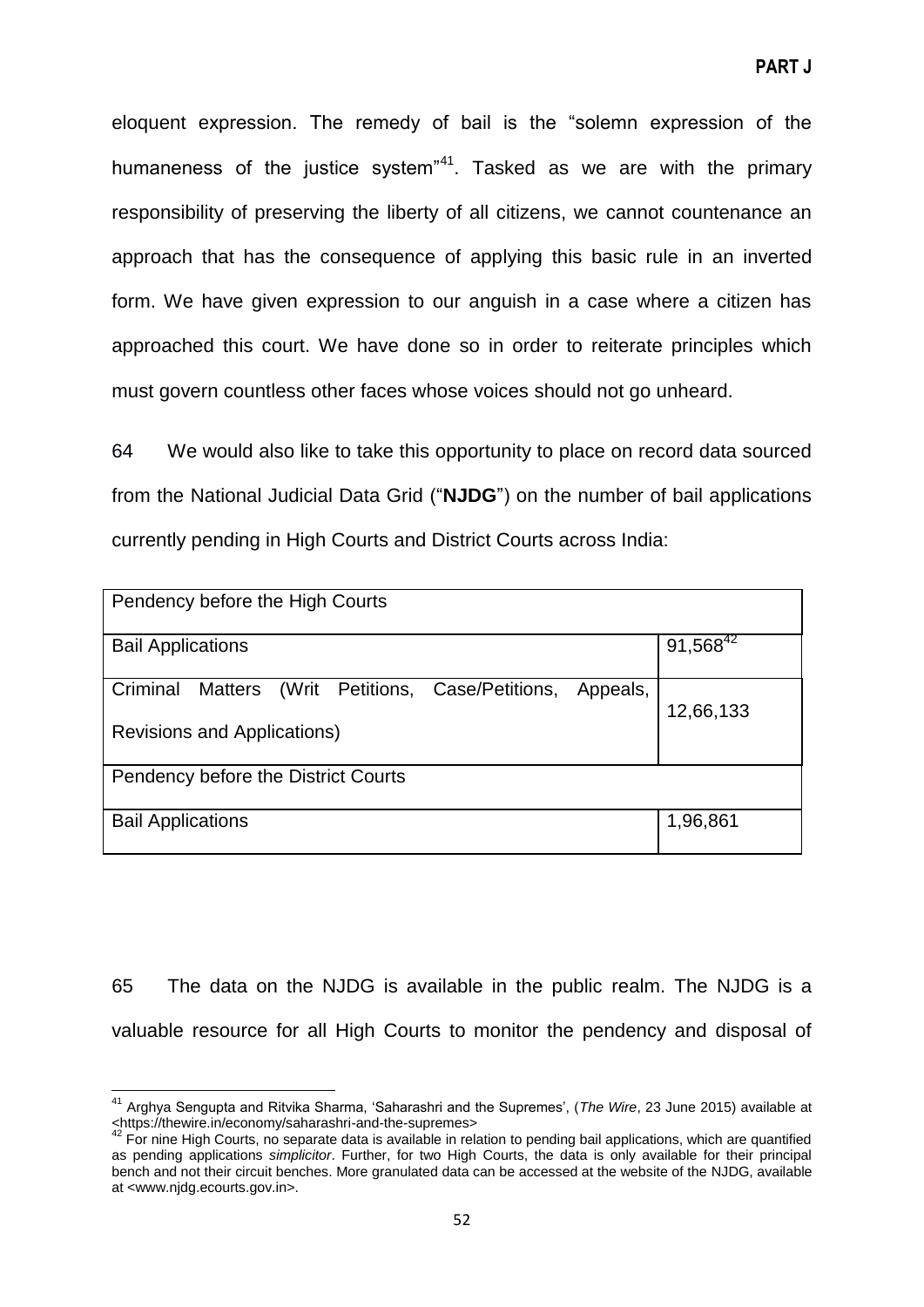cases, including criminal cases. For Chief Justices of the High Courts, the information which is available is capable of being utilized as a valuable instrument to promote access to justice, particularly in matters concerning liberty. The Chief Justices of every High Court should in their administrative capacities utilize the ICT tools which are placed at their disposal in ensuring that access to justice is democratized and equitably allocated. Liberty is not a gift for the few. Administrative judges in charge of districts must also use the facility to engage with the District judiciary and monitor pendency. As the data on the NJDG makes clear, there is a pressing need for courts across the judicial hierarchy in India to remedy the institutional problem of bail applications not being heard and disposed of with expedition. Every court in our country would do well to remember Lord Denning's powerful invocation in the first Hamlyn Lecture, titled 'Freedom under the Law<sup>43</sup>:

> "Whenever one of the judges takes seat, there is one application which by long tradition has priority over all others. The counsel has but to say, ‗My Lord, I have an application which concerns the liberty of the subject', and forthwith the judge will put all other matters aside and hear it.  $\ldots$

It is our earnest hope that our courts will exhibit acute awareness to the need to expand the footprint of liberty and use our approach as a decision-making yardstick for future cases involving the grant of bail.

 $\overline{\phantom{a}}$ 

 $43$  Sir Alfred Denning, Freedom under the Law, the Hamlyn Lectures, First Series, available at <https://socialsciences.exeter.ac.uk/media/universityofexeter/schoolofhumanitiesandsocialsciences/law/pdfs/Free dom\_Under\_the\_Law\_1.pdf>.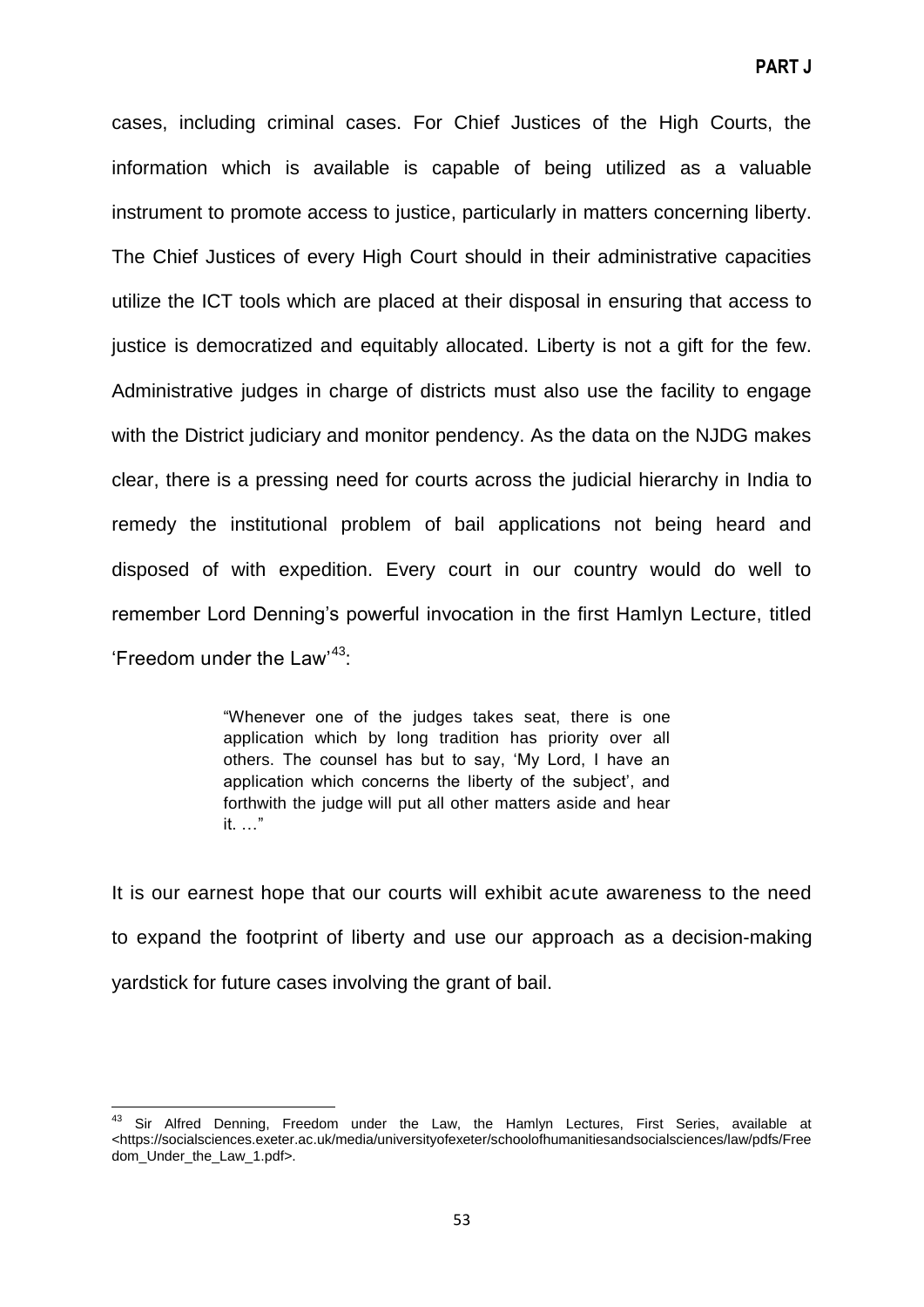66 Since the proceedings are pending before the High Court, we clarify that the observations on the facts contained in the present judgment are confined to a determination whether a case for grant of interim protection was made out. Equally, the observations which are contained in the impugned order of the High Court were also at the interim stage and will not affect the final resolution of the issues which arise and have been raised before the High Court.

#### **K Conclusion**

67 While reserving the judgment at the conclusion of arguments, this Court had directed the release of all the three appellants on bail pending the disposal of the proceedings before the High Court. The following operative directions were issued on 11 November 2020:

> ―9 We are of the considered view that the High Court was in error in rejecting the applications for the grant of interim bail. We accordingly order and direct that Arnab Manoranjan Goswami, Feroz Mohammad Shaikh and Neetish Sarda shall be released on interim bail, subject to each of them executing a personal bond in the amount of Rs 50,000 to be executed before the Jail Superintendent. They are, however, directed to cooperate in the investigation and shall not make any attempt to interfere with the ongoing investigation or with the witnesses.

> 10 The concerned jail authorities and the Superintendent of Police, Raigad are directed to ensure that this order is complied with forthwith.

> 11 A certified copy of this order shall be issued during the course of the day"